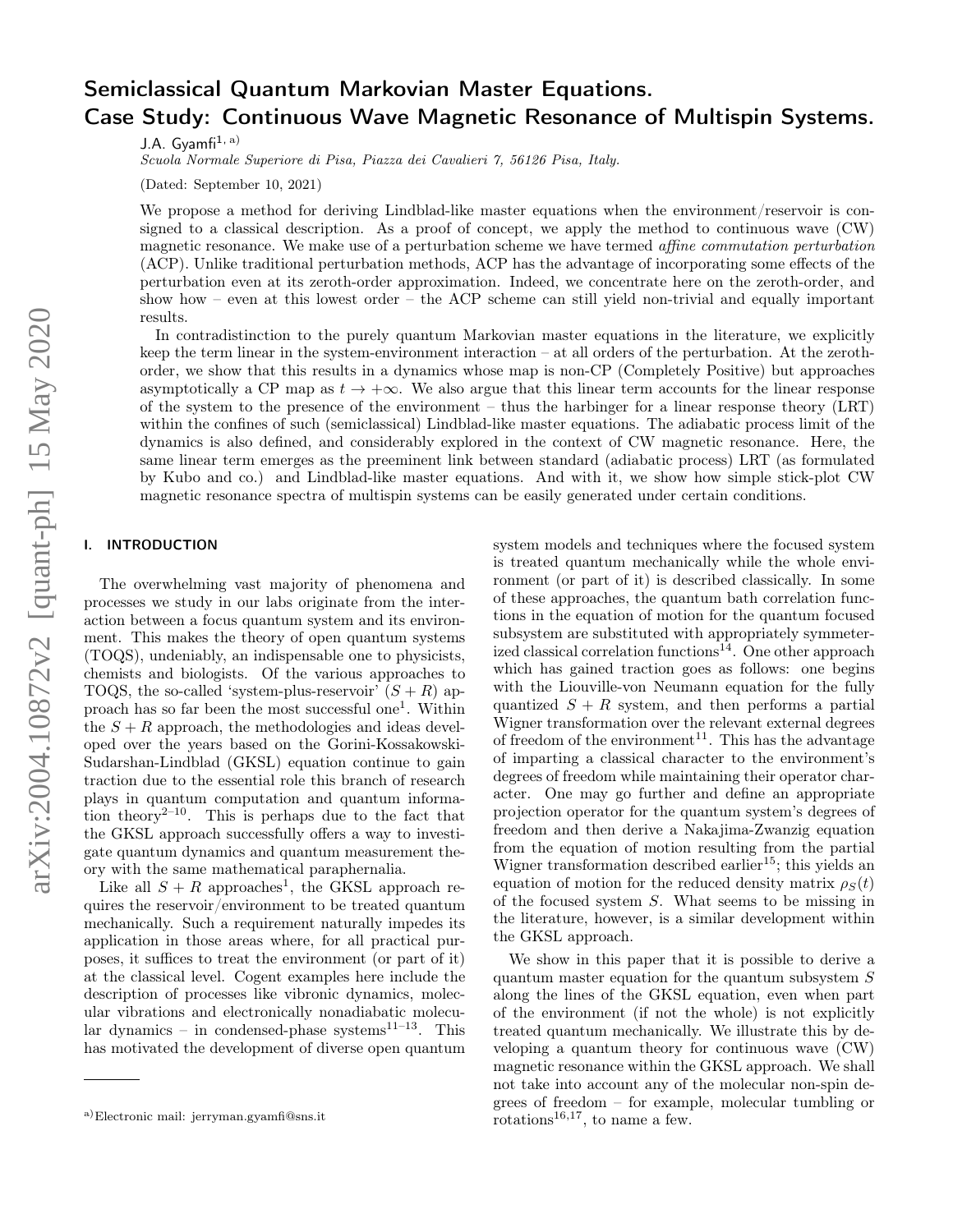Magnetic resonance experiments, both ESR (electron spin resonance) and NMR (nuclear magnetic resonance), provide a very simple and reliable test ground to study and understand open quantum systems and its quantum technological applications<sup>18–29</sup>. This is one of the reasons why it is only fitting that we bridge the gap between the theory of quantum magnetic resonance as formulated by pioneers like Bloch, Wangsness, Purcell, Pound, Bloembergen, Anderson, Kubo etc during the early decades of research in magnetic resonance  $30-44$  and the theory of open quantum systems (within the GKSL framework)<sup>2–10</sup>. We focus here on CW magnetic resonance – instead of the pulsed technique – for historical reasons. In addition, there has been a renewed interest in the CW technique because of advancements made in electronic engineering, which could improve the sensitivity and reduce the cost of its application in research laboratories<sup>45</sup>.

# A. Wavefunction vs density matrix formalism. CP vs non-CP maps.

Like in many other areas, the history of magnetic resonance shows that the theoretical investigation of the dynamics of the focused quantum system has been developed along the lines of two main formalisms. These are: the wavefunction and the density matrix formalism<sup>46</sup>.

In the wavefunction formalism, the primary object of interest is the transition probability per unit time (or transition rate) between various pairs of spin states. These transition rates are then employed to derive an expression for the spectrum<sup>47</sup>. The derivation of expressions for the transition rate are based on a first-order time-dependent perturbation approximation of the probability amplitudes<sup>47</sup>. This is normally accompanied by the assumption that the system is initially in a given specific normalized pure state $48$ . The time-dependent perturbation theory used is that due to  $Dirac<sup>49</sup>$ , where one obtains the probability amplitudes by solving a system of differential equations<sup>48</sup>.

The wavefunction formalism has long been known to be inadequate for the full quantum mechanical description of the spin dynamics $40,48,50$ . In the study of magnetic resonance, the density matrix formalism<sup>46,51</sup> has been widely used to treat relaxation processes in the presence of a random perturbation. The Wangsness-Bloch-Redfield $32,50$ theory is the archetypal example. In all such theories, the goal is to find a reasonably approximated expression for the density matrix  $\rho_S(t)$  (or  $\frac{d}{dt}\rho_S$ ) of the focused spin system, neglecting, however, key questions regarding the nature of  $\rho_S(t)$ 's evolution in time. The GKSL approach, on the other hand, pays particular attention to these aspects and tries to provide general requisites on the properties of the map under which  $\rho_S(t)$  evolves. The completely positive trace-preserving  $(CPT)^{2-8,52-54}$ property is arguably the most celebrated of these. Even more, it has been the common view that the CPT property is a fundamental requisite of any reputable quantum map55. This view, however, has been challenged by some authors $56,57$ . According to the opposing view, the fundamental requisite to be required of a quantum map is that it preserves Hermiticity, trace and positivity<sup>57,58</sup>. The unclenching of the view of the CPT requirement as an inescapable one has been met with an increase in research on non-CP maps<sup>59–63</sup>. After all, studies<sup>64–66</sup> have shown a close connection between non-CP maps and non-Markovian $67-71$  dynamics – the latter being a hot topic.

All in all, applying the GKSL approach to some problems of considerable interest like multispin magnetic resonance is not an easy sell because the environment (*i.e.* the applied magnetic fields, in the case of magnetic resonance) needs to be fully quantized. In the theory of magnetic resonance, as formulated by the abovementioned pioneers and others, the so-called Maxwell-Bloch scheme<sup>72</sup> is used. In this scheme, the spin system is quantized while the external magnetic fields are consigned to a classical description (Maxwell equations). Naturally, we could quantize the applied electromagnetic fields and carry out our derivations without any significant conceptual hurdle. Using quantized applied electromagnetic fields in magnetic resonance theory has been done, for example, by Jeener and  $\text{Henin}^{\text{72}}$ , and also by Engelke<sup>73</sup>. The results one obtains are in good agreement with those obtained under the Maxwell-Bloch  $scheme^{72,73}$ . A fully quantized electromagnetic field, though, may be necessary under more sophisticated experiments, but for what concerns standard NMR and ESR experiments, it suffices to treat the external fields classically. And this will be our strategy.

We propose in this paper a way to still apply the GKSL approach even when the environment is not fully quantized. We also introduce an approximation scheme we have termed affine commutation perturbation (ACP). In the case of CW magnetic resonance, we show that the ACP scheme entails non-trivial results even at the zerothorder approximation. No less important is the fact that the quantum map we get at this order is non-CP due to the term linear in the system-environment interaction that we keep, and which poses as an inhomogeneous term in the master equation (ME). Without it, the map is CP. And it is interesting to observe that while most of the non-CP maps hitherto studied in the literature (with a quantized environment) are a result of initial systemenvironment correlations<sup>59,61–66</sup>, in our case, such a map stems from the presence of this inhomogeneous term in the master equation. As we shall show, this term is also crucial for the correct theoretical description of CW magnetic resonance experiments.

The content below is organized into three main sections: The first, §II, summarizes our proposal for treating classical environments within the GKSL formalism. In the second section, §III, we apply the method to study CW magnetic resonance and we give concluding remarks in §IV.

More specifically, under section §III, we present the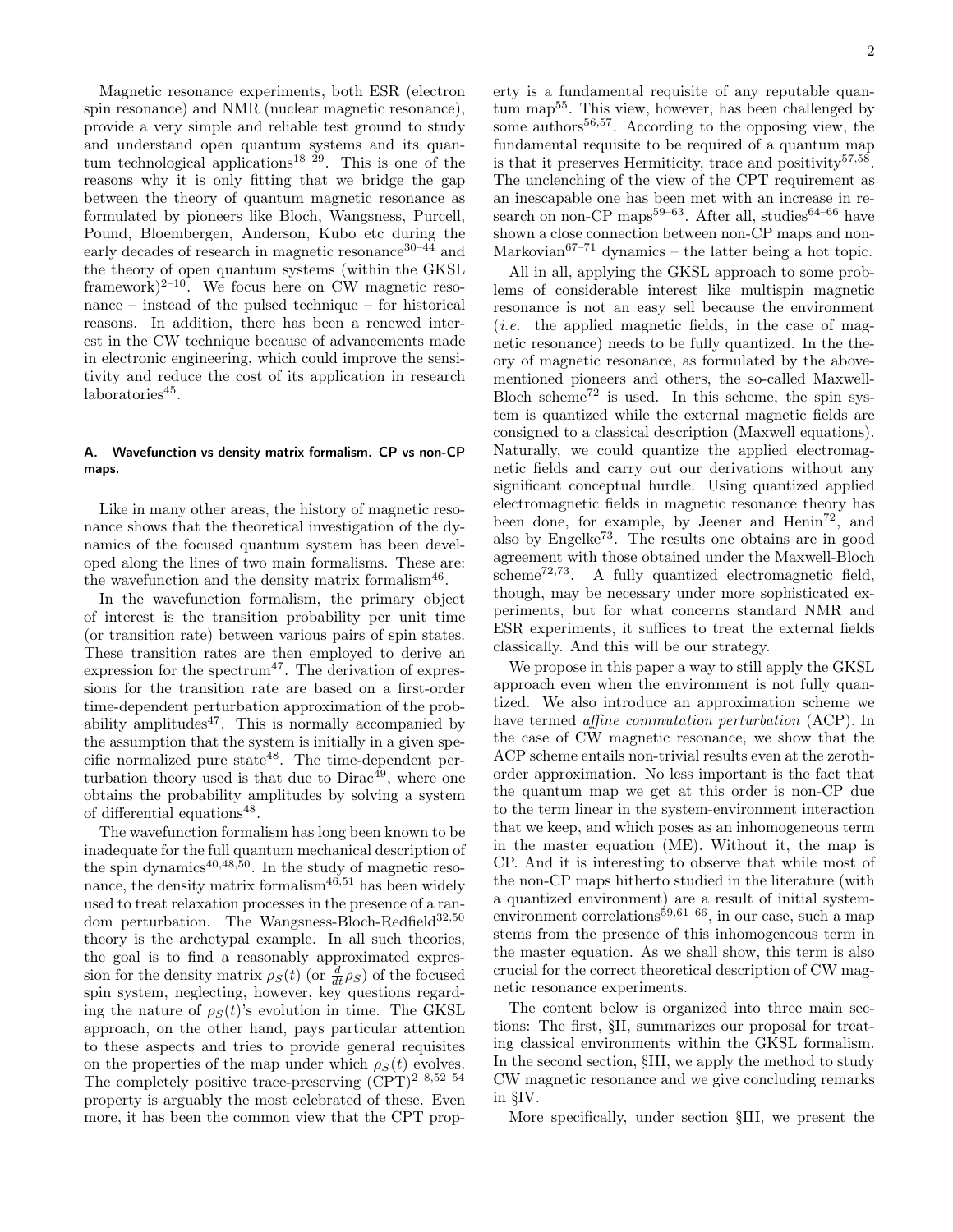ACP scheme in §III B, and derive in §III C the Lindbladlike master equation (for a CW magnetic resonance experiment with an arbitrary ensemble of a multispin system as the focus system) at the zeroth-order of the ACP scheme and under the weak-coupling assumption. This is followed by the subsection §III D where we apply the Lindblad-like master equation derived in §III C to concrete problems like the CW experiment with an ensemble of spin- $1/2$  particles ( $\text{SIII} D 1$ ) and the generation of simple stick-plot CW resonance spectra (§III D 3). In the same subsection, §III D, we explore the connection to linear response theory in §III D 2. In the last subsection of §III, §III E, we briefly discuss the higher-order terms of the ACP scheme.

# II. PROPOSAL ON HOW TO HANDLE CLASSICAL ENVIRONMENTS

The steps involved in the usual microscopic derivation of the GKSL equation (where both S and R are considered quantum entities) – under the assumptions of weak-coupling limit and a separable initial state – may be summarized as follows: i) start with a Liouville-von Neumann equation for  $\rho_{R+S}(t)$  (the density matrix for the isolated  $S + R$  bipartite system); ii) transition to the interaction picture; iii) introduce the Markov approximation; iv) trace out the environment degrees of freedom and assume the stability condition to obtain an equation of motion for the reduced density matrix  $\rho_S(t)$ ; and v) introduce the secular approximation.

When  $R$  is considered classical, a GKSL-like equation may be obtained in the weak-coupling limit as follows: i) start with a Liouville-von Neumann equation for the reduced density matrix  $\rho_S(t)$ . The environment's degrees of freedom appear here as (time-dependent) factors in S's Hamiltonian; ii) transform the equation of motion into the interaction picture; iii) introduce the Markov approximation; and then iv) perform the secular approximation. It is implicitly assumed in step i) that the initial state of  $S + R$  is 'separable' (*i.e.* no initial correlations between the quantum system and the classical environment). Somewhere between steps ii) and iv), one has to define an appropriate set of Lindblad operators; this may prove difficult to accomplish for some problems or may require some very ingenious choices, but, nonetheless, there is, somehow, a general understanding on how to proceed<sup>5</sup>. This is more so when the resonance condition consists of a set of independent conditions which must occur concurrently. CW magnetic resonance is a good example in this regard.

## III. SEMICLASSICAL QUANTUM MARKOVIAN MASTER EQUATION APPROACH TO CW MAGNETIC RESONANCE

#### A. Preamble

In standard CW magnetic resonance experiments, the sample is subjected to an oscillating field  $\mathbf{B}_1(t)$  of constant frequency  $\omega$  while, simultaneously, a steady magnetic field  $\mathbf{B}_o$  (perpendicular to  $\mathbf{B}_1(t)$ , with  $\|\mathbf{B}_1(t)\| \ll$  $\|\mathbf{B}_{o}\|$ ) is sweepingly applied so as to tune the focus system to resonance.<sup>74</sup> Keeping strict adherence to this faithful description will land us into what we may call generalized Landau-Zerner<sup>75</sup> transition problems, obscuring the central effort of the present paper – which is, to derive a GKSL-like equation for CW magnetic resonance experiments whereby we treat the applied fields  $(\mathbf{B}_o \text{ and } \mathbf{B}_1)$  as classical entities. For the sake of argument, we shall not explicitly take into account the sweeping of  $\mathbf{B}_o$ . Rather, we take the view that for any instance of  $B<sub>o</sub>$ , the spin system settles very fast to an equilibrium state (solely dependent on  $B<sub>o</sub>$ ) upon its interaction with the latter field, before it begins to adjust to the presence of  $\mathbf{B}_1(t)$ . Put in other terms, we may view the experiment as a two step process, whereby we first apply  $B_0$ and then  $\mathbf{B}_1(t)$ . If any justification at all is to be allowed for this simplified view of the CW experiment under discussion, we may invoke the fact that: 1) except at very low temperatures, the scale of resonance energy in magnetic resonance experiments is quite small compared to thermal energy (*high-temperature approximation*)<sup>76</sup>, and 2)  $\|\mathbf{B}_1(t)\| \ll \|\mathbf{B}_o\|$ . Naturally, the function of the steady field  $\mathbf{B}_o$  is to create the Zeeman effect, while  $\mathbf{B}_1(t)$  stimulates transitions between the energy levels resulting from the Zeeman effect.

Bearing in mind the above reinterpretation of the experiment, consider an ensemble of noninteracting molecules in some condensed phase environment. Each member of the ensemble is a multispin system *A* with the isotropic Hamiltonian  $H_{spin-spin}$ , where:

$$
H_{spin-spin} := \sum_{i>j} T_{ij} \mathbf{S}_i \cdot \mathbf{S}_j \tag{1}
$$

where  $S_i \ ( \equiv S_i^x \mathbf{e}_x + S_i^y \mathbf{e}_y + S_i^z \mathbf{e}_z )$  is the *i*-th element's spin vector operator, and  $T_{ij}$  is the coupling constant between spins i and j.  $S_i^{\alpha}$  is the spin operator along the axis  $\alpha \in \{x, y, z\}$  for spin i. Note that all the other degrees of freedom with the exception of the spin degrees in question constitute the environment, so in a fully quantum treatment, the coupling constants will result from the tracing out of the environment's degrees of freedom. A fully quantized condensed phase like the liquid phase – in which many of these experiments are carried out – is all but easy to manage. The coupling constants  $T_{ij}$ here are, therefore, assumed to have been determined by some other means $77-81$ . Surely, these constants incorporate the influence of the environment. And in the liquid phase, one usually speaks of 'solvent effects'<sup>79-81</sup>.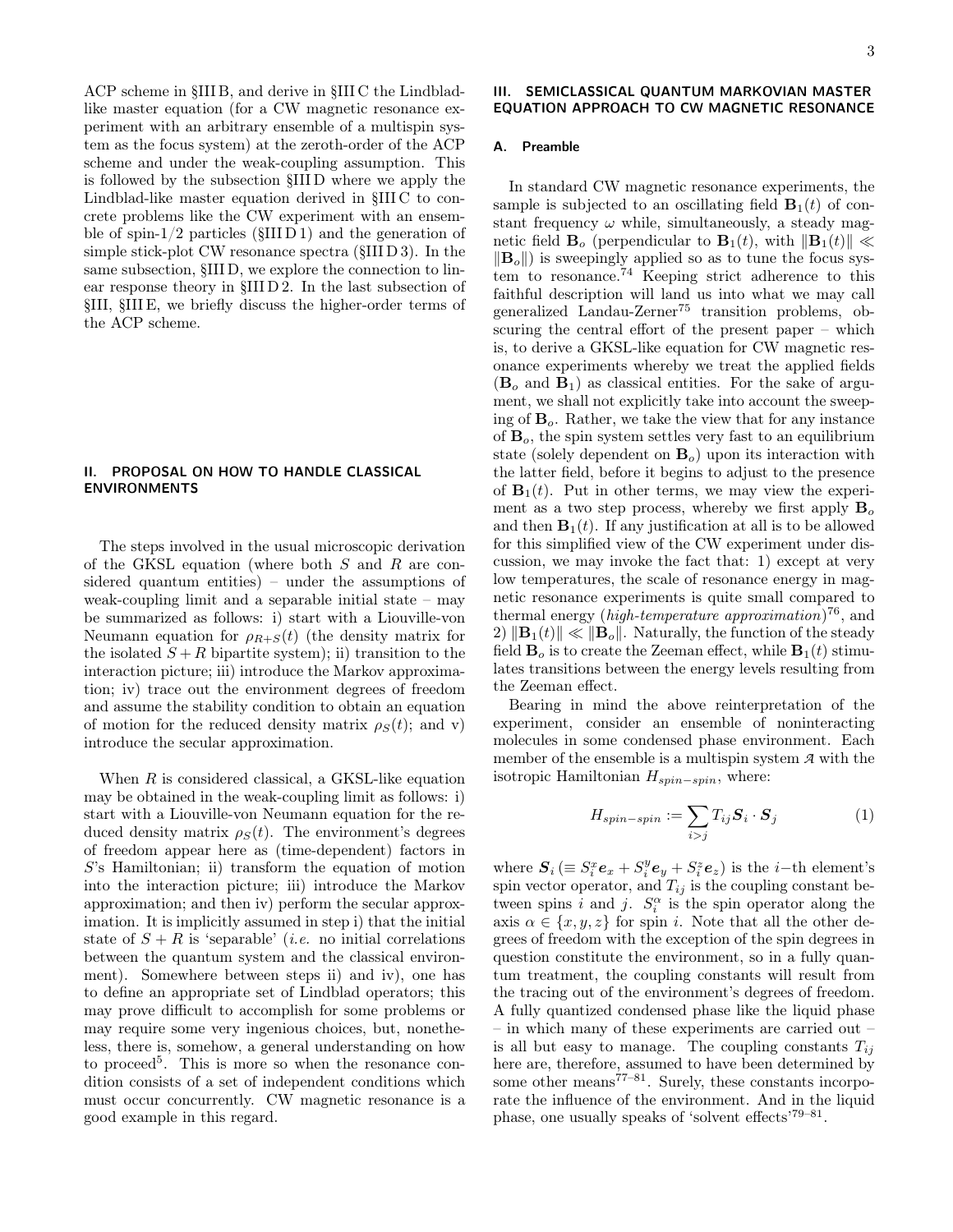If we take  $B_0$  as lying along the z-axis (i.e.  $B_0 =$  $B_0e_z$ , and consider the latter as the axis of quantization, then the Hamiltonian of the multispin system acquires a

$$
H_o = H_{spin-spin} + \xi^z B_o \tag{2}
$$

where,

new term (i.e. the Zeeman term):

$$
\xi^{\alpha} := -\mu^{\alpha} = -\sum_{i} \gamma_{i} S_{i}^{\alpha} \qquad \alpha \in \{x, y, z\} \qquad (3)
$$

where  $\mu^{\alpha}$  indicates the total magnetic moment operator of the multispin system along the axis  $\alpha$ , and  $\gamma_i$  is the gyromagnetic ratio of the i−th spin. Suppose we apply the oscillating field  $\mathbf{B}_1(t)$  at the instant  $t_o$ , and assume the spin system had reached its thermal equilibrium state under  $B<sub>o</sub>$  prior to  $t<sub>o</sub>$ . Then, the density matrix of the multispin system immediately before the instant  $t_o$ ,  $\rho_S(t_o)$ , is:

$$
\rho_S(t_o) = \frac{e^{-\beta H_o}}{\mathcal{Z}}, \qquad \mathcal{Z} := \text{Tr}\left[e^{-\beta H_o}\right], \qquad (4)
$$

where  $\beta \equiv \frac{1}{k_B T}$  ( $k_B$  is the Boltzmann constant and T is the absolute temperature), and  $H_o$  is defined in Eq. (2). The operator  $\rho_S$  (which we now, henceforth, simply indicate as  $\rho$ ) – after the application of  $\mathbf{B}_1(t)$  – must then satisfy the Cauchy initial value problem:

$$
\begin{cases}\n\frac{d}{dt}\rho(t) = -i[H_o + V(t), \rho(t)] , & (t > t_o) \\
\rho(t) = \frac{e^{-\beta H_o}}{\mathcal{Z}} , & (t = t_o)\n\end{cases} \tag{5}
$$

where,

$$
V(t) := \mathbf{\xi} \cdot \mathbf{B}_1(t) \tag{6}
$$

with the components of  $\xi$  defined in Eq. (3). Two observations are due here: First of all, it is implicit in the initial condition on  $\rho$ , Eq. (5), that there is no correlation (quantum or classical) between the spin system and the oscillating field. This is tantamount to the Born approximation. Secondly, the same equation will have us think  $\rho(t)$  may evolve by means of a unitary evolution superoperator, but that would contradict the fact that  $\rho(t)$  represents the density matrix of an open quantum system. Nevertheless, although the experimental conditions largely justify the series of approximations (like the Markovian) we shall introduce in the course of our discussion, they also have the advantage of leading to a non-unitary evolution of  $\rho(t)$ .

Taking into account the fact that the oscillating magnetic fields actually used in experiments are not perfectly monochromatic, it is only reasonable that we take  $\mathbf{B}_1(t)$ to be a superposition of various independent oscillating fields (for simplicity, all of zero phase and with the same maximum):

$$
\mathbf{B}_1(t) = \sum_r 2B_1 \cos(\omega_r t) \mathbf{e}_x \tag{7}
$$

where  $2B_1$  and  $\omega_r$  are the maximum amplitude and frequency of the r−th oscillating field, respectively. The frequencies  $\omega_r$  are distributed around a central frequency  $\omega$ , and we assume  $\omega \gg |\delta \omega_r|$ , where  $\delta \omega_r \equiv \omega - \omega_r$ .  $\mathbf{B}_1(t)$  in Eq. (7) is a generalization of the usual  $\mathbf{B}_1(t)$  =  $2B_1 \cos(\omega t)$ e<sub>x</sub> used in the literature<sup>30,37,38</sup>. For the sake of clarity, we choose to decompose  $\mathbf{B}_1(t)$  into two cluster of rotating fields in the  $x - y$  plane, both with the same intensity but each having a sense of rotation opposite to the other:

$$
\mathbf{B}_1(t) = \mathbf{B}_{1,+}(t) + \mathbf{B}_{1,-}(t)
$$
 (8)

where,

$$
\mathbf{B}_{1,\pm}(t) := \sum_{r} B_1 \left[ \cos(\omega_r t) \mathbf{e}_x \pm \sin(\omega_r t) \mathbf{e}_y \right] . \quad (9)
$$

 $\mathbf{B}_{1,\pm}(t)$  rotate in the anticlockwise and clockwise directions, respectively, when observed from the top of the direction parallel to that of  $B_0$ . As it is well-known, for a given spin, only one of these may give rise to the resonance phenomenon depending on the sign of its Larmor frequency<sup>40</sup>. On similar footing, we may decompose the interaction term  $V(t)$  as follows:

$$
V(t) = V_{+}(t) + V_{-}(t)
$$
\n(10)

with

$$
V_{\pm}(t) = B_1 \sum_{r} \left[ \xi^x \cos(\omega_r t) \pm \xi^y \sin(\omega_r t) \right]
$$
 (11a)

$$
=B_1\sum_{r} e^{\mp i\omega_r t S^z} \xi^x e^{\pm i\omega_r t S^z}
$$
 (11b)

where  $S^z := \sum_i S_i^z$ , i.e. the total spin operator along the z−axis. According to the sign of the Larmor frequency of the spin, only one of  $V_{+}(t)$  contributes significantly to the observed resonance spectra; for example, if the Larmor frequency is positive (thus, negative gyromagnetic ratio), then the observed spectra is primarily due to the interaction term  $V_+(t)$ , with negligible contributions from  $V_-(t)$ .

As noted earlier, in the usual experimental setup,  $B_1 \ll B_o$ , so we can consider  $V(t)$  as a perturbation with respect to  $H<sub>o</sub>$ . We may then take Eq. (5) into the interaction picture. The result is:

$$
\begin{cases}\n\frac{d}{dt}\varrho(t) = -i\left[\mathcal{V}(t), \varrho(t)\right] , & (t > t_o) \\
\varrho(t_o) = \frac{e^{-\beta H_o}}{\mathcal{Z}} , & (t = t_o)\n\end{cases} \tag{12}
$$

where,

$$
\varrho(t) := e^{itH_o} \rho(t) e^{-itH_o} \tag{13a}
$$

$$
\mathcal{V}(t) := e^{itH_o} V(t) e^{-itH_o} = \mathcal{V}_+(t) + \mathcal{V}_-(t) . \qquad (13b)
$$

From Eq. (12), it follows that:

$$
\frac{d}{dt}\varrho(t) = -i\left[\mathcal{V}(t), \varrho(t_o)\right] \n- \int_0^{t-t_o} d\tau \left[\mathcal{V}(t), \left[\mathcal{V}(t-\tau), \varrho(t-\tau)\right]\right] . \tag{14}
$$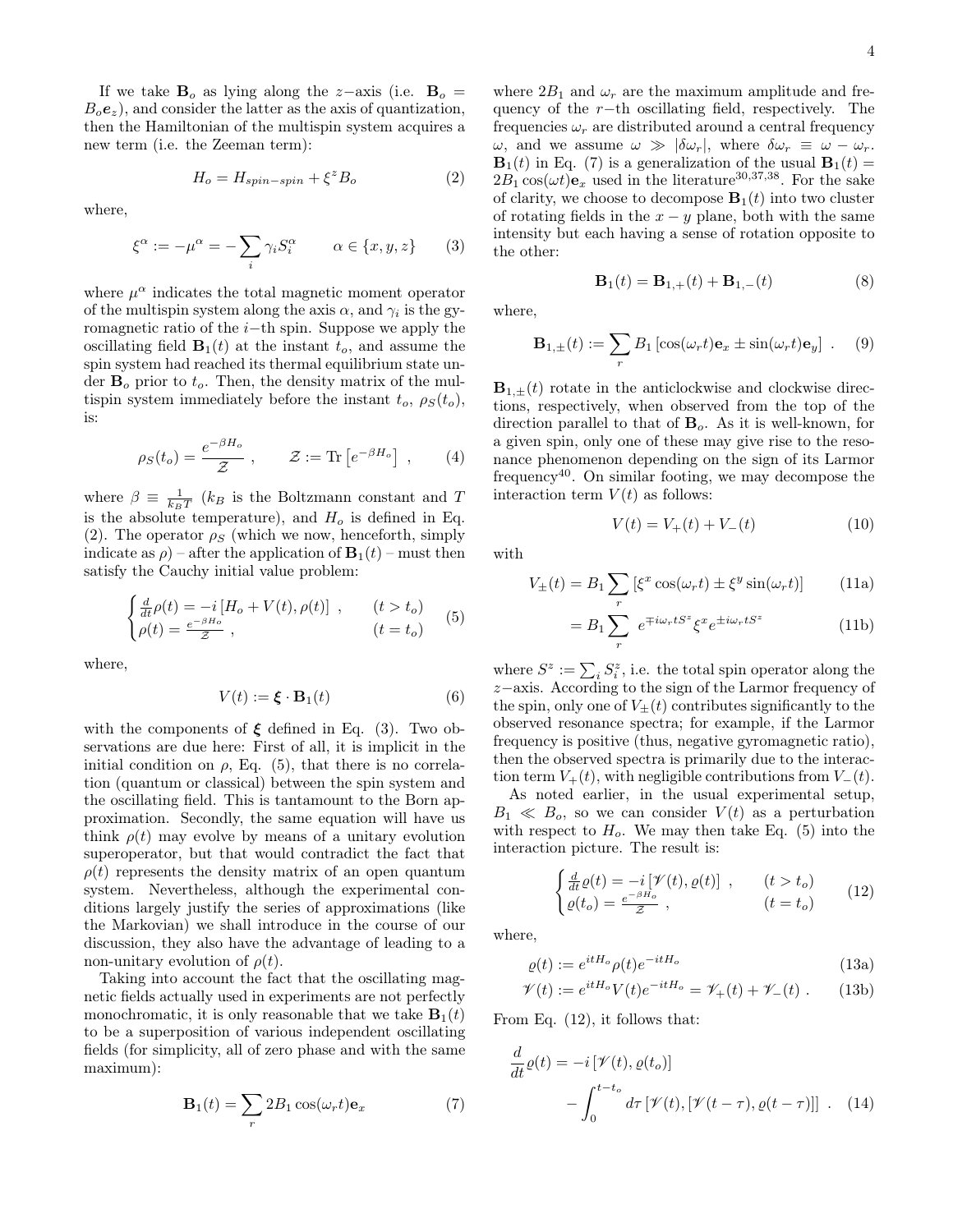We observe from Eq. (14) that the evolution of  $\varrho(t)$ depends on its history due to the presence of  $\rho(t-\tau)$ on the l.h.s. Let us assume the evolution of  $\rho$  does effectively depend on its history only in the time-frame  $0 \leq \tau \leq \tau_B$ , where  $\tau_B$  is some characteristic time which depends on the interaction between the spin system and the external fields. Supposing the resolution of our experiment does make the time-frame  $0 \leq \tau \leq \tau_B$  practically inaccessible to our investigation<sup>82</sup>, so that measurements on the spin system effectively refer to  $t \gg \tau_B$ , instances during which the evolution of  $\rho$  does not depend on its history, but only on its present state, then we may substitute  $\rho(t-\tau)$  in Eq. (14) with  $\rho(t)$  (Markov approximation). (When the experimental technique being employed is capable of appropriately resolving certain system-environment correlations<sup>82</sup>, it may be necessary to account for the non-Markovian<sup>67–71</sup> property in  $\rho(t)$ 's evolution). If, in addition, we set  $t<sub>o</sub> = 0$  and extend the upper limit of the integral over  $\tau$  to infinity (this is just an approximation on the integral over  $\tau$ ; and it is particularly justified for steady-state experiments like the one under discussion), the final result is:

$$
\frac{d}{dt}\varrho(t) = -i\left[\mathcal{V}(t), \varrho(0)\right] - \int_0^{+\infty} d\tau \left[\mathcal{V}(t), \left[\mathcal{V}(t-\tau), \varrho(t)\right]\right].
$$
\n(15)

Note that by taking the limit  $t_o \rightarrow -\infty$  (i.e. adiabatic approximation<sup>83</sup>) in Eq.  $(14)$ , we also get Eq.  $(15)$  since  $\varrho(0) = \varrho(-\infty) = \frac{e^{-\beta H_o}}{\mathcal{Z}}$  $\frac{\partial^2 D}{\partial z}$ . Though the adiabatic approximation – which assumes the system, prior to the application of  $\mathbf{B}_1(t)$ , had been in the equilibrium state for a very, very long time – leads essentially to the same equation of motion as Eq. (15) for  $\rho(t)$ , it requires that the lower limit of the integral over t be  $t = -\infty$  instead of  $t = 0$ . This is a subtle but important difference as there could be instances whereby this lower limit of  $t$  according to the adiabatic approximation leads to infinite expectation values of some observables. In the following, we stick to Eq. (15) bearing in mind that the lower limit of t is  $t = 0$ .

One other important thing to note from Eq. (15) is the presence of the first-order term in  $\mathcal{V}(t)$ ; this is contrary to what is usually done in such microscopic derivations<sup>5</sup>. We are keeping the term simply because – unlike in the usual derivations in the literature whereby this term usually becomes zero (or is assumed to be) upon a trace operation over the environment's quantum degrees of freedom<sup>5</sup> – here, only the spin system is treated at the quantum level from the beginning and there are no quantum degrees of freedom of the environment (the magnetic fields) to trace over. We have thus no reason to neglect the term. As it will turn out later in our discussion, this term is crucial to the quantum theory of magnetic resonance and allows us to derive a number of important results already known in the literature. Most importantly, we shall show that it is the springboard to the development of a linear response theory from the perspective of quantum Markovian master equations.

## B. Affine commutation perturbation

Let us now go back to Eq.  $(2)$  and analyze  $H<sub>o</sub>$ . Under usual experimental conditions, it is often the case that  $\|\xi^z B_o\| \gg \left\|\sum_{i>j} T_{ij} \mathbf{S}_i \cdot \mathbf{S}_j\right\|$  (Given two operators X and Y acting on the same (finite) Hilbert space, with the statement ' $||X|| \gg ||Y||'$  we mean: for any pair of nondegenerate eigenkets  $|k\rangle$  and  $|k'\rangle$  of X such that  $X |k\rangle = E_k |k\rangle,$   $\frac{\langle k' | Y | k \rangle}{E_{k'} - E_k}$  $\vert \ll 1$ ). The spin-spin interaction term,  $H_{spin-spin}$ , may therefore be treated as a perturbation with respect to the Zeeman term,  $\xi^z B_o$ . Instead of simply treating  $H_{spin-spin}$  as a perturbation term with respect to  $\xi^z B_o$ , we are going to do what we call affine commutation perturbation (ACP). In this scheme, the perturbation term is rewritten as a sum of two operators:  $A' + B'$ , where the operator A' commutes with the leading term, while  $B'$  does not.  $A'$  is then added to the leading term and their sum is treated as the new leading term, while  $B'$  becomes the new perturbation term and the normal perturbation expansion is then carried out. If  $A'$  exists and one performs the ACP expansion, the results one obtains – compared to those from the standard perturbation expansion – are more accurate even at low orders.

As we intend to perform an ACP, we rewrite  $H<sub>o</sub>$  as:

$$
H_o = \mathcal{Z}_o + \mathcal{X} \tag{16}
$$

where,

$$
\mathscr{Z}_o := B_o \xi^z + \sum_{i>j} T_{ij} S_i^z S_j^z \tag{17a}
$$

$$
\mathcal{X} := \frac{1}{2} \sum_{i > j} T_{ij} \left( S_i^+ S_j^- + S_i^- S_j^+ \right) \tag{17b}
$$

 $(S_j^{\pm} \equiv S_j^x \pm iS_j^y)$ . Note that  $\|\mathscr{Z}_o\| \gg \|\mathscr{X}\|$ . Moreover,  $\mathscr{Z}_o$ commutes with the total spin operator along the z−axis,  $S^z$ . And more importantly, the eigenvectors of  $\mathscr{Z}_o$  are simply the multispin kets in the uncoupled representation.

Using Feynman's operator calculus<sup>84</sup>, we now expand all operators in Eq. (15) dependent on  $\mathscr X$  in powers of the latter. Namely, the rotated operators: 1)  $\varrho(t) \;=\; e^{itH_o} \rho(t) e^{-itH_o} \;=\; e^{it(\mathscr{Z}_o+\lambda \mathscr{X})} \rho(t) e^{-it(\mathscr{Z}_o+\lambda \mathscr{X})},$ 2)  $\mathscr{V}(t) = e^{it(\mathscr{Z}_o + \lambda \mathscr{X})} V(t) e^{-it(\mathscr{Z}_o + \lambda \mathscr{X})}$  and 3)  $\varrho(0) =$  $\frac{e^{-\beta(z_o+\lambda x)}}{\prod_{[e^{-\beta(x_o+\lambda x)}]}$  (where the constant  $\lambda$ , introduced here  $e^{-\beta(\mathscr{Z}_o+\lambda\mathscr{X})}$ for book-keeping purposes, will be set equal to 1 at the end). For the first two, we get:

$$
\varrho(t) = \sum_{n=0}^{\infty} \lambda^n \varrho^{(n)}(t) \tag{18a}
$$

$$
\mathcal{V}(t) = \sum_{n=0}^{\infty} \lambda^n \ \mathcal{V}^{(n)}(t) \tag{18b}
$$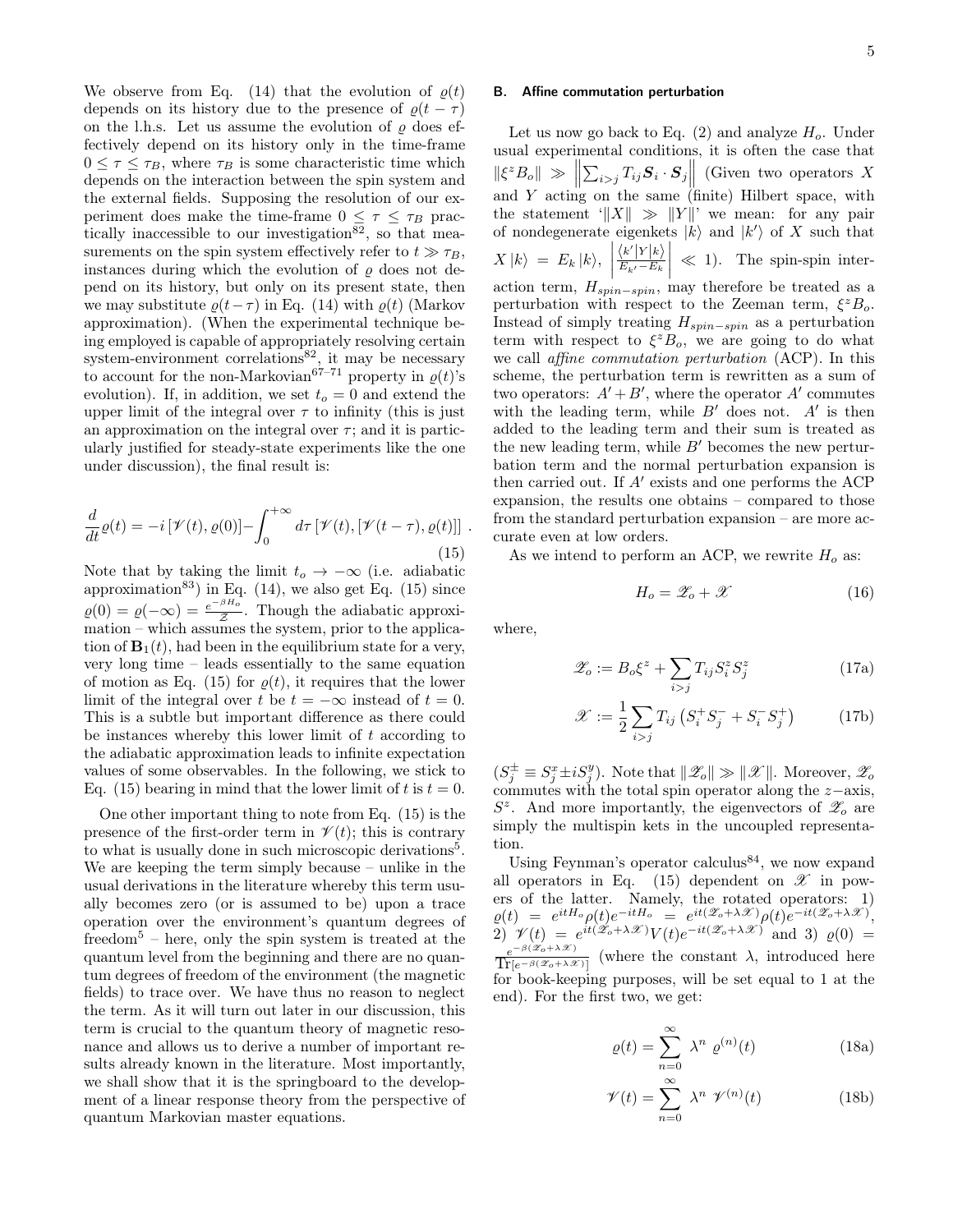where,

$$
\varrho^{(n)}(t)
$$
\n
$$
= e^{it\mathscr{Z}_o} \left[ \sum_{k=0}^n \sum_{k'=0}^k \mathscr{Y}^{(n-k)}(t) \; \rho^{(k-k')}(t) \; \mathscr{Y}^{(k')\dagger}(t) \right] e^{-it\mathscr{Z}_o} \tag{19}
$$

$$
\mathcal{V}^{(n)}(t) = e^{it\mathcal{Z}_o} \left[ \sum_{k=0}^n \mathcal{Y}^{(n-k)}(t) \ V(t) \ \mathcal{Y}^{(k)\dagger}(t) \right] e^{-it\mathcal{Z}_o}
$$
\n(20)

where, for  $n \geq 1$ ,

$$
\mathscr{Y}^{(n)}(t) \equiv i^n \int_0^t ds_1 \cdots \int_0^{s_{n-1}} ds_n \ \mathscr{X}(s_1) \cdots \mathscr{X}(s_n)
$$
\n(21)

while  $\mathscr{Y}^{(n)}(t) \equiv \mathbb{I}$  for  $n = 0$  – with

$$
\mathcal{X}(x) := e^{-ix\mathcal{Z}_o} \mathcal{X} e^{ix\mathcal{Z}_o} . \tag{22}
$$

Naturally,  $\rho(t)$  depends on  $\mathscr X$ . This dependence slightly complicates the expansion of  $\varrho(t)$  in powers of  $\mathscr{X}$ , compared to  $\mathcal{V}(t)$ . The operator  $\rho^{(m)}(t)$  in Eq. (19) denotes the m−th term coming from the formal expansion of  $\rho(t)$ in powers of  $\mathscr X$ . Put differently,  $\rho^{(m)}(t)$  is the equivalent of  $\varrho^{(m)}(t)$  in the Schrödinger picture. In general, the relation between the two is not a simple unitary transformation. As a matter of fact, only  $\varrho^{(0)}(t)$  and  $\rho^{(0)}(t)$ are related through a unitary transformation. To illustrate this very important point, consider, for example, the cases  $n = 0$  and  $n = 1$  from Eq. (19); these yield the following expressions:

$$
\varrho^{(0)}(t) = e^{it\mathcal{Z}_o} \rho^{(0)}(t) e^{-it\mathcal{Z}_o} \tag{23a}
$$

$$
\varrho^{(1)}(t) = e^{it\mathscr{Z}_o} \rho^{(1)}(t) e^{-it\mathscr{Z}_o} + i \int_0^t ds \, \left[ \varrho^{(0)}(t), \mathscr{X}(s-t) \right]. \tag{23b}
$$

from which we derive that:

$$
\rho^{(0)}(t) = e^{-it\mathcal{Z}_o} \varrho^{(0)}(t) e^{it\mathcal{Z}_o} \tag{24a}
$$

$$
\rho^{(1)}(t) = e^{-it\mathscr{Z}_o} \varrho^{(1)}(t) e^{it\mathscr{Z}_o} - i \int_0^t ds \left[ \rho^{(0)}(t), \mathscr{X}(s) \right]. \tag{24b}
$$

Moving on, to fully expand Eq. (15) in powers of  $\mathscr{X}$ , we are only left with the expansion of  $\varrho(0)$ . Resorting once more to Feynman's operator calculus<sup>84</sup>, one can show that, for a fixed  $\beta = \frac{1}{k_B T}$ :

$$
\varrho(0) = \sum_{n=0}^{\infty} \lambda^n \varrho^{(n)}(0) \tag{25}
$$

where,

$$
\varrho^{(n)}(0) \equiv \varrho^{(0)}(0) \sum_{n'=0}^{n} \zeta_{n'}(i\beta) \mathcal{Y}^{(n-n')}(i\beta) \tag{26}
$$

and

$$
\varrho^{(0)}(0) \equiv \frac{e^{-\beta \mathscr{Z}_o}}{\text{Tr}\left[e^{-\beta \mathscr{Z}_o}\right]} \ . \tag{27}
$$

The coefficients  $\{\zeta_n(i\beta)\}\$ are the solution to a system of linear equations (of infinite dimension), characterized by a coefficient matrix which is a lower triangular Toeplitz matrix. It can be verified that every  $\zeta_n(i\beta)$  is proportional to the determinant of an upper Hessenberg matrix. Indeed, for  $n \geq 1$ ,

$$
\zeta_n(x) = (-1)^n \det \begin{pmatrix}\n\langle \mathcal{Y}^{(1)}(x) \rangle_o & \langle \mathcal{Y}^{(2)}(x) \rangle_o & \langle \mathcal{Y}^{(3)}(x) \rangle_o & \langle \mathcal{Y}^{(4)}(x) \rangle_o & \cdots & \langle \mathcal{Y}^{(n-1)}(x) \rangle_o & \langle \mathcal{Y}^{(n)}(x) \rangle_o \\
1 & \langle \mathcal{Y}^{(1)}(x) \rangle_o & \langle \mathcal{Y}^{(2)}(x) \rangle_o & \langle \mathcal{Y}^{(3)}(x) \rangle_o & \cdots & \langle \mathcal{Y}^{(n-2)}(x) \rangle_o & \langle \mathcal{Y}^{(n-1)}(x) \rangle_o \\
0 & 1 & \langle \mathcal{Y}^{(1)}(x) \rangle_o & \langle \mathcal{Y}^{(2)}(x) \rangle_o & \cdots & \langle \mathcal{Y}^{(n-3)}(x) \rangle_o & \langle \mathcal{Y}^{(n-2)}(x) \rangle_o \\
0 & 0 & 1 & \langle \mathcal{Y}^{(1)}(x) \rangle_o & \cdots & \langle \mathcal{Y}^{(n-4)}(x) \rangle_o & \langle \mathcal{Y}^{(n-3)}(x) \rangle_o \\
\vdots & \vdots & \vdots & \ddots & \vdots & \vdots \\
0 & 0 & 0 & \cdots & 1 & \langle \mathcal{Y}^{(1)}(x) \rangle_o\n\end{pmatrix}
$$
\n(28)

while for  $n = 0$ ,  $\zeta_n(x) = 1$ . Moreover,

$$
\langle \mathcal{V}^{(n)}(x) \rangle_{o} \equiv \text{Tr} \left[ \varrho^{(0)}(0) \ \mathcal{V}^{(n)}(x) \right] \ . \tag{29}
$$

(On passing, we would like to draw the Reader's attention to an evident connection between the expression for the coefficient  $\zeta_n(x)$  as given in Eq. (28) and the determinant expression for the  $n$ −th complete Bell polynomial<sup>85</sup>.) The recursive relation for the coefficients  $\{\zeta_n(x)\}\,$  for  $n \geq 1$ , is as follows:

$$
\zeta_n(x) = -\sum_{n'=0}^{n-1} \zeta_{n'}(x) \left\langle \mathcal{Y}^{(n-n')}(x) \right\rangle_o \,. \tag{30}
$$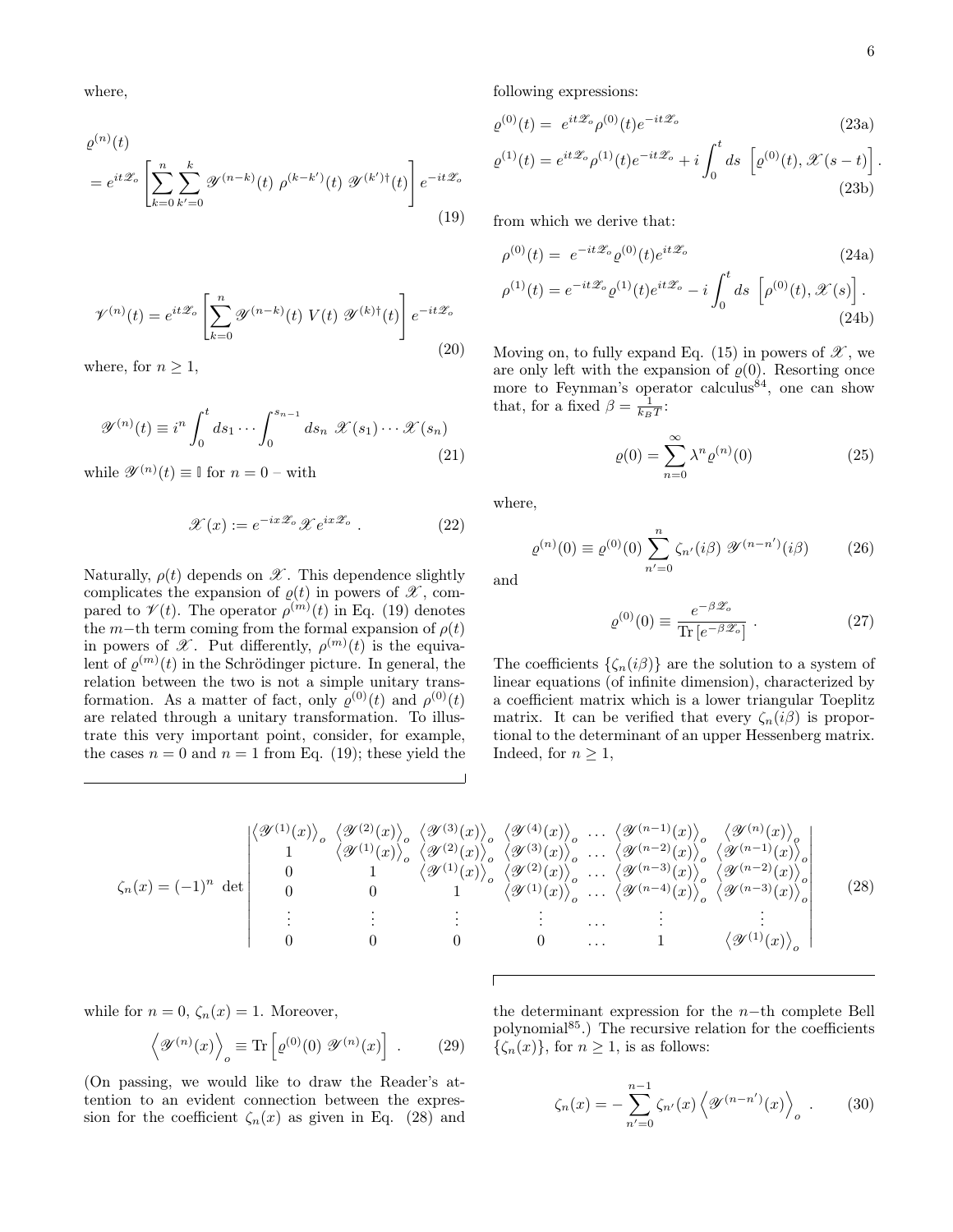(Compare Eqs. (28) and (30) with Theorem I of [86].) With these expansions of the operators  $\rho(t)$ ,  $\mathcal{V}(t)$  and  $\rho(0)$  in  $\mathscr{X}$ , Eq. (15) turns out to be:

$$
\sum_{n=0}^{\infty} \lambda^n \frac{d}{dt} \varrho^{(n)}(t) = -i \sum_{n=0}^{\infty} \sum_{n'=0}^{\infty} \lambda^{n+n'} \left[ \mathcal{V}^{(n)}(t), \varrho^{(n')}(0) \right]
$$

$$
- \sum_{n=0}^{\infty} \sum_{n'=0}^{\infty} \sum_{n''=0}^{\infty} \int_{0}^{+\infty} d\tau \ \lambda^{n+n'+n''}
$$

$$
\times \left[ \mathcal{V}^{(n)}(t), \left[ \mathcal{V}^{(n')}(t-\tau), \varrho^{(n'')}(t) \right] \right] \tag{31}
$$

Equating terms of the same order in  $\lambda$  on both sides of Eq. (31) yields a non-homogeneous system of triangular differential equations for  $\{\varrho^{(n)}(t)\}\,$ , which can be solved step-by-step beginning with the line  $n = 0$ . Indeed, one can easily derive from Eq. (31) that the generic  $\varrho^{(n)}(t)$ satisfies the differential equation:

$$
\frac{d}{dt}\varrho^{(n)}(t) = -i\sum_{k=0}^{n} \left[ \mathcal{V}^{(n)}(t), \varrho^{(n-k)}(0) \right]
$$

$$
-\sum_{k=0}^{n} \sum_{k'=0}^{k} \int_{0}^{+\infty} d\tau \left[ \mathcal{V}^{(n-k)}(t), \left[ \mathcal{V}^{(k-k')}(t-\tau), \varrho^{(k')}(t) \right] \right].
$$
\n(32)

#### C. The zeroth-order approximation

In standard perturbation theory, one has to necessarily go to first-order or beyond in order to see the effects of the perturbation term. This is not the case with ACP, where some effects of the perturbation are already manifest at zeroth-order. We demonstrate this point by showing below that if we simply take  $\varrho(t) = \varrho^{(0)}(t) + O(\mathcal{X})$ , i.e. the zeroth-order approximation, the results we obtain are in excellent agreement with experiments. But before that, we introduce the so-called Holstein-Primakoff<sup>87</sup> (HP) representation of spin states in  $$III C 1$  – which we will find very useful in subsequent subsections when dealing with multispin systems. The microscopic derivation of the semiclassical GKSL-like equation at zeroth-order is expounded in §III C 2.

## 1. The Holstein-Primakoff representation and the index compression map  $\eta_o$

The HP representation is just an alternative way of representing spin states in the uncoupled representation. Its main advantage is that all spin projections on the quantization axis take integral values, independent of the spin quantum number<sup>87</sup>.

Let *A* be the multiset of spins composing the focused spin system, i.e.  $\mathcal{A} = \{j_1, j_2, \ldots, j_N\}$ , where  $j_i$  is the spin quantum number of the  $i$ −th spin. Then, a generic state of the multispin system in the uncoupled representation is of the form:  $|j_1, m_1\rangle |j_2, m_2\rangle \cdots |j_N, m_N\rangle$ , where  $-j_i \leq m_i \leq j_i$  is the spin magnetic quantum number of the i−th spin. Subject to the Holstein-Primakoff (HP) transformation, this uncoupled state undergoes the transformation:

$$
|j_1, m_1\rangle |j_2, m_2\rangle \cdots |j_N, m_N\rangle
$$
  
\n
$$
\rightarrow |j_1, n_1\rangle |j_2, n_2\rangle \cdots |j_N, n_N\rangle
$$
  
\n
$$
\equiv |n_1, n_2, \dots, n_N\rangle \quad (33)
$$

where  $n_i := j_i - m_i$ . It is clear that the  $\{n_i\}$  are nonnegative integers, and  $0 \leq n_i \leq 2j_i$ . The nonnegative integers are said to represent the occupation numbers of the Holstein-Primakoff bosons<sup>87</sup>. We observe from Eq. (33) that in the HP representation, the multispin state  $|j_1, m_1\rangle |j_2, m_2\rangle \cdots |j_N, m_N\rangle$  is simply indicated by a multiset of nonnegative integers in the form  $|n_1, n_2, \ldots, n_N\rangle$ . For a given state  $|n_1, n_2, \ldots, n_N\rangle$ , the so-called index compression map  $\eta_o^{88}$  maps the string of ordered integers  $(n_1, n_2, \ldots, n_N)$  to a unique nonnegative integer  $\mathbb{R}$ as follows<sup>87</sup>:

$$
\mathbb{n} = \eta_o(n_1, n_2, \dots, n_N) = \sum_{i=1}^N \mathcal{W}_i n_i
$$
  

$$
\mathcal{W}_i := \delta_{N,i} + (1 - \delta_{N,i}) \sum_{k=1}^{N-i} d_{i+k}
$$
 (34)

where  $d_i \equiv (2j_i + 1)$ , i.e. the dimension of the i–th spin Hilbert space. In other words, for  $i \neq N$ ,  $W_i$  is the product of all  $d_{i'}$  with  $i' > i$ ; while for  $i = N$ ,  $W_i = 1$ . For example, given a spin multiset of three spin–1/2, i.e.  $\mathcal{A} = \{j_1, j_2, j_3\} = \{\frac{1}{2}, \frac{1}{2}, \frac{1}{2}\},\$  we see that  $0 \leq n_1, n_2, n_3 \leq 1$ . A generic multispin state of such a system in the uncoupled representation is  $|n_1, n_2, n_3\rangle$ . With the index compression map  $\eta_o$ , we can resort to a notation where the state  $|n_1, n_2, n_3\rangle$  can be indicated by a unique nonnegative integer in the form of  $|\mathbf{n}\rangle$ , where

$$
n = 4n_1 + 2n_2 + n_3 . \t\t(35)
$$

So, for example,  $|1, 0, 1\rangle \stackrel{\eta_o}{\mapsto} |5\rangle$ . In Table I, we give the basis kets for  $\mathcal{A} = \{\frac{1}{2}, \frac{1}{2}, \frac{1}{2}\}\$ according to the three representations discussed above.

The map  $\eta_o$ , therefore, encodes the string  $(n_1, n_2, \ldots, n_N)$  into a single integer **n**. We remark that  $\eta_o$  is invertible. Thus, given  $n$ , one can easily recover the corresponding integers  $(n_1, n_2, \ldots, n_N)$  – if the spin quantum numbers  $j_1, j_2, \ldots, j_N$  are known<sup>87</sup>. For a given multiset of spins  $A = \{j_1, j_2, \ldots, j_N\}$ ,  $\mathbb{R}^3$  range is  $0 \leq n \leq (D_{\mathcal{H}} - 1)$  – where  $D_{\mathcal{H}}$  is the dimension of the multispin Hilbert space:  $D_{\mathcal{H}} = \prod_{i=1}^{N} d_i$ . Naturally,  $\langle \mathbb{n}' | \mathbb{n} \rangle = \delta_{\mathbb{n}',\mathbb{n}}.$ 

As remarked earlier, the eigenstates of  $\mathscr{Z}_{\alpha}$ are simply the uncoupled multispin states  $\{|j_1, m_1\rangle |j_2, m_2\rangle \cdots |j_N, m_N\rangle\},\$  which we have just seen can be simply represented as  $\{|\mathbf{n}\rangle\}$ . Thus, by virtue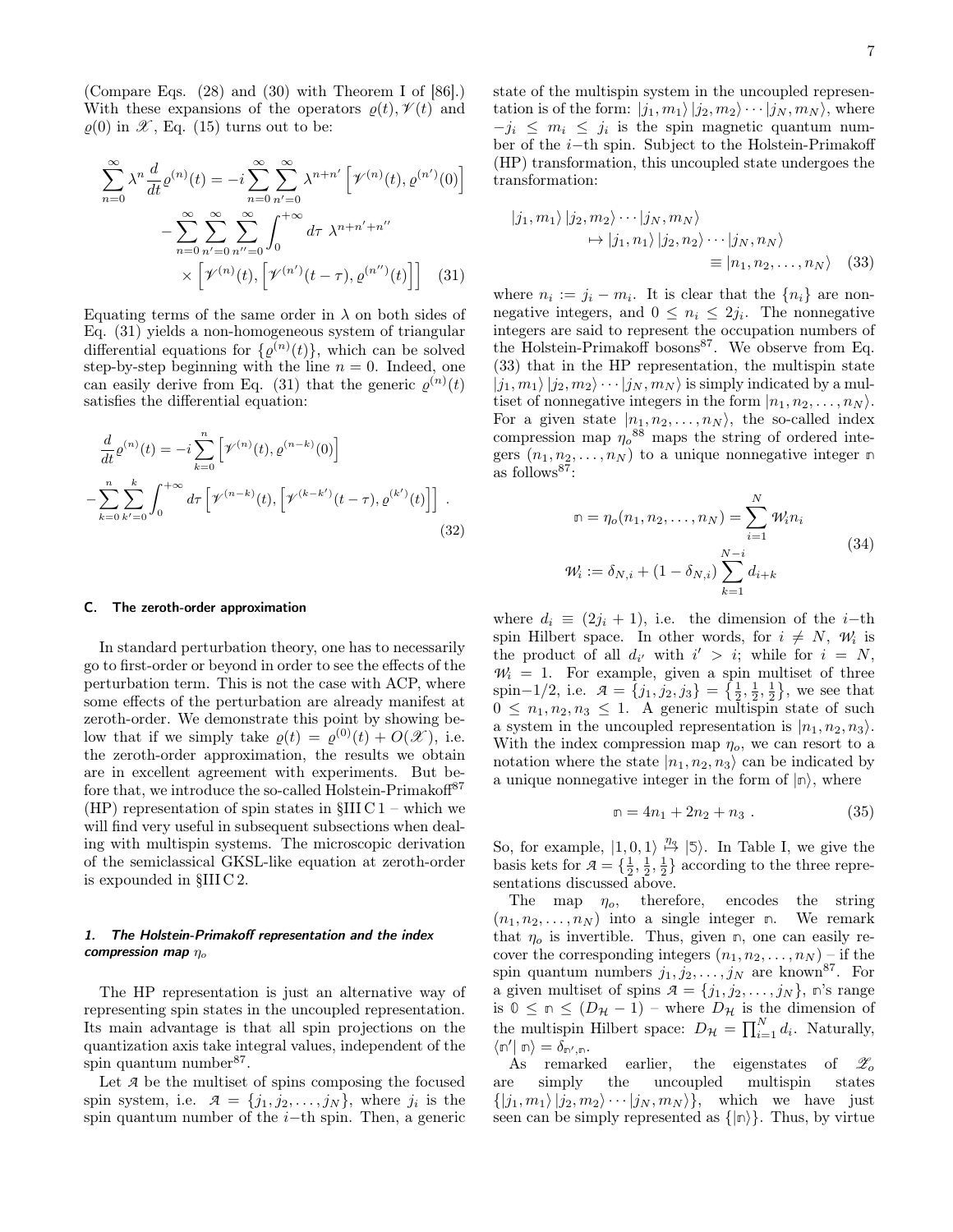| $m_1, m_2, m_3$ | $n_1, n_2, n_3$   |              |
|-----------------|-------------------|--------------|
|                 | $ 0,0,0\rangle$   |              |
|                 | $ 0,0,1\rangle$   | $1^{\prime}$ |
|                 | $ 0,1,0\rangle$   | 2            |
|                 | $ 0,1,1\rangle$   | B,           |
|                 | $ 1,0,0\rangle$   |              |
|                 | $ 1, 0, 1\rangle$ | 5            |
|                 | $ 1,1,0\rangle$   |              |
|                 | $ 1, 1, 1\rangle$ |              |

Table I: Spin Hilbert space basis kets of three qubits according to 1) the usual uncoupled representation  $(|m_1, m_2, m_3\rangle),$  2) the HP representation  $(|n_1, n_2, n_3\rangle),$ and 3) their shorthand notation  $|\mathbf{n}\rangle$  according to the index compression map  $\eta_0$ .

of the HP representation and the index compression map  $\eta_o$ , we have that:

$$
\mathscr{Z}_{o}|\mathbb{n}\rangle = \epsilon_{\mathbb{n}}|\mathbb{n}\rangle \tag{36a}
$$

$$
S^{z} \left| \mathbb{n} \right\rangle = M_{\mathbb{n}} \left| \mathbb{n} \right\rangle \tag{36b}
$$

where,

$$
\epsilon_{\mathsf{n}} := \langle \mathsf{n} | \mathscr{Z}_o | \mathsf{n} \rangle \tag{37a}
$$

$$
M_{\mathbb{n}} := \langle \mathbb{n} | S^z | \mathbb{n} \rangle \tag{37b}
$$

 $M_{\rm m}$  is the multispin state  $|{\rm m}\rangle$ 's total spin magnetic quantum number along the axis of quantization.

In the following, we are going to assume that  $if$  $\epsilon_{\mathsf{n}'} - \epsilon_{\mathsf{n}} = \epsilon_{\mathsf{n}''} - \epsilon_{\mathsf{n}}$ , then  $\mathsf{n}' = \mathsf{n}''$ . That is, we are assuming there are no accidental degeneracies of the multispin states in relation to the Hamiltonian  $\mathscr{Z}_o$ .

# 2. Derivation of zeroth-order approximation to the semiclassical quantum Markovian master equation

As remarked earlier, with the zeroth-order approximation, we are taking  $\varrho(t) = \varrho^{(0)}(t) + O(\mathcal{X})$ , and - according to Eq.  $(32) - \varrho^{(0)}(t)$  satisfies the differential equation

$$
\frac{d}{dt}\varrho^{(0)}(t) = -i\left[\mathcal{V}^{(0)}(t), \varrho^{(0)}(0)\right] \n- \int_0^{+\infty} d\tau \left[\mathcal{V}^{(0)}(t), \left[\mathcal{V}^{(0)}(t-\tau), \varrho^{(0)}(t)\right]\right] .
$$
\n(38)

We now present a microscopic derivation of a GKSL-like equation for  $\varrho^{(0)}(t)$  starting from Eq. (38).

We begin our derivation by noting that Eq. (38) may be rewritten in the following form:

$$
\frac{d}{dt}\varrho^{(0)}(t) = -i\left[\mathcal{V}^{(0)}(t), \varrho^{(0)}(0)\right] \n- \int_0^{+\infty} d\tau \left(\left[\mathcal{V}^{(0)\dagger}(t), \mathcal{V}^{(0)}(t-\tau)\varrho^{(0)}(t)\right] + h.c.\right) \tag{39}
$$

where h.c. denotes the presence of the Hermitian conjugate term. By virtue of Eqs. (13b) and (20),

$$
\mathcal{V}^{(0)}(t) = \mathcal{V}_+^{(0)}(t) + \mathcal{V}_-^{(0)}(t)
$$
\n(40a)

$$
\mathscr{V}_{\pm}^{(0)}(t) = B_1 \sum_r e^{it(\mathscr{Z}_o \mp \omega_r S^z)} \xi^x e^{-it(\mathscr{Z}_o \mp \omega_r S^z)} . \quad (40b)
$$

Eq. (40a) allows us to divide the r.h.s. of Eq. (39) into contributions from  $\mathscr{V}_{\pm}^{(0)}(t)$ , with cross-terms (*i.e.* terms involving the factors  $\mathscr{V}_{+}^{(0)}$ ,  $\mathscr{V}_{-}^{(0)}$  – simultaneously) com-<br>ing from the second term. Assuming these cross-terms do not contribute, we may reduce Eq. (39) to the form:

$$
\frac{d}{dt}\varrho^{(0)}(t) = -i\left[\mathcal{V}_{+}^{(0)}(t) + \mathcal{V}_{-}^{(0)}(t), \varrho^{(0)}(0)\right] \n- \int_{0}^{+\infty} d\tau \left(\left[\mathcal{V}_{+}^{(0)\dagger}(t), \mathcal{V}_{+}^{(0)}(t-\tau)\varrho^{(0)}(t)\right] + h.c.\right) \n- \int_{0}^{+\infty} d\tau \left(\left[\mathcal{V}_{-}^{(0)\dagger}(t), \mathcal{V}_{-}^{(0)}(t-\tau)\varrho^{(0)}(t)\right] + h.c.\right) \tag{41}
$$

It is most convenient, at this point, to proceed with our derivation by expanding the operator  $\xi^x$  in the eigenbasis of  $\mathscr{Z}_o$  in the following manner:

$$
\xi^x = \sum_{n,\omega_o} \xi^x(n,\omega_o) \tag{42}
$$

where,

$$
\xi^{x}(n,\omega_{o}):=\sum_{\mathbf{m},\mathbf{m'}}|\mathbf{m}\rangle\langle\mathbf{m}|\,\xi^{x}\left|\mathbf{m'}\right\rangle\langle\mathbf{m'}|\,\delta_{\omega_{o},\epsilon_{\mathbf{n'}}-\epsilon_{\mathbf{n}}}\delta_{n,M_{\mathbf{n'}}-M_{\mathbf{n}}}
$$
\n(43)

where  $\{|\mathbf{n}\rangle\}$  are the eigenvectors of  $\mathscr{Z}_o$ , Eq. (36). Note that the  $\{n\}$  in Eqs. (42) and (43) are necessarily integers, and the  $\{\omega_o\}$  are the pairwise frequency separation between the eigenvalues of  $\mathscr{Z}_o$ . Interestingly, one also observes that:

$$
[\mathscr{Z}_o, \xi^x(n, \omega_o)] = -\omega_o \xi^x(n, \omega_o) \tag{44a}
$$

$$
[S^z, \xi^x(n, \omega_o)] = -n \xi^x(n, \omega_o) \tag{44b}
$$

while,

$$
\mathscr{Z}_o, \xi^{x\dagger}(n, \omega_o) = \omega_o \xi^{x\dagger}(n, \omega_o) \tag{45a}
$$

$$
[S^z, \xi^{x\dagger}(n, \omega_o)] = n \xi^{x\dagger}(n, \omega_o) \tag{45b}
$$

Thus, from Eqs. (44) and (45), the identity:

 $\overline{a}$ 

$$
\xi^{x\dagger}(n,\omega_o) = \xi^x(-n,-\omega_o) \tag{46}
$$

readily follows. The same identity could have been proved directly from Eq. (43). The commutation relations in Eqs. (44) and (46) indicate that the operator  $\xi^x(n,\omega_o)$  is a generalized ladder operator which, when applied to a generic eigenket  $|\mathbf{n}\rangle$  of  $\mathscr{Z}_o$ , transforms  $|\mathbf{n}\rangle$  into a weighted sum of other eigenkets of  $\mathscr{Z}_o$ , who all share the same eigenvalue  $\equiv (\epsilon_{\rm m}-\omega_o)$ , as well as the same total spin magnetic quantum number  $\equiv (M_{\rm m} - n)$ . Likewise,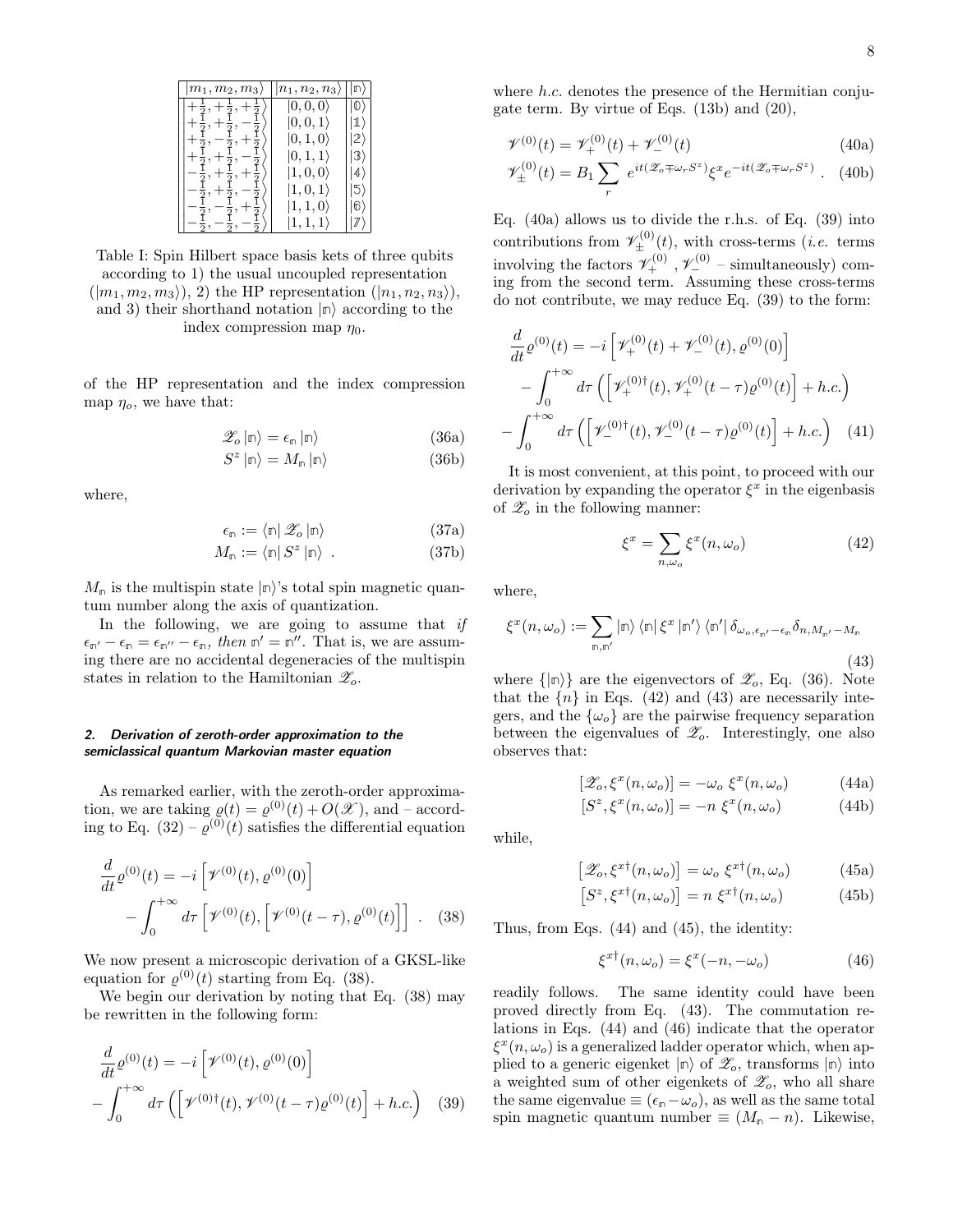$\xi^{x\dagger}(n,\omega_o)$  transforms  $|\n\eta\rangle$  into a sum of other eigenkets of  $\mathscr{Z}_o$ , each of which is characterized by the same eigenvalue and total spin magnetic quantum numbers; namely,  $(\epsilon_{\rm m} + \omega_o)$  and  $(M_{\rm m} + n)$ , respectively. Indeed, it follows from Eq.  $(42)$  that:

$$
\xi^{x}(n,\omega_{o})\left|\mathbf{m}\right\rangle =\sum_{\mathbf{m}'}C_{\mathbf{m}',\mathbf{m}}(n,\omega_{o})\left|\mathbf{m}'\right\rangle \tag{47a}
$$

$$
\xi^{x\dagger}(n,\omega_o) \left| \mathbf{m} \right\rangle = \sum_{\mathbf{m}'} C_{\mathbf{m}',\mathbf{m}}(-n,-\omega_o) \left| \mathbf{m}' \right\rangle \tag{47b}
$$

where,

$$
C_{\mathbb{n}',\mathbb{n}}(n,\omega_o) := \langle \mathbb{n}' | \xi^x | \mathbb{n} \rangle \, \delta_{\omega_o,\epsilon_{\mathbb{n}}-\epsilon_{\mathbb{n}'}} \delta_{n,M_{\mathbb{n}}-M_{\mathbb{n}'}} . \tag{48}
$$

Going back to Eq. (40b), we note that with the introduction of the decomposition of  $\xi^x$  according to Eq. (42),  $\mathscr{V}_{\pm}^{(0)}(t)$  simplifies to:

$$
\mathscr{V}_{\pm}^{(0)}(t) = B_1 \sum_{r} \sum_{n,\omega_o} e^{-it(\omega_o \mp \omega_r n)} \xi^x(n,\omega_o) \ . \tag{49}
$$

With this new expression for  $\mathscr{V}_{\pm}^{(0)}(t)$ , Eq. (41) becomes:

$$
\frac{d}{dt}\varrho^{(0)}(t) = -iB_1 \sum_{r} \sum_{n,\omega_o} \left( e^{-it(\omega_o - \omega_r n)} + e^{-it(\omega_o + \omega_r n)} \right) \left[ \xi^x(n,\omega_o), \varrho^{(0)}(0) \right]
$$
\n
$$
- \left( \sum_{r,r'} \sum_{n,\omega_o} \sum_{n',\omega_o'} e^{it\left[ (\omega_o - \omega_o') - (\omega_r n - \omega_{r'} n') \right]} \Gamma(\omega_o' - n'\omega_{r'}) \left[ \xi^{xt}(n,\omega_o), \xi^x(n',\omega_o')\varrho^{(0)}(t) \right] + h.c. \right)
$$
\n
$$
- \left( \sum_{r,r'} \sum_{n,\omega_o} \sum_{n',\omega_o'} e^{it\left[ (\omega_o - \omega_o') + (\omega_r n - \omega_{r'} n') \right]} \Gamma(\omega_o' + n'\omega_{r'}) \left[ \xi^{xt}(n,\omega_o), \xi^x(n',\omega_o')\varrho^{(0)}(t) \right] + h.c. \right) \tag{50}
$$

where,

$$
\Gamma(\omega_o' \pm \omega_{r'} n') := B_1^2 \int_0^{+\infty} d\tau \ e^{i\tau(\omega_o' \pm \omega_{r'} n')}
$$

$$
= B_1^2 \left[ \pi \delta(\omega_o' \pm n'\omega_{r'}) + i \ \mathcal{P}\left(\frac{1}{\omega_o' \pm n'\omega_{r'}}\right) \right]
$$
(51)

and the operation  $\mathcal{P}(\bullet)$  indicates Cauchy's Principal Value.

The time-dependent factors in Eq. (50) are all complex exponential functions. For the first term in Eq. (50), these factors lead to what we have termed the linear response Hamiltonian,  $H_{LR}(t)$  (see below). Unlike the time-dependent factors in the first term, those in the second and third terms of Eq. (50) are functions of the differences between the eigenvalues  $\{\omega_o\}$ , as well as weighted differences between the field frequencies  $\omega_r$ . These factors can be rapidly oscillating when the frequency function multiplying  $t$  is far from zero. The contribution of those rapidly oscillating factors to the evolution of  $\varrho^{(0)}(t)$  is negligible compared to those terms where the frequency function multiplying  $t$  is in the neighborhood of zero. We may therefore discard those rapidly oscillating terms in the second and third terms of Eq. (50) (secular approximation). This leads to the condition:  $(\omega_o - \omega'_o) \pm (\omega_r n - \omega_{r'} n') = 0$ , which is easily satisfied if  $\omega_o = \omega'_o$ ,  $\omega_r = \omega_{r'}$  and  $n = n'$ . We emphasize that this is also the only solution compatible with our assumption

(see Eq. (41)) that the cross-terms involving  $\mathscr{V}_+^{(0)}(t)$  and  $\mathscr{V}^{(0)}_{-}(t)$  do not contribute at second-order in  $B_1^2$  to the equation of motion. If we further assume a continuous distribution of the oscillating field's frequency, we get the final result<sup>48</sup>:

$$
\frac{d}{dt}\rho^{(0)}(t) = \mathcal{A}(t)\rho^{(0)}(0) + \mathcal{L}\rho^{(0)}(t) \tag{52}
$$

where $48$ :

$$
\mathcal{A}(t)\varrho^{(0)}(0) := -i \left[ H_{LR}(t), \varrho^{(0)}(0) \right] \tag{53}
$$

with  $H_{LR}(t)$ , the linear response Hamiltonian, defined as:

$$
H_{LR}(t) := 2B_1 \Re[\varphi_f(t)] \sum_{\omega_o} e^{-it\omega_o} \xi^x(+1, \omega_o) + h.c. \tag{54}
$$

We point out that  $\varphi_f(t)$  is the characteristic function of  $\rho_f(\omega')$  – where  $\rho_f(\omega')$  is the probability density function of the frequencies  $\omega'$  in the oscillating field, centered on  $\omega^{48}$ . Moreover, the superoperator  $\mathcal L$  in Eq. (52) is the generator of a quantum dynamical semigroup, and is given as follows:

$$
\mathcal{L}\varrho^{(0)}(t) := -i \left[ H_{LS}, \varrho^{(0)}(t) \right] + \mathcal{D} \left[ \varrho^{(0)}(t) \right] \tag{55}
$$

where the first and second terms in Eq. (55) are the unitary evolution and dissipator terms at zeroth-order (in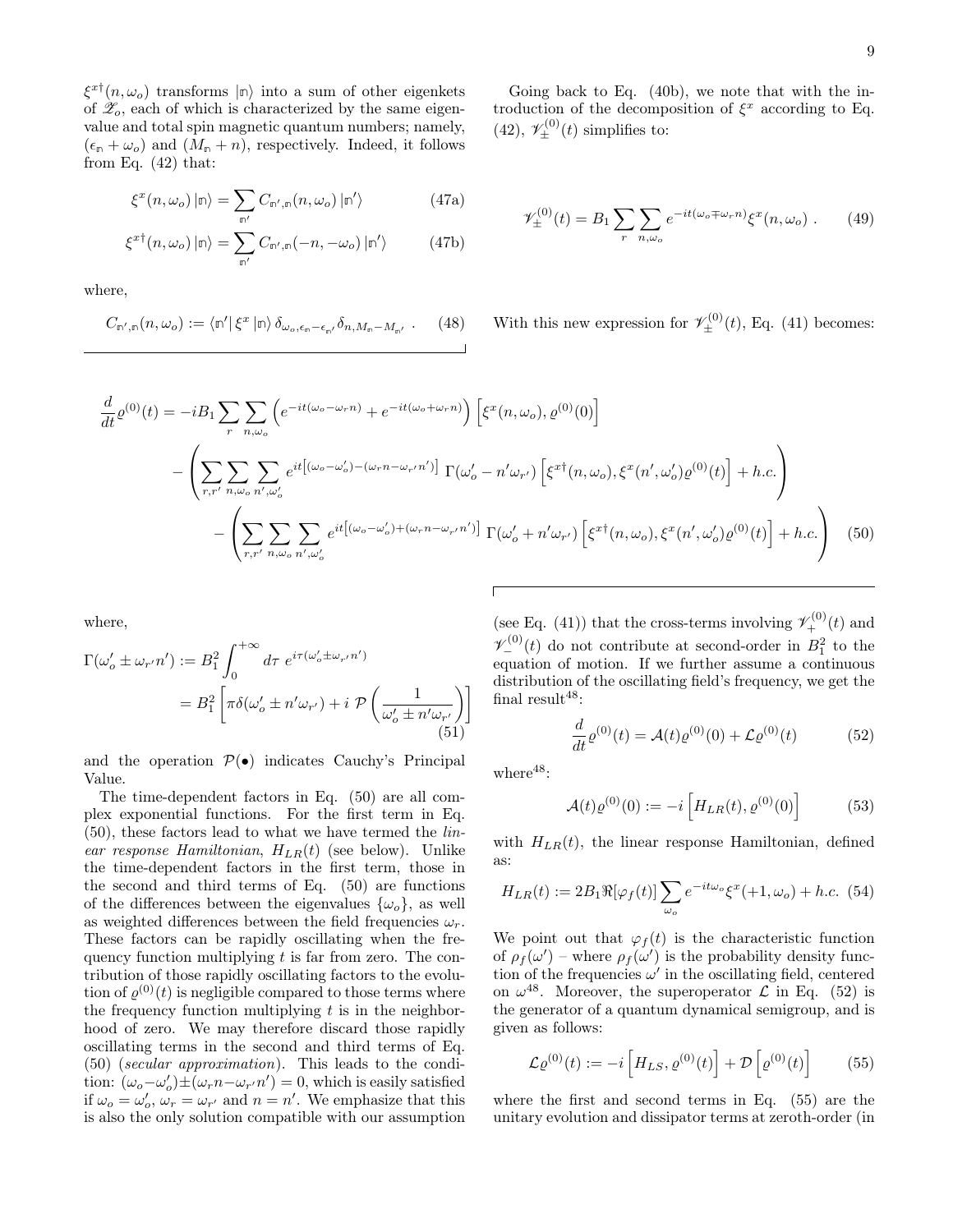10

 $\mathscr{X}$ ), respectively.  $H_{LS}$  is the Lamb shift Hamiltonian at zeroth-order, and is given by the expression  $48$ :

$$
H_{LS} = H_{LS+} + H_{LS-} \tag{56}
$$

with

$$
H_{LS\pm} = \pm \pi B_1^2 \sum_{\omega_o} \rho_f^{\succ} (\pm \omega_o) \left[ \xi^{x\dagger} (+1, \omega_o), \xi^x (+1, \omega_o) \right]
$$
\n(57)

where  $\rho_f^{\succ}(\pm\omega_o)$  indicates the Hilbert transform<sup>89</sup> of

 $\rho_f(\omega')$  centered on  $\pm \omega_o$ :

$$
\rho_f^{\succ}(\pm \omega_o) := \frac{1}{\pi} \mathcal{P} \int_{-\infty}^{+\infty} d\omega' \frac{\rho_f(\omega')}{\pm \omega_o - \omega'} \tag{58}
$$

where, again,  $P$  represents the Cauchy principal value operator. We remark that  $H_{LS\pm}$  originate from  $\mathscr{V}_{\pm}^{(0)}(t)$ , respectively.

Similarly, the expression for the dissipator term,  $\mathcal{D}\left[\varrho^{(0)}(t)\right]$ , in Eq. (55) may also be decomposed into contributions from  $\mathscr{V}^{(0)}_{\pm}(t)$  as follows<sup>48</sup>:

$$
\mathcal{D}\left[\varrho^{(0)}(t)\right] = \mathcal{D}_{+}\left[\varrho^{(0)}(t)\right] + \mathcal{D}_{-}\left[\varrho^{(0)}(t)\right] \tag{59}
$$

where

$$
\mathcal{D}_{\pm} \left[ \varrho^{(0)}(t) \right] = \sum_{\omega_o} 2\pi B_1^2 \rho_f(\pm \omega_o) \left[ \xi^x(+1,\omega_o) \varrho^{(0)}(t) \xi^{x\dagger}(+1,\omega_o) - \frac{1}{2} \left\{ \xi^x{}^{\dagger}(+1,\omega_o) \xi^x(+1,\omega_o), \varrho^{(0)}(t) \right\} \right] \n+ \sum_{\omega_o} 2\pi B_1^2 \rho_f(\pm \omega_o) \left[ \xi^{x\dagger}(+1,\omega_o) \varrho^{(0)}(t) \xi^x(+1,\omega_o) - \frac{1}{2} \left\{ \xi^x(+1,\omega_o) \xi^{x\dagger}(+1,\omega_o), \varrho^{(0)}(t) \right\} \right].
$$
\n(60)

For  $\omega_o > 0$ , the operator  $\xi^x(+1,\omega_o)$  may be described as responsible for emission of a photon at the frequency  $\omega_o$ ; while in the case  $\omega_o < 0$ , the equivalent absorption process may be attributed to the same operator. It is also important to recognize that for a radiation field with a sharply peaked frequency distribution  $\rho_f(\omega')$ , either  $\mathcal{D}_+$  or  $\mathcal{D}_-$  will contribute significantly, at resonance, to the dissipator term – depending on the sign of  $\omega_o$ ; for example, if  $\omega_o > 0$ ,  $\mathcal{D}_+$  will dominate. In any case, it is quite clear from Eq. (60) that the rate of emission and absorption coincide. This comes at no surprise since we treated the oscillating field as classical. Had we treated the field quantum mechanically, we would have found a contribution to the dissipator term due to spontaneous emission<sup>5</sup>.

Perhaps, a number of other noteworthy observations are also due here. First of all, we note that despite the fact that the master equation in Eq. (52) is local in time, the presence of the term  $\mathcal{A}(t)\varrho^{(0)}(0)$  deprives the quantum map of the semigroup property. However, we may deduce a very important feature of the superoperator  $A(t)$  due to the presence of the characteristic function  $\varphi_f(t)$  in the expression for the linear response Hamiltonian  $H_{LR+}(t)$ , Eq. (54). Indeed, for all practical reasons,  $\rho_f$  is a real-valued continuous symmetric function in the shift frequency  $\delta \omega \equiv \omega - \omega'$  ( $\omega'$  is a random frequency), and whose range coincides with **R**. (Infact, the most common distributions for  $\rho_f$  are Lorentzian, Gaussian and Voight – which are symmetric in  $\delta\omega$ .) According to Pòlya's theorem<sup>90</sup>, we must expect the characteristic

function of  $\rho_f(\delta\omega)$ ,  $\varphi_f(t)$ , to satisfy the following properties: i) be a real-valued, symmetric and continuous function defined for all real values of  $t$ ; ii) with maximum at  $t = 0$  – specifically,  $\varphi_f(0) = 1$ ; iii) with  $\lim_{t\to\infty} \varphi_f(t) = 0$ and iv) be convex for  $t > 0$ . The most important property to notice here, for the purpose of our discussion, is property iii). Its implication is that when  $t \gg \tau_f$  (where  $\tau_f$  is the time scale of relaxation of  $\varphi_f(t)$ ,  $H_{LR}(t)$  approaches zero, leading therefore the  $\mathcal{A}(t)$  term in Eq. (52) to effectively become negligible and the equation becomes a true quantum Markovian master equation, thus restoring the semigroup property. For example, suppose the distribution  $\rho_f(\omega')$  is taken to be a Lorentzian, such that:

$$
\rho_f(\omega') = \frac{1}{\pi} \frac{\left(\frac{\Delta \nu}{2}\right)^2}{\left(\frac{\Delta \nu}{2}\right)^2 + (\omega - \omega')^2}
$$
(61)

where  $\Delta \nu$  is the distribution's full-width at half maximum (FWHM). Then, the corresponding characteristic function,  $\varphi_f(t)$ , is:

$$
\varphi_f(t) = \int_{-\infty}^{+\infty} d\omega' \ e^{i\omega' t} \rho_f(\omega') = e^{i\omega t} e^{-\left(\frac{\Delta \nu}{2}\right)|t|} \qquad (62)
$$

hence, with  $\tau_f^{-1} = \frac{\Delta \nu}{2}$ .

Moreover, we note that the superoperator  $\mathcal{A}(t)$  does not operate on  $\varrho^{(0)}(t)$ , for  $t > 0$ . This means the ME in Eq. (52) may therefore be regarded as a time-dependent Markovian $69,91$  one, whereby the time-dependence is not to be found in the rate constants present in the quantum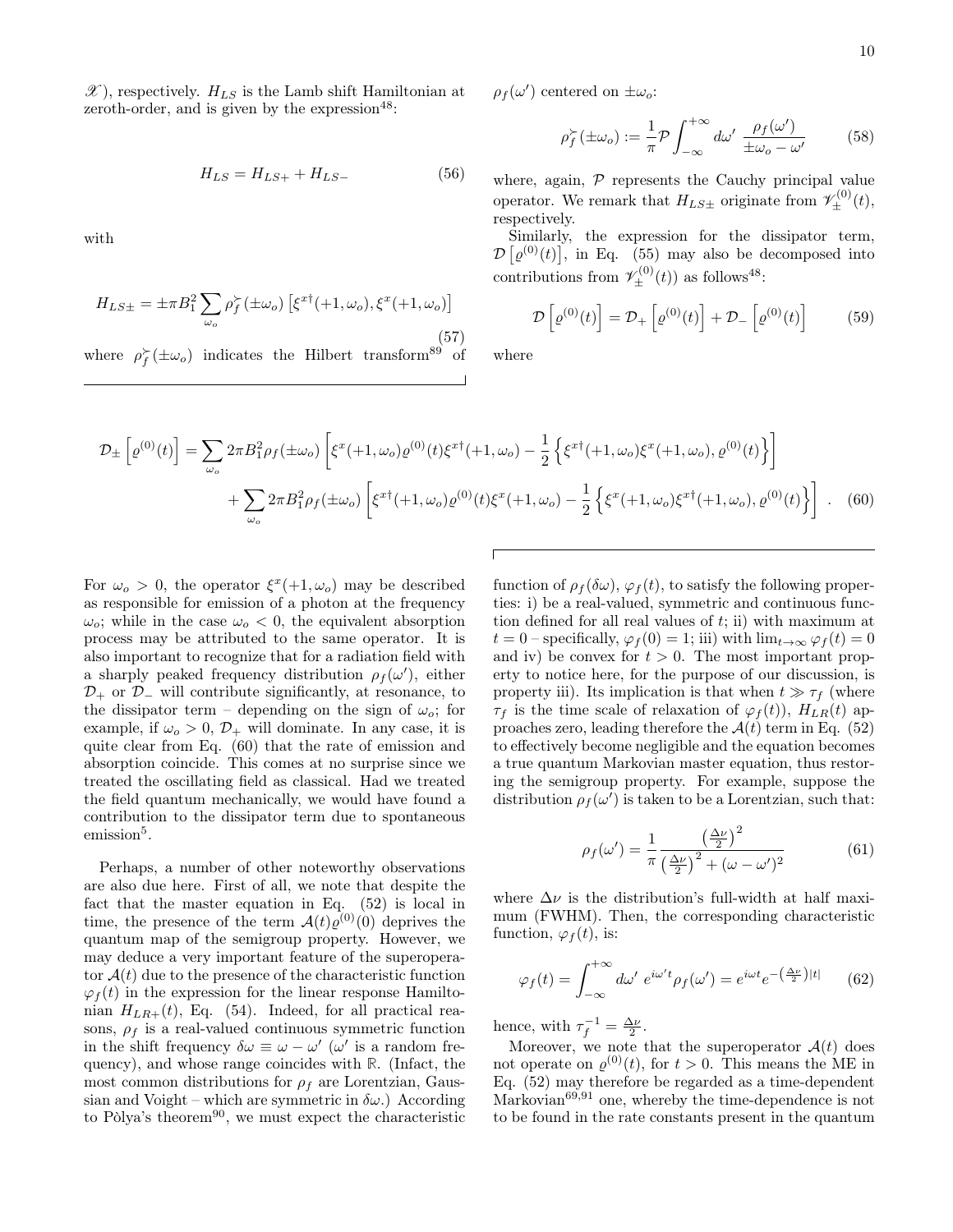dynamical semigroup's generator  $\mathcal{L}$ , but in the inhomogeneous term present in the ME which is independent of  $\varrho^{(0)}(t>0).$ 

Formally solving Eq (52) for  $\varrho^{(0)}(t)$ , we find that:

$$
\varrho^{(0)}(t) = \Lambda(t)\varrho^{(0)}(0) \tag{63}
$$

with

$$
\Lambda(t) := e^{\mathcal{L}t} + \int_0^t dt' e^{\mathcal{L}(t-t')} \mathcal{A}(t') . \tag{64}
$$

Surely, with  $A(t) = 0$ , the map  $\Lambda(t)$  is clearly CPT. However,  $\Lambda(t)$  – as given in Eq. (64) – is in general non-CP<sup>48</sup> (though it remains trace-preserving). It is interesting to note that  $\Lambda(t)$  replicates the same structure of linear non-CP maps present in the literature<sup>61,62</sup> (where both the focus system and the environment are quantized). Namely, it is the sum of two terms: the first term is a CPT map, while the second (or inhomogeneous) term is a more complicated map which is traceless<sup>61,62,66</sup>. Furthermore,  $\Lambda(t)$  may also be written as the difference between two CP maps (see [48, §II.C]) – which again proves  $\Lambda(t)$ to be non- $\dot{CP}^{60,63}$ . It is important to notice that, here in the zeroth-order, the theory restricts the domain of the map  $\Lambda(t),\,\{\varrho^{(0)}(0)\}$  , to  $\varrho^{(0)}(0)=\frac{e^{-\beta\mathscr{Z}_o}}{\text{Tr}[e^{-\beta\mathscr{Z}_o}]}$  $\frac{e^{-\beta \omega_o}}{\text{Tr}[e^{-\beta \mathscr{Z}_o}]}, \text{ Eq. (27)}$ which is a Boltzmann state. Failing to do so may lead to unphysical results (see [48, §II.E]). Moreover, there are strong indications that  $\Lambda(t)$  is positive on its domain. We provide a heuristic argument in favor of this proposition in [48, §II.D]. A more careful analysis of the positivity of  $\Lambda(t)$  needs to be done.

As we shall see below, despite the fact that it breaks the CPT property of  $\Lambda(t)$  in Eq. (64), the presence of  $A(t)$  puts the predictions of the theory impressively in line with experimental results; on the other hand, the predictions become quite incompatible with experimental results if we choose to neglect the inhomegeneous term.

#### D. Applications

In this section, we apply the basic results of the preceding section to some specific problems in CW magnetic resonance. In §III D 1, we study the CW experiment with an ensemble of spin-1/2 particles. There, we also draw a connection to linear response theory which is further expounded on in §III D 2. In §III D 3 we show how simple stick-plot ESR spectra can be obtained from the theory, and illustrate the method with some specific molecules.

## 1. CW experiment with an ensemble of spin-1/2 particles

To illustrate the application of the above equations and concepts, it may help to consider an ensemble of particles of spin-1/2. In this case, there won't be any need of ACP, given that we do not have the spin-spin coupling

term,  $H_{spin-spin}$ , Eq. (1), to begin with. Indeed, all the above equations, from Eq.  $(2)$  to Eq.  $(64)$ , apply here – only that we just need to set  $H_{spin-spin}$  → 0, which also translates into setting  $\mathscr{X} \to 0$  and  $\mathscr{Z}_o \to B_o \xi^z$ , Eq. (17). With these transformations, we note that the non-homogeneous system of triangular differential equations in Eq. (32) reduces to a single differential equation, namely Eq. (38). Actually, the overall result of putting  $H_{spin-spin} \rightarrow 0$  is that  $\varrho(t)$  coincides now exactly with  $\varrho^{(0)}(t)$ , and Eq. (52) becomes:

$$
\frac{d}{dt}\varrho(t) = \mathcal{A}(t)\varrho(0) + \mathcal{L}\varrho(t)
$$
\n(65)

which is now, by default, the relative exact equation of motion for  $\rho(t) - i.e.$  within the very limitations of the approximations and assumptions which led to Eq. (52).

All that is left now is to determine the operators  $\{\xi^x(+1,\omega_o)\}\$  and substitute them into Eqs. (53), (57) and (60). To make the connection with some known results in the literature more intelligible, we shall make use of the Pauli matrices:

$$
\sigma_1 = \begin{pmatrix} 0 & 1 \\ 1 & 0 \end{pmatrix}, \quad \sigma_2 = \begin{pmatrix} 0 & -i \\ i & 0 \end{pmatrix}, \quad \sigma_3 = \begin{pmatrix} 1 & 0 \\ 0 & -1 \end{pmatrix} . \tag{66}
$$

In this regard,  $\mathscr{Z}_o$ , as stated in the previous paragraph, becomes:

$$
\mathscr{Z}_o = -\frac{\gamma B_o}{2} \sigma_3 \tag{67}
$$

with  $\gamma$  being the gyromagnetic ratio of the spin-1/2, and  $B<sub>o</sub>$  the magnitude of the steady magnetic field. The eigenkets of  $\mathscr{Z}_o$  are:  $\left|+\frac{1}{2}\right>$  and  $\left|-\frac{1}{2}\right>$ , which according to the HP representation and the index compression map  $\eta_o$ , may also be denoted as  $|0\rangle$  and  $|1\rangle$ , respectively. With just two eigenkets, it is easily observed that the possible frequency difference  $\omega_o$  between these eigenkets are:  $\omega_o \in \{0, \pm \gamma B_o\}.$ 

Furthermore, it is clear from the definition given in Eq. $(43)$  that:

$$
\xi^{x}(+1,\omega_{o}) = -\frac{\gamma}{2}\sigma_{-}, \quad \xi^{x}(-1,-\omega_{o}) = -\frac{\gamma}{2}\sigma_{+} \qquad (68)
$$

when  $\omega_o = -\gamma B_o$ , i.e. the Larmor frequency – with

$$
\sigma_{\pm} = \frac{1}{2} \left( \sigma_1 \pm i \sigma_2 \right) . \tag{69}
$$

However, when  $\omega_o = 0$ ,  $\xi^x(n, \omega_o) = 0$  for all possible values of  $n$ . We may, therefore, in the following, intend  $\omega_0$  as the Larmor frequency without loss of generality. Interestingly, given Eq. (68), it readily follows from Eqs. (44) and (45) that:

$$
[\mathscr{Z}_o, \sigma_{\pm}] = \pm \omega_o \; \sigma_{\pm} \tag{70}
$$

and the initial density matrix  $\rho(0)$  is

$$
\varrho(0) = \frac{e^{-\beta \mathcal{Z}_o}}{\text{Tr}[e^{-\beta \mathcal{Z}_o}]}\tag{71}
$$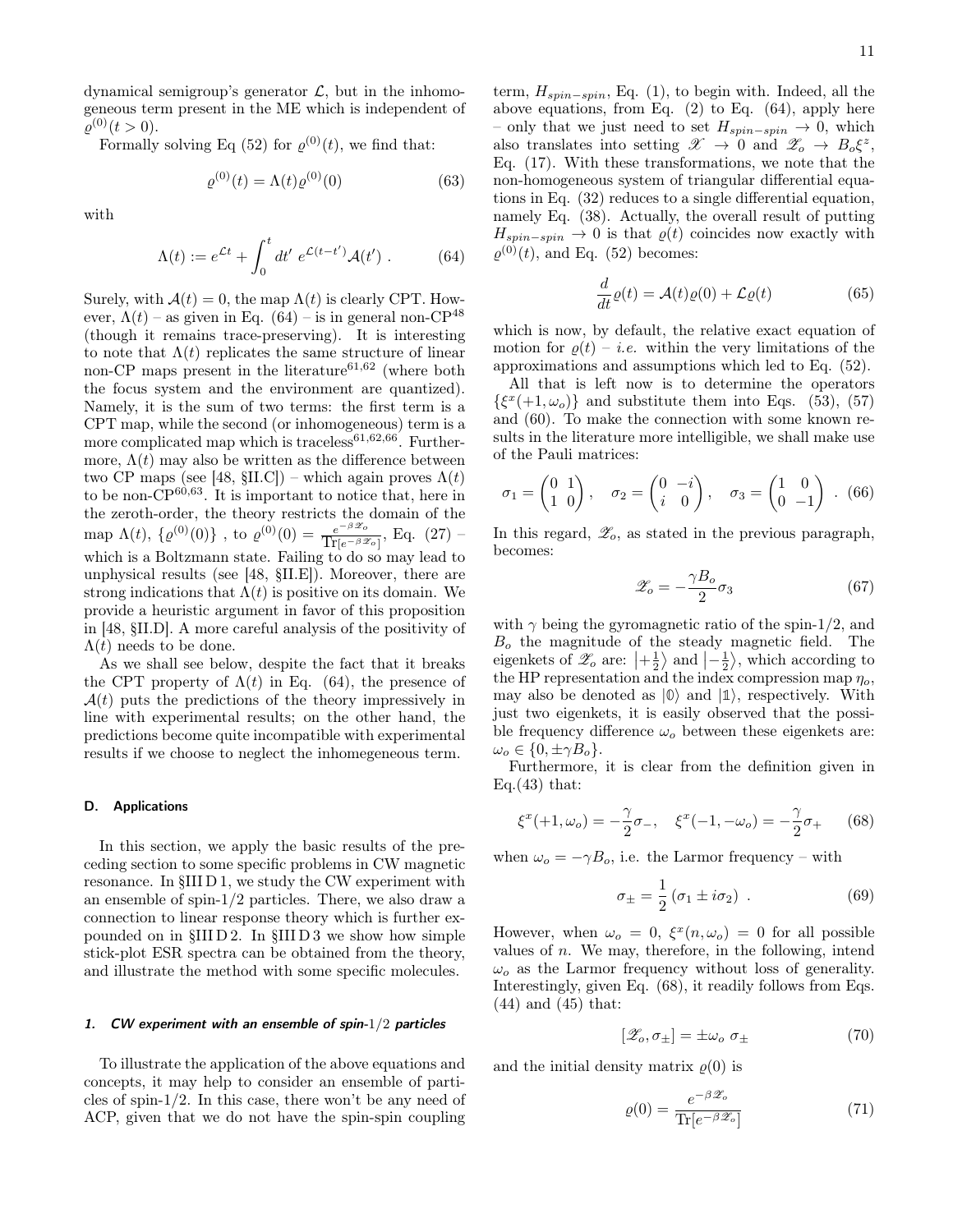With the identity of the operators  $\{\xi^x(n,\omega_o)\}\$ in our possession, thanks to Eq. (68), we now determine  $H_{LR}(t)$ ,  $H_{LS}$  and  $\mathcal{D}_{\pm}$  [•] through Eqs. (54), (57) and (60), respectively. Namely:

$$
H_{LR}(t) = \Re[\varphi_f(t)]\omega_1 e^{-it\omega_o}\sigma_- + h.c.
$$
 (72)

$$
H_{LS} = \pi \left(\frac{\omega_1}{2}\right)^2 \left[\rho_f^{\succ}(\omega_o) - \rho_f^{\succ}(-\omega_o)\right] \left[\sigma_-, \sigma_+\right] = -\pi \left(\frac{\omega_1}{2}\right)^2 \left[\rho_f^{\succ}(\omega_o) - \rho_f^{\succ}(-\omega_o)\right] \sigma_3
$$
(73)

with  $\omega_1 := -\gamma B_1$ . Regarding the dissipator term, it easily follows from Eqs. (60) and (68) that:

$$
\mathcal{D}_{\pm} \left[ \varrho(t) \right] \n= 2\pi \left( \frac{\omega_1}{2} \right)^2 \rho_f(\pm \omega_o) \left[ \sigma_{-\varrho}(t) \sigma_{+} - \frac{1}{2} \left\{ \sigma_{+} \sigma_{-}, \varrho(t) \right\} \right] \n+ 2\pi \left( \frac{\omega_1}{2} \right)^2 \rho_f(\pm \omega_o) \left[ \sigma_{+} \varrho(t) \sigma_{-} - \frac{1}{2} \left\{ \sigma_{-} \sigma_{+}, \varrho(t) \right\} \right] \n\tag{74}
$$

This dissipator component is reminiscent of its analogue in the quantum optical master equation (see Eq. (3.219) of [5]). The only difference between the two are the rate constants. In the quantum optical master equation<sup>5</sup>, the radiation field is treated quantum mechanically, thus allowing to account for the rate of spontaneous emission, besides the usual stimulated rates of emission and absorption. In Eqs. (60) and (74), there is no trace of rate of spontaneous emission simply because the oscillating field is treated classically.

Regarding the rates of stimulated emission and absorption, it is worth observing that when  $\omega_o > 0$  (i.e.  $\gamma$  < 0), the first term in Eq. (74) describes the stimulated emission process  $\left|-\frac{1}{2}\right\rangle \leftarrow \left|+\frac{1}{2}\right\rangle$  at the rate  $\Gamma_{-\frac{1}{2},+\frac{1}{2}}$ , while the second term of the same equation describes the stimulated absorption process  $\left|+\frac{1}{2}\right\rangle \leftarrow \left|-\frac{1}{2}\right\rangle$  at the rate  $\Gamma_{+\frac{1}{2},-\frac{1}{2}}$ . The rate of both processes coincides:

$$
\Gamma_{-\frac{1}{2},+\frac{1}{2}} = \Gamma_{+\frac{1}{2},-\frac{1}{2}} = 2\pi \left(\frac{\omega_1}{2}\right)^2 [\rho_f(\omega_o) + \rho_f(-\omega_o)]
$$
  

$$
\equiv \Gamma(\omega_o) .
$$
 (75a)

If we write

$$
\varrho(t) = \frac{1}{2} \left[ \mathbb{I} + 2 \left\langle \sigma_{-}(t) \right\rangle' \sigma_{+} + 2 \left\langle \sigma_{+}(t) \right\rangle' \sigma_{-} + \left\langle \sigma_{3}(t) \right\rangle' \sigma_{3} \right]
$$
\n(76)

where  $\langle \sigma_{\pm}(t) \rangle' \equiv \text{Tr}[\varrho(t)\sigma_{\pm}]$  and  $\langle \sigma_3(t) \rangle' \equiv \text{Tr}[\varrho(t)\sigma_3],$ (with  $\langle x \rangle'$  we mean the expectation value of x in the interaction picture; the unprimed  $\langle x \rangle$ , until otherwise stated, will be the analogous expectation value in the Schrödinger picture) then Eqs. (76) and (65) lead to the differential equations

$$
\frac{d}{dt} \langle \sigma_3(t) \rangle' = -2\Gamma(\omega_o) \langle \sigma_3(t) \rangle' \qquad (77a)
$$
\n
$$
\frac{d}{dt} \langle \sigma_+(t) \rangle' = i\omega_1 \tanh(\beta \omega_o/2) \Re[\varphi_f(t)] e^{-it\omega_o}
$$
\n
$$
- \left[ \Gamma(\omega_o) + i\varpi(\omega_o) \right] \langle \sigma_+(t) \rangle' \qquad (77b)
$$

with  $\varpi(\omega_o)$  given by the expression:

$$
\frac{\varpi(\omega_o)}{2} \equiv \pi \left(\frac{\omega_1}{2}\right)^2 \left[\rho_f^{\succ}(\omega_o) - \rho_f^{\succ}(-\omega_o)\right] \equiv \omega_{LS}(\omega_o)
$$
\n(78)

where  $\omega_{LS}$  is the 'Lamb shift rate' and originates from  $H_{LS}$ , Eq. (73). In the following we shall simply write Γ and  $\varpi$ , but their dependence on  $\omega$ <sub>o</sub> must be kept in mind. Naturally,  $\langle \sigma_-(t) \rangle' = \langle \sigma_+(t) \rangle'^*$ .

Bearing in mind that in the Schrödinger picture  $\langle \sigma_{\pm}(t) \rangle' \mapsto \langle \sigma_{\pm}(t) \rangle e^{\mp i \omega_o t}$ , we deduce that the stationary solutions for  $\langle \sigma_3(t) \rangle$  and  $\langle \sigma_+(t) \rangle$  – namely,  $\langle \sigma_3(t) \rangle_s$ and  $\langle \sigma_+(t) \rangle_s$  – in the Schrödinger picture are:

$$
\langle \sigma_3(t) \rangle_s = 0 \tag{79a}
$$

$$
\langle \sigma_{\pm}(t) \rangle_s = -\frac{\omega_1 \tanh(\beta \omega_o/2)}{[\omega_o - \varpi] \pm i\Gamma} \Re[\varphi(t)] \tag{79b}
$$

Since  $\Re[\varphi(t)]$  tends to zero as  $t \to +\infty$  according to Pòlya's theorem, it follows that  $\langle \sigma_{\pm}(t) \rangle$  also tend to zero as  $t \to +\infty$ . Putting this observation together with Eq. (76), we readily come to the conclusion that the equilibrium state,  $\varrho_{eq} = \rho_{eq}$ , of the qubit ensemble in our CW experiment is the corresponding maximally mixed state, i.e.  $\rho_{eq} = \frac{1}{2} \mathbb{I}$ . This also means that the associated quantum map contracts the Bloch sphere to a point, namely the center. Indeed, solving the differential equations in Eq. (77) in the Schrödinger picture, we find:

$$
\langle \sigma_3(t) \rangle = -\tanh(\beta \omega_o/2) e^{-2\Gamma t} \tag{80}
$$

$$
\langle \sigma_{\pm}(t) \rangle = \Re \langle \sigma_{+}(t) \rangle \pm i \Im \langle \sigma_{+}(t) \rangle \tag{81}
$$

where

$$
\Re \langle \sigma_+(t) \rangle = e^{-\Gamma t} \omega_1 \tanh(\beta \omega_0/2)
$$

$$
\times \int_0^t dt' e^{\Gamma t'} \sin[(\varpi - \omega_0)(t - t')] \Re[\varphi_f(t')] \quad (82)
$$

$$
\Im \langle \sigma_+(t) \rangle = e^{-\Gamma t} \omega_1 \tanh(\beta \omega_0/2)
$$
  
 
$$
\times \int_0^t dt' e^{\Gamma t'} \cos[(\varpi - \omega_0)(t - t')] \Re[\varphi_f(t')] . \quad (83)
$$

It is thus evident that  $\langle \sigma_{\pm}(t) \rangle$  inexorably approaches zero as  $t \to +\infty$ . From Eq. (69), we also find that

$$
\langle \sigma_1(t) \rangle = 2\Re \langle \sigma_+(t) \rangle \quad \text{and} \quad \langle \sigma_2(t) \rangle = 2\Im \langle \sigma_+(t) \rangle . \tag{84}
$$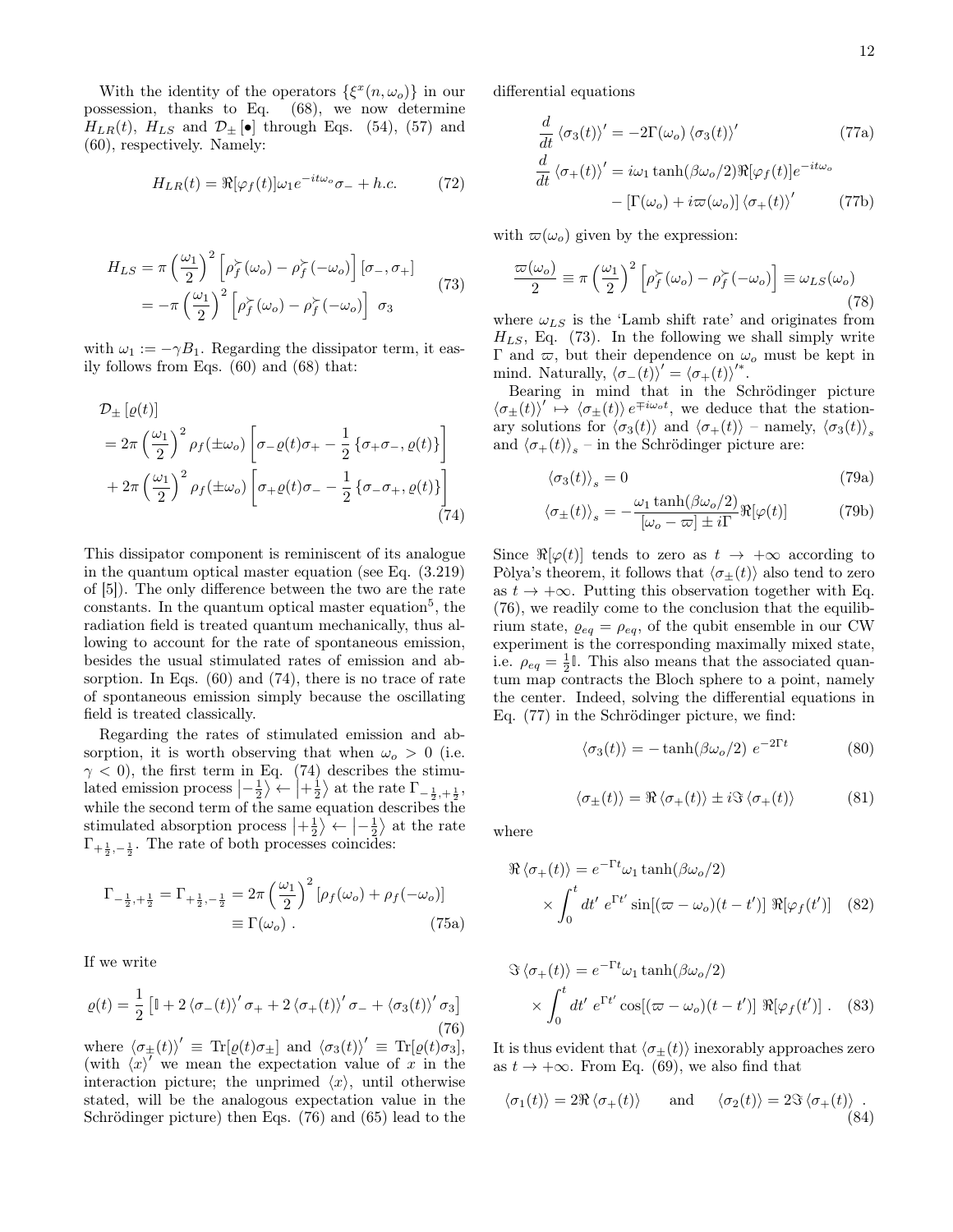To illustrate how the present model of semiclassical quantum Markovian master equation, Eq. (65), also entails known results in LRT (linear response theory), we determine the dynamical structure factor<sup>83</sup> of  $\xi^x(+1,\omega_o)$ . Since  $\xi^x(+1,\omega_o)$  is proportional to  $\sigma_-\$ , Eq. (68), we can equally concentrate below on the dynamic structure factor of  $\sigma_-, S_{\sigma_-\sigma_+}(\omega')$ :

$$
S_{\sigma_{-}\sigma_{+}}(\omega') = \frac{1}{2\pi} \int_{-\infty}^{+\infty} dt \ e^{i\omega' t} \langle \sigma_{-}(t)\sigma_{+} \rangle \tag{85}
$$

where the correlation  $\langle \sigma_-(t) \sigma_+\rangle \equiv \text{Tr}[\sigma_-(t) \sigma_+\rho(0)]$  is evaluated in the Heisenberg picture. We therefore need to determine how our quantum map evolves  $\sigma_$  in the Heisenberg picture.

Given that any qubit operator  $X$  can be written as

$$
X = \frac{1}{2} [c_0(0) \mathbb{I} + c_1(0) \sigma_1 + c_2(0) \sigma_2 + c_3(0) \sigma_3]
$$
 (86)

with

$$
c_i(0) = \text{Tr}[X\sigma_i] \qquad i = \{0, 1, 2, 3\} \tag{87}
$$

(where  $\sigma_0 \equiv \mathbb{I}$ ), it naturally follows that the Heisenberg picture evolution of  $X, X(t)$ , must be of the form

$$
X(t) = \frac{1}{2} \left[ c_0(t) \mathbb{I} + c_1(t) \sigma_1 + c_2(t) \sigma_2 + c_3(t) \sigma_3 \right] \tag{88}
$$

where the coefficients  $c_i(t)$  are to be determined through the condition

$$
\text{Tr}[\rho(t)X] = \text{Tr}[\rho(0)X(t)]. \qquad (89)
$$

After some algebra, one finds that with  $\rho(0)$  =  $e^{-\beta \mathscr{Z}_o}$  $\overline{\text{Tr}[e^{-\beta \mathscr{Z}_o}]}$  $= \frac{1}{2} [\mathbb{I} + \langle \sigma_3(0) \rangle \sigma_3], \text{ where } \langle \sigma_3(0) \rangle =$  $-\tanh(\beta\omega_o/2)$ ,

$$
\begin{pmatrix} c_0(t) \\ c_1(t) \\ c_2(t) \\ c_3(t) \end{pmatrix} = \begin{pmatrix} \kappa_0(t) & \kappa_1(t) & \kappa_2(t) & \kappa_3(t) \\ \kappa_1(t) & \kappa_0(t) & -i\kappa_3(t) & i\kappa_2(t) \\ \kappa_2(t) & i\kappa_3(t) & \kappa_0(t) & -i\kappa_1(t) \\ \kappa_3(t) & -i\kappa_2(t) & i\kappa_1(t) & \kappa_0(t) \end{pmatrix} \begin{pmatrix} c'_0(t) \\ c'_1(t) \\ c'_2(t) \\ c'_3(t) \end{pmatrix}
$$
(90)

where

$$
\begin{pmatrix} c'_0(t) \\ c'_1(t) \\ c'_2(t) \\ c'_3(t) \end{pmatrix} = \begin{pmatrix} 1 & 0 & 0 & 0 \\ 0 & \cos(\omega_o t) & \sin(\omega_o t) & 0 \\ 0 & -\sin(\omega_o t) & \cos(\omega_o t) & 0 \\ 0 & 0 & 0 & 1 \end{pmatrix} \begin{pmatrix} c_0(0) \\ c_1(0) \\ c_2(0) \\ c_3(0) \end{pmatrix}
$$
(91)

and

$$
\kappa_0(t) \equiv \frac{1 - \langle \sigma_3(0) \rangle' \langle \sigma_3(t) \rangle'}{1 - \langle \sigma_3(0) \rangle'^2}
$$
(92a)

$$
\kappa_1(t) \equiv i \left[ \frac{\langle \sigma_2(t) \rangle' \langle \sigma_3(0) \rangle' - i \langle \sigma_1(t) \rangle'}{1 - \langle \sigma_3(0) \rangle'^2} \right]
$$
(92b)

$$
\kappa_2(t) \equiv -i \left[ \frac{\langle \sigma_1(t) \rangle' \langle \sigma_3(0) \rangle' + i \langle \sigma_2(t) \rangle'}{1 - \langle \sigma_3(0) \rangle'^2} \right]
$$
(92c)

$$
\kappa_3(t) \equiv \frac{\langle \sigma_3(t) \rangle' - \langle \sigma_3(0) \rangle'}{1 - \langle \sigma_3(0) \rangle'^2}
$$
(92d)

and where, as remarked earlier – Eq.  $(76) - \langle \sigma_i(t) \rangle'$  is the equivalent of  $\langle \sigma_i(t) \rangle$  in the interaction picture. Namely,

$$
\begin{pmatrix}\n\langle \sigma_1(t) \rangle' \\
\langle \sigma_2(t) \rangle'\n\end{pmatrix} = \begin{pmatrix}\n\cos(\omega_o t) & \sin(\omega_o t) & 0 \\
-\sin(\omega_o t) & \cos(\omega_o t) & 0 \\
0 & 0 & 1\n\end{pmatrix} \begin{pmatrix}\n\langle \sigma_1(t) \rangle \\
\langle \sigma_2(t) \rangle \\
\langle \sigma_3(t) \rangle\n\end{pmatrix}
$$
\n(93)

where  $\langle \sigma_3(t) \rangle$  is given by Eq. (80) and,  $\langle \sigma_1(t) \rangle$  and  $\langle \sigma_2(t) \rangle$ are defined in Eq. (84).

It follows then that with the initial density matrix  $\rho(0) = \frac{e^{-\beta \mathscr{Z}_o}}{\text{Tr}(\epsilon - \beta \mathscr{Z})}$  $\frac{e^{-\beta \omega} \omega}{\text{Tr}[e^{-\beta \mathscr{L}_o}]}$ , given a qubit operator X, its corresponding dynamical structure factor  $S_{XX^{\dagger}}(\omega') =$  $\frac{1}{2\pi} \int_{-\infty}^{+\infty} dt \, e^{i\omega' t} \langle X(t) X^{\dagger} \rangle$  in terms of the coefficients  $c_i(0), c_i(t)$  is:

$$
S_{XX^{\dagger}}(\omega') = \frac{1}{4} \left[ \left( \mathcal{C}_{3,0}(\omega') + \mathcal{C}_{0,3}(\omega') \right) \langle \sigma_3(0) \rangle + \mathcal{C}_{0,0}(\omega') + \mathcal{C}_{3,3}(\omega') + 4 \frac{e^{\beta \omega_o/2}}{\text{Tr}[e^{-\beta \mathcal{Z}_o}]} \mathcal{C}_{+,+}(\omega') + 4 \frac{e^{-\beta \omega_o/2}}{\text{Tr}[e^{-\beta \mathcal{Z}_o}]} \mathcal{C}_{-, -}(\omega') \right]
$$
\n(94)

where

$$
\mathscr{C}_{\nu,\mu}(\omega') = \frac{1}{2\pi} \int_{-\infty}^{+\infty} dt \ e^{i\omega' t} c_{\nu}(t) c_{\mu}^*(0) \tag{95}
$$

with

$$
c_{\pm}(t) = \frac{1}{2} [c_1(t) \pm ic_2(t)] \qquad (t \ge 0) \ . \qquad (96)
$$

Going back to  $S_{\sigma-\sigma+}(t)$ , Eq. (85), we may apply Eq. (94) by setting  $X = \sigma_-\$ . This reduces Eq. (94) to

$$
S_{\sigma_{-\sigma_{+}}}(\omega') = \frac{e^{\beta\omega_{o}/2}}{\text{Tr}[e^{-\beta \mathscr{Z}_{o}]}} \mathscr{C}_{+,+}(\omega')
$$
  
= 
$$
\frac{e^{\beta\omega_{o}/2}}{\text{Tr}[e^{-\beta \mathscr{Z}_{o}]}} \frac{1}{2\pi} \int_{-\infty}^{+\infty} dt \ e^{i(\omega' - \omega_{o})t} \frac{1 - \langle \sigma_{3}(t) \rangle}{1 - \langle \sigma_{3}(0) \rangle}
$$
  
= 
$$
\frac{1}{2} \left[ \delta(\omega' - \omega_{o}) + \tanh(\beta\omega_{o}/2) \cdot \frac{1}{\pi} \frac{2\Gamma}{(2\Gamma)^{2} + (\omega' - \omega_{o})^{2}} \right].
$$
  
(97)

This tells us that the spectrum of the time-dependent fluctuations of  $\sigma_-\,$  has a Lorentzian profile centered on the Larmor frequency  $\omega_o$  and its HWHM (half width at half maximum) is twice the transition rate between the two level system. The temperature dependence of the profile is embodied in the factor tanh( $\beta \omega_o/2$ ).

Conversely, if we put  $X = \sigma_+$ , it turns out from Eq. (94) that

$$
S_{\sigma_{+}\sigma_{-}}(\omega') = \frac{e^{-\beta\omega_{o}/2}}{\text{Tr}[e^{-\beta\mathscr{Z}_{o}]}}\mathscr{C}_{-,-}(\omega')
$$
  
= 
$$
\frac{e^{-\beta\omega_{o}/2}}{\text{Tr}[e^{-\beta\mathscr{Z}_{o}]}}\frac{1}{2\pi}\int_{-\infty}^{+\infty} dt \ e^{i(\omega'+\omega_{o})t}\frac{1+\langle\sigma_{3}(t)\rangle}{1+\langle\sigma_{3}(0)\rangle}
$$
  
= 
$$
\frac{1}{2}\left[\delta(\omega'+\omega_{o})-\tanh(\beta\omega_{o}/2)\cdot\frac{1}{\pi}\frac{2\Gamma}{(2\Gamma)^{2}+(\omega'+\omega_{o})^{2}}\right].
$$
(98)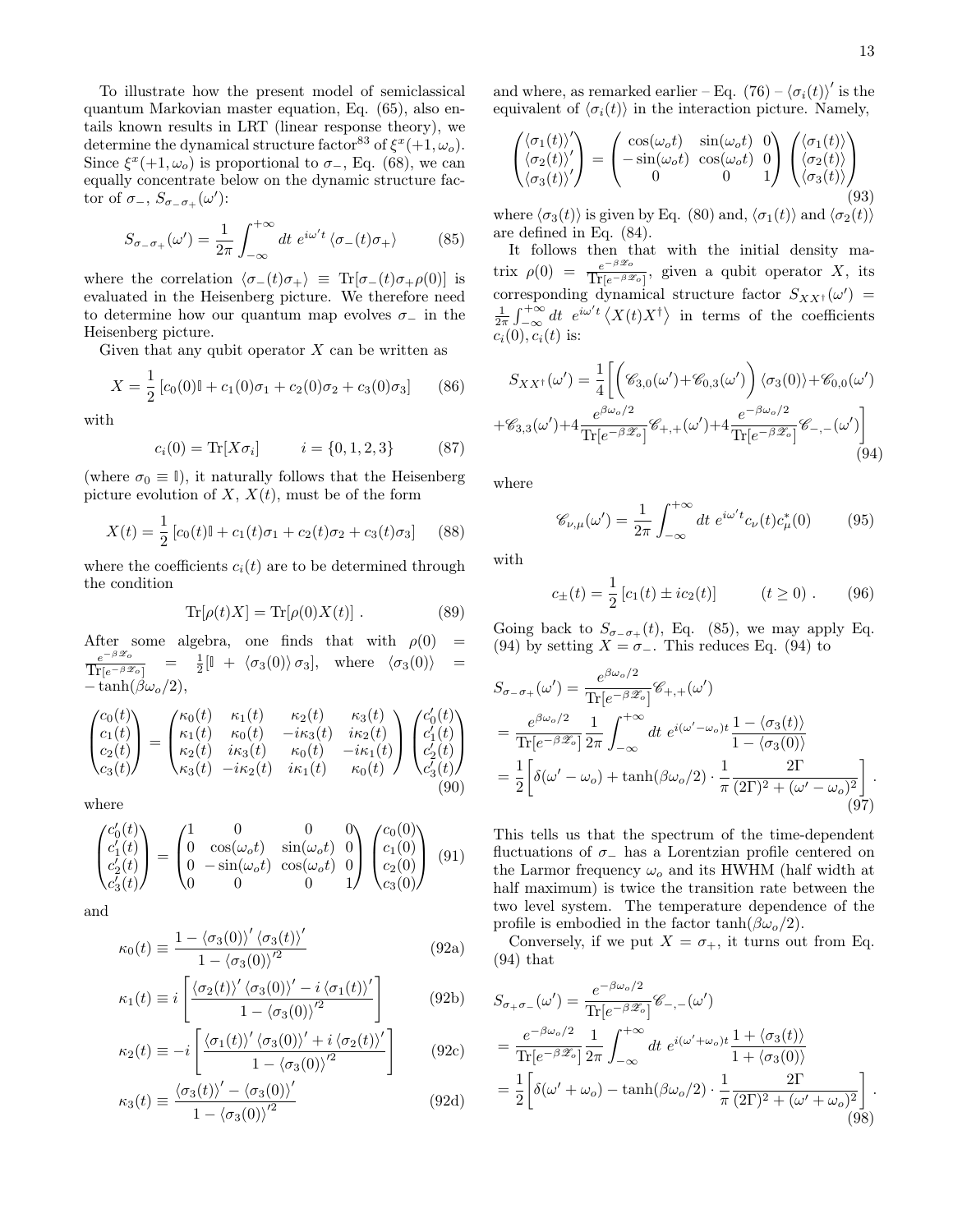It is evident that for  $\omega_o > 0$ ,  $S_{\sigma_{-\sigma_{+}}}(\omega')$  is the stimulated absorption spectrum and  $S_{\sigma_+\sigma_-}(\omega')$  is the stimulated emission spectrum $83$ . At any rate, the two spectra are related through the relation

$$
S_{\sigma-\sigma+}(\omega') - S_{\sigma+\sigma-}(-\omega')
$$
  
= tanh $(\beta\omega_o/2) \cdot \frac{1}{\pi} \frac{2\Gamma}{(2\Gamma)^2 + (\omega' - \omega_o)^2}$ . (99)

This relation differs from the one given in LRT (see, for example, Eq. (3.73) of [83]). To recover the LRT limit from Eq. (99), we need to remember that the whole edifice of LRT rests on the adiabatic process assumption, where it is assumed the interaction between the system and the bath is weak enough so as not to change appreciably the occupation probabilities of the initial state of the system, and that the system has remained in its equilibrium state in the far past prior to its encounter with the bath. This is equivalent to taking the limit  $\mathcal{L} \rightarrow 0$  in our master equation, Eq. (65), and having  $t_o$ (the initial time)  $\rightarrow -\infty$ . In other terms, we can get the adiabatic process limit of a given dynamic structure factor obtained from the full solution of the quantum Markovian ME by taking the limits  $\Gamma \to 0$  and  $\omega_{LS} \to 0$ . Now, if we introduce

$$
S_{\sigma-\sigma+}^{ad}(\omega') \equiv \lim_{\omega_{LS}, \Gamma \to 0} S_{\sigma-\sigma+}(\omega') \tag{100a}
$$

$$
S_{\sigma+\sigma-}^{ad}(\omega') \equiv \lim_{\omega_{LS}, \Gamma \to 0} S_{\sigma+\sigma-}(\omega') \tag{100b}
$$

– where  $S^{ad}_{\sigma_-\sigma_+}(\omega')$  and  $S^{ad}_{\sigma_+\sigma_-}(\omega')$  indicate the adiabatic process limits of  $S_{\sigma_-\sigma_+}(\omega')$  and  $S_{\sigma_+\sigma_-}(\omega')$ , respectively – then we readily derive from Eqs. (97) and (98) that

$$
S_{\sigma+\sigma-}^{ad}(-\omega') = e^{-\beta\omega_o} S_{\sigma-\sigma+}^{ad}(\omega') \tag{101}
$$

which is the relation between the two spectra according to  $LRT^{83}$ .

It is certainly worth noting that without the linear response Hamiltonian  $H_{LR}(t)$ , Eq. (72), we would have had  $\langle \sigma_{\pm}(t) \rangle = 0 \ \forall t \geq 0 \ \text{since} \ \langle \sigma_{\pm}(0) \rangle = 0 \ \text{(see Eq. (77))}.$  As a consequence, the dynamic structure factors  $S_{\sigma_{\mp}\sigma_{\pm}}(\omega')$ , for example, would result to be always zero, meaning we do not observe any absorption or emission spectrum – but that would have been contrary to experimental observations. Given that  $H_{LR}(t)$  stems from the superoperator  $\mathcal{A}(t)$ , Eq. (53), the observation just made reinforces the assertion that  $A(t)$  is central to the theory and cannot be simply – generally speaking – put to zero (or ignored) in Eq. (65) in order to make the quantum map  $\Lambda(t)$ , Eq. (64), CPT.

#### 2. More on the Linear Response Theory connection

Since the seminal work of Davies and Spohn $92$ , there have been a number of works<sup>93–95</sup> aimed at revisiting at least some aspects of Kubo's LRT $^{83,96-99}$  from the perspective of quantum (non-)Markovian master equations.

Much of these efforts have been concentrated on deriving fluctuation-dissipation theorems. We showed in the last subsection how the theory and formalism we are developing entail some of the key results in LRT. In this subsection, we shall try to extend some of the results obtained above to the general case of an arbitrary multispin system. We also show how the celebrated LRT fluctuation-dissipation theorem<sup>83</sup> is easily derived as a limit case.

We begin with the following formal solution to Eq. (52):

$$
\varrho^{(0)}(t) - \varrho^{(0)}(0) = \int_0^t dt' \, \mathcal{A}(t') \varrho^{(0)}(0) + \int_0^t dt' \, \mathcal{L}\varrho^{(0)}(t')
$$
\n(102)

which in the Schrödinger picture (see Eq. (23a)) becomes:

$$
\rho^{(0)}(t) - \rho^{(0)}(0) \n= -i \int_0^t dt' \left[ e^{-it\mathscr{L}_o} H_{LR}(t') e^{it\mathscr{L}_o}, \rho^{(0)}(0) \right] \n+ \int_0^t dt' \mathcal{L} \left[ e^{-i(t-t')\mathscr{L}_o} \rho^{(0)}(t') e^{i(t-t')\mathscr{L}_o} \right]
$$
\n(103)

Thus, for any given operator  $X$  of the multispin system, we derive from Eq. (103) that:

$$
\langle X^{(0)}(t) \rangle - \langle X^{(0)}(0) \rangle
$$
  
=  $\int_0^t dt' \text{ Tr} \left( X \mathcal{L} \left[ e^{-i(t-t')\mathcal{Z}_o} \rho^{(0)}(t') e^{i(t-t')\mathcal{Z}_o} \right] \right)$   
-  $i \int_0^t dt' \langle [X, e^{-it\mathcal{Z}_o} H_{LR}(t') e^{it\mathcal{Z}_o}] \rangle_o$  (104)

where  $\langle X^{(0)}(t) \rangle$  = Tr  $[X \rho^{(0)}(t)]$  and  $\langle F \rangle$  $\equiv$ Tr  $[F\rho^{(0)}(0)]$ . Naturally,  $\langle X^{(0)}(t) \rangle$  is the expectation value of the observable  $X$  at zeroth-order in  $\mathscr X$ . We now show that if we take the limit  $\mathcal{L} \rightarrow 0$  (or if the Lindblad term is negligible with respect to the linear response term), we get a richer version of linear response theory<sup>83,96–99</sup> from Eq.  $(104)$ . We may term this the 'LRT limit' of Eq. (104). Indeed, with  $\mathcal{L} \to 0$ , Eq. (104) reduces to:

$$
\langle X^{(0)}(t) \rangle - \langle X^{(0)}(0) \rangle
$$
  
=  $-i \int_0^t dt' \langle [X, e^{-it\mathscr{L}_o} H_{LR}(t') e^{it\mathscr{L}_o}] \rangle_o$ . (105)

In any case, after some simple rearrangements, it can be shown that:

$$
-i\int_0^t dt' \langle [X, e^{-it\mathscr{L}_o} H_{LR}(t')e^{it\mathscr{L}_o}] \rangle_o
$$
  
=  $2B_1 \int_{-\infty}^{+\infty} d\omega' \rho_f(\omega') \sum_{\omega_o} \frac{e^{it\omega_o}}{2} [\chi_{\omega_o,\infty}(\omega') + \chi_{\omega_o,t}(\omega')]$   
+ *c.c.* (106)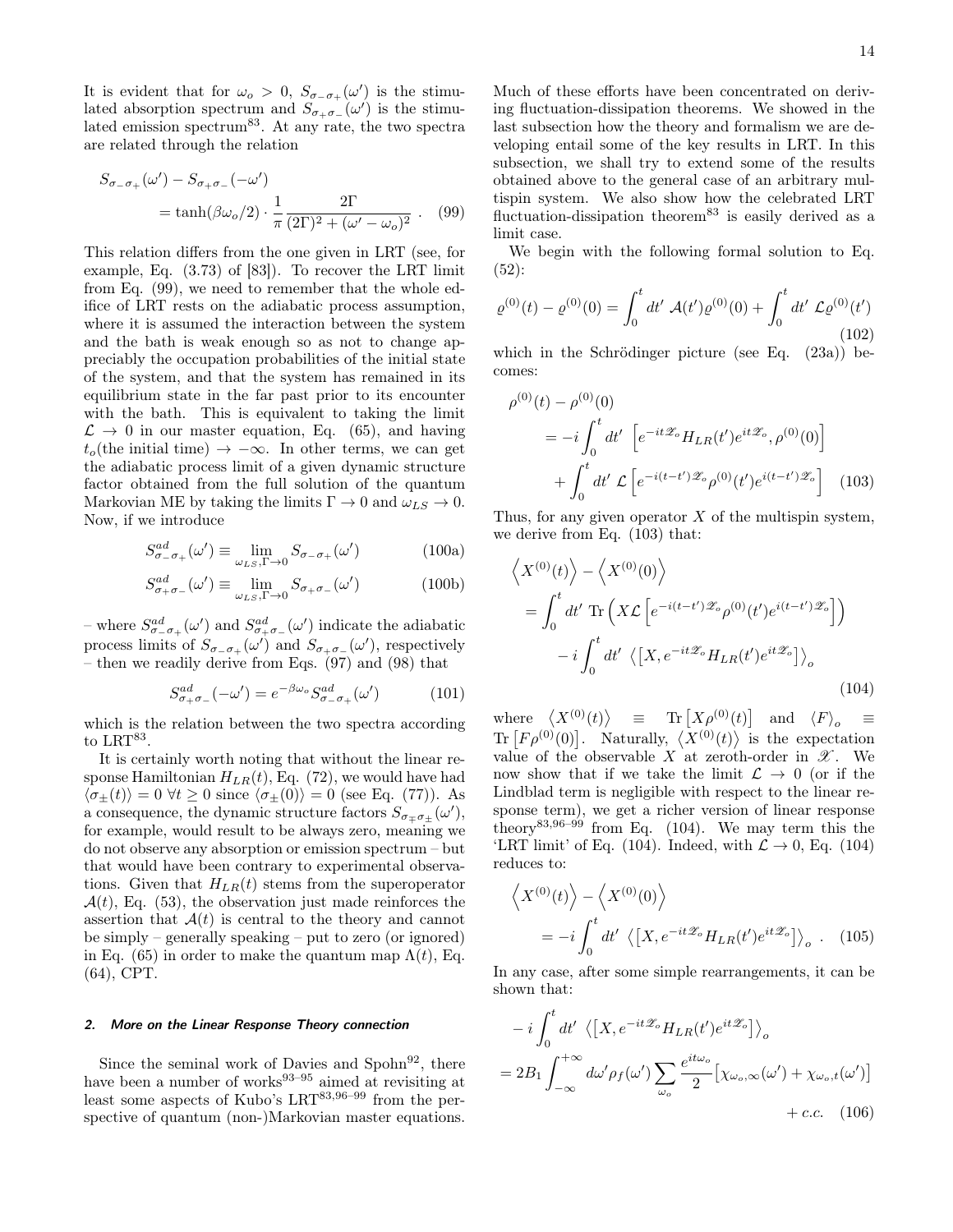with

$$
\chi_{\omega_o,\infty}(\omega') \equiv \chi_{+,\omega_o,\infty}(\omega') + \chi_{-,\omega_o,\infty}(\omega') \qquad (107a)
$$

$$
\chi_{\omega_o,t}(\omega') \equiv \chi_{+,\omega_o,t}(\omega') + \chi_{-,\omega_o,t}(\omega') \tag{107b}
$$

where  $\chi_{\pm,\omega_o,\infty}(\omega')$  and  $\chi_{\pm,\omega_o,t}(\omega')$  together define the linear frequency-dependent response function of the spin system's observable  $X$  to the perturbation defined by the coupling between the rotating fields,  $\mathbf{B}_{1,\pm}(t)$ , and  $\xi^x$ . In particular,  $\chi_{\pm,\omega_o,\infty}(\omega')$ , which define the steady-state limit of the linear response, are given by the expressions:

$$
\chi_{\pm,\omega_o,\infty}(\omega') := \lim_{\eta \to 0^+} \frac{\langle [X, \xi^x(+1,\omega_o)] \rangle_o}{(\pm \omega' - \omega_o) + i\eta} \tag{108}
$$

while for  $\chi_{\pm,\omega_o,t}(\omega')$ , the transient elements of the response function, we have:

$$
\chi_{\pm,\omega_o,t}(\omega') := -\lim_{\eta \to 0^+} \frac{\langle [X, \xi^x(+1,\omega_o)] \rangle_o}{(\pm \omega' - \omega_o) + i\eta} e^{[i(\pm \omega' - \omega_o) - \eta]t}
$$
\n(109)

where,

$$
\langle [X, \xi^x(+1,\omega_o)] \rangle_o := \text{Tr}\left( [X, \xi^x(+1,\omega_o)] \rho^{(0)}(0) \right) . \tag{110}
$$

It is interesting to observe that  $\chi_{\pm,\omega_o,\infty}(\omega')$ , Eq. (108), are precisely the usual frequency response functions one would define for the pair of operators X and  $\xi^x(+1,\omega_o)$ in LRT under the so-called Lehmann representation<sup>83</sup>. In LRT, one obtains  $\chi_{\pm,\omega_o,\infty}(\omega')$  under the assumption of an adiabatic process  $83,96-99$ , where, as remarked earlier, can be seen as taking the limits  $\mathcal{L} \to 0$ ,  $t_o \to -\infty$ . It is crucial to note here that while the first limit alone retains the transient components of the response functions, the introduction of the second limit dumps these. For steady-state experiments like CW magnetic resonance, taking the limit  $t_o \rightarrow -\infty$  is acceptable since it practically translates into the limit  $t \to +\infty$ , i.e. the steadystate limit; but for transient experiments like pulsed NMR and ESR, these transient response functions play a crucial role in the theory. Interestingly, the integral  $\int_{-\infty}^{+\infty} d\omega' \rho_f(\omega') \chi_{\omega_o,t}(\omega')$  is an exponentially decaying oscillatory function, with decay rate  $\tau_f$ . So, for  $t \gg \tau_f$ , the transient component of the response function becomes negligible and Eq. (106) reduces to the form:

$$
-i\int_0^t dt' \langle [X, e^{-it\mathscr{L}_o} H_{LR}(t')e^{it\mathscr{L}_o}] \rangle_o
$$
  

$$
= 2B_1 \int_{-\infty}^{+\infty} d\omega' \rho_f(\omega') \sum_{\omega_o} \left[ \frac{e^{it\omega_o}}{2} \chi_{\omega_o, \infty}(\omega') + c.c. \right]
$$
  

$$
= 2B_1 \int_{-\infty}^{+\infty} d\omega' \rho_f(\omega') \sum_{\omega_o} \left[ \cos(\omega_o t) \chi'_{\omega_o, \infty}(\omega') + \sin(\omega_o t) \chi''_{\omega_o, \infty}(\omega') \right] \quad (111)
$$

where:

$$
\chi'_{\omega_o,\infty}(\omega') := \Re \chi_{\omega_o,\infty}(\omega')
$$
  
=  $\Re \chi_{+,\omega_o,\infty}(\omega') + \Re \chi_{-,\omega_o,\infty}(\omega')$  (112a)

$$
-\chi''_{\omega_o,\infty}(\omega') := \Im \chi_{\omega_o,\infty}(\omega')
$$
  
=  $\Im \chi_{+,\omega_o,\infty}(\omega') + \Im \chi_{-,\omega_o,\infty}(\omega')$  (112b)

and

$$
\Re \chi_{\pm,\omega_o,\infty}(\omega') = \left[ \mathcal{P} \left( \frac{\Re \left\langle \left[ X^{\dagger}(+1,\omega_o), \xi^x(+1,\omega_o) \right] \right\rangle_o}{\pm \omega' - \omega_o} \right) \right. \\ \left. + \pi \delta(\pm \omega' - \omega_o) \Im \left\langle \left[ X^{\dagger}(+1,\omega_o), \xi^x(+1,\omega_o) \right] \right\rangle_o \right] \right] \tag{113}
$$

$$
\Im \chi_{\pm,\omega_o,\infty}(\omega') = \left[ \mathcal{P} \left( \frac{\Im \left\langle \left[ X^{\dagger}(+1,\omega_o), \xi^x(+1,\omega_o) \right] \right\rangle_o}{\pm \omega' - \omega_o} \right) \right. \\ \left. - \pi \delta(\pm \omega' - \omega_o) \Re \left\langle \left[ X^{\dagger}(+1,\omega_o), \xi^x(+1,\omega_o) \right] \right\rangle_o \right] \right] \tag{114}
$$

In these last two equations, we have made use of the fact that  $\langle [X, \xi^x(+1, \omega_o)] \rangle_o = \langle [X^{\dagger}(+1, \omega_o), \xi^x(+1, \omega_o)] \rangle_o.$ (The expression for  $X(+1,\omega_o)$  follows from Eq. (43).) This identity clearly indicates that the linear response functions  $\chi_{\pm,\omega_o,\infty}(\omega')$  and  $\chi_{\pm,\omega_o,t}(\omega')$  become identically zero if X is not proportional to the  $q = \pm 1$  component of a spherical tensor of rank  $k \geq 1$  like  $\xi^x(+1,\omega_o)$ . For, example, if  $X = \xi^z$ , which is the zeroth-component of a rank  $k = 1$  tensor,  $\xi^z (+1, \omega_o) = 0$ , therefore,  $\langle [\xi^z, \xi^x(+1,\omega_o)] \rangle_o = 0$  as a consequence.

Moreover, one can easily show that  $\Re\chi_{\omega_o,\infty}(\omega')$  is the Hilbert transform of  $\Im \chi_{\omega_o,\infty}(\omega')$  (which also means the latter is the Hilbert transform of the former multiplied by  $(-1)$ , as one would expect from the Kramers-Krönig dispersion relation<sup>83,97</sup>.

It is worth noting that the LRT limit of Eq. (104) is always real, independent of whether X is real Hermitian or not. This is clear from Eq.  $(106)$ . In the limit case whereby X is real Hermitian,  $\langle [X^{\dagger}(+1,\omega_o), \xi^x(+1,\omega_o)] \rangle_o$  is also real and we get:

$$
\Re \chi_{\pm,\omega_o,\infty}(\omega') = \mathcal{P} \frac{\langle \left[ X^\dagger(+1,\omega_o), \xi^x(+1,\omega_o) \right] \rangle_o}{\pm \omega' - \omega_o} \tag{115}
$$

and

$$
\Im \chi_{\pm,\omega_o,\infty}(\omega')
$$
  
=  $-\pi \delta(\pm \omega' - \omega_o) \langle [X^{\dagger}(+1,\omega_o), \xi^x(+1,\omega_o)] \rangle_o$ . (116)

These expressions coincide with those from  $LRT^{83}$ . Many of the results known in LRT can also be derived from the above relations but care must be taken when comparing these relations. Most importantly, one must note that the spin operators here, i.e.  $\xi^x(+1,\omega_o)$ , which get coupled to the relevant part of the external field are not Hermitian.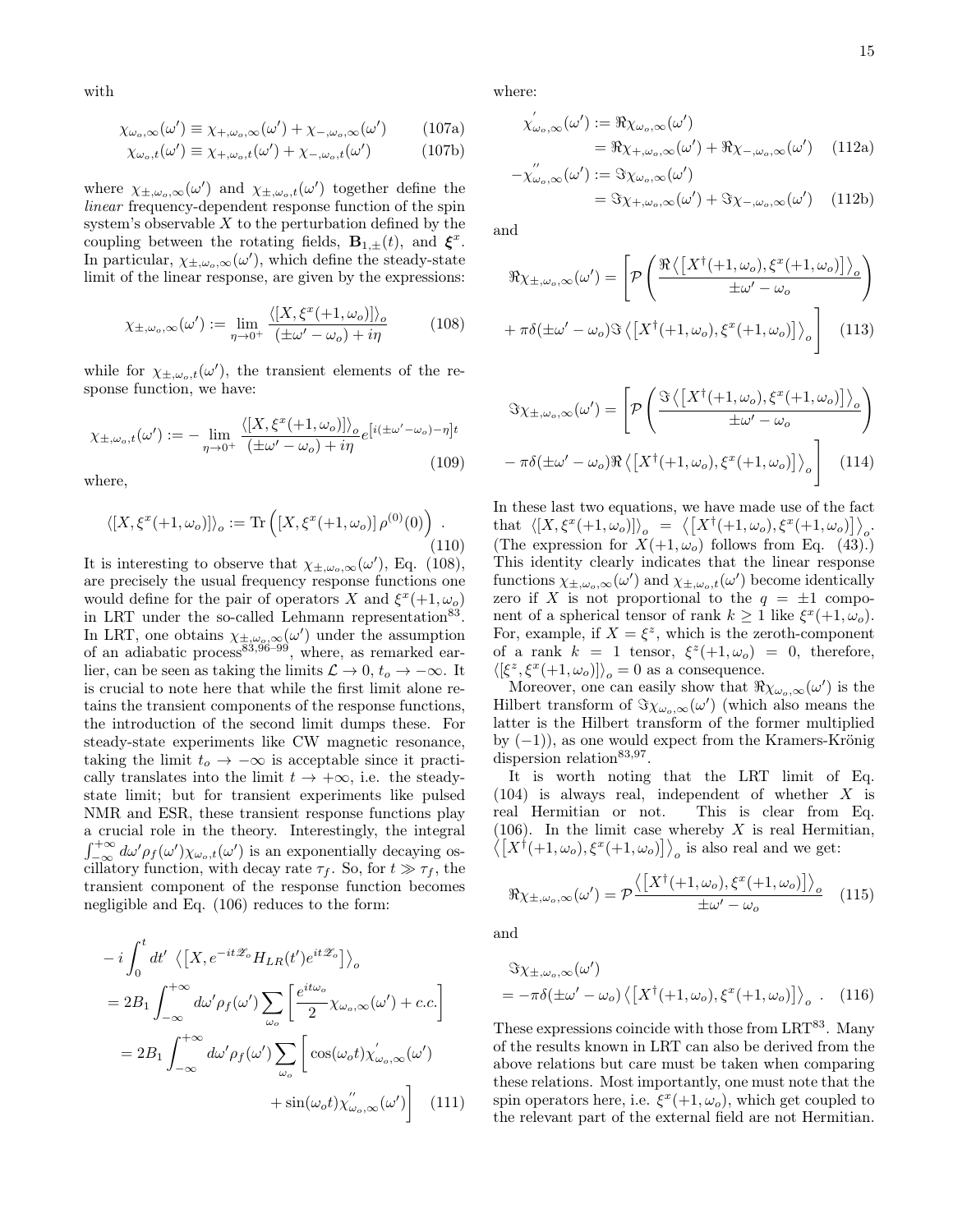16

For example, in the qubit problem discussed in the previous subsection, we saw that  $\xi^x(+1,\omega_o)$  is given by Eq. (68). Then, for the response of  $\mu^x$  (the magnetic moment operator of the qubit system along the direction x) to the coupling of  $\xi^x(+1,\omega_o)$  to  $\mathbf{B}_1(t)$ , we simply put  $X = \mu^x = -\xi^x$  (see Eq. (3)). And since in this case  $\langle \left[ X^{\dagger}(+1,\omega_o), \xi^x(+1,\omega_o) \right] \rangle_o = -(\gamma/2)^2 \langle [\sigma_+, \sigma_-] \rangle_o$ <br>is real, Eqs. (115) and (116) also hold. Now, if – in order to keep tradition with the notations in use in  $LRT^{83}$  – we write  $\chi_{\omega_o,\infty}(\omega') \equiv (\gamma/2)^2 \chi_{\sigma_{-\sigma_{+}}}(\omega')$ , we see that for positive  $\omega_o$ , it follows from Eq. (116) that

$$
\Im \chi_{\sigma_- \sigma_+}(\omega') = \pi \delta(\omega' - \omega_o) \langle [\sigma_+, \sigma_-] \rangle_o
$$
  
=  $-\pi \delta(\omega' - \omega_o) \tanh(\beta \omega_o/2)$ . (117)

It is interesting to observe that if we now take the adiabatic process limit of Eq. (99), and then make use of Eqs.  $(101)$  and  $(117)$ , we end up with

$$
\Im \chi_{\sigma_- \sigma_+}(\omega') = -\pi \left(1 - e^{-\beta \omega_o}\right) S_{\sigma_- \sigma_+}^{ad}(\omega') \tag{118}
$$

which is the celebrated LRT fluctuation-dissipation  $theorem<sup>83</sup>$ .

## 3. Theoretical zeroth-order spectrum in the adiabatic process limit

At this stage, it should be evident to the Reader that, when it comes to theoretical spectra, the Lindblad superoperator  $\mathcal L$  in our ME, Eq. (52), has the role of primarily allowing for a finite width of the resonance lines. This is quite evident, for example, from the qubit dynamic structure factors we derived in Eqs. (97) and (98). On the other hand, by taking the adiabatic process limit, we shrink the finite-width resonance lines to Dirac-delta-like ones. This tells us that if we are only interested in determining the position and intensity of the resonance lines, then we just have to consider the adiabatic process limit of our ME in Eq. (52). In the following, our object of concern will be the position and intensity of the resonance lines so we consider the adiabatic process limit of Eq. (52).

In CW experiments, the signal detected is the induced voltage  $\mathscr E$  in the receiver coil caused by the time variation of the magnetic flux therein due to the relaxation of the sample's spin polarization vector. It is known that  $37,100$ :

$$
\mathscr{E} \propto \frac{\mathscr{P}}{B_1} \tag{119}
$$

where  $\mathscr P$  is the power absorbed per unit volume of the sample. In the steady-state limit,

$$
\mathscr{P} = \lim_{t \to +\infty} \frac{1}{t} \int_0^t dt' \; \frac{dE(t')}{dt'} \tag{120}
$$

where  $\frac{dE(t)}{dt}$  is the rate at which the spin system absorbs energy from the oscillating field, per unit volume of sample. With  $\mathbf{B}_1(t)$  given by Eq. (7), we have that,

$$
\frac{dE(t)}{dt} = \mathbf{B}_1(t) \cdot \frac{d \langle \mathbf{M}(t) \rangle}{dt}
$$

$$
= 2 \sum_{\omega_r} B_1 \cos(\omega_r t) \frac{d \langle M_x^{(0)}(t) \rangle}{dt} + O(\mathcal{X}) \quad (121)
$$

where  $\langle M_x^{(0)}(t) \rangle$  is the zeroth-order approximation of the expectation value of the operator  $M_x \equiv (N/V)\mu^x =$  $-(N/V)\xi^x$ ;  $(N/V)$  is the number of particles per unit volume), i.e. the magnetization operator along the  $x$ axis. Hence, it follows from Eq. (120) that:

$$
\mathscr{P} = \lim_{t \to +\infty} \frac{1}{t} \int_0^t dt' \ 2 \sum_{\omega_r} B_1 \cos(\omega_r t') \frac{d \left\langle M_x^{(0)}(t') \right\rangle}{dt'}
$$
\n(122)

or alternatively,

$$
\mathscr{P} = 4B_1^2 \sum_{\omega_{r'}} \sum_{\omega_r} \sum_{\omega_o} \omega_o
$$
  
 
$$
\times \lim_{t \to +\infty} \frac{1}{t} \int_o^t dt' \left[ -\cos(\omega_{r'}t')\sin(\omega_o t') \chi'_{\omega_o,\infty}(\omega_r) + \cos(\omega_{r'}t')\cos(\omega_o t') \chi''_{\omega_o,\infty}(\omega_r) \right]. \quad (123)
$$

Here, we have used the steady-state limit of  $\langle M_x^{(0)}(t) \rangle$ , derived directly from Eqs.  $(105)$  and  $(111)$ :

$$
\left\langle M_x^{(0)}(t) \right\rangle = 2B_1 \int_{-\infty}^{+\infty} d\omega' \rho_f(\omega')
$$

$$
\times \sum_{\omega_o} \left[ \cos(\omega_o t) \chi'_{\omega_o, \infty}(\omega') + \sin(\omega_o t) \chi''_{\omega_o, \infty}(\omega') \right] \quad (124)
$$

where, as usual, the relations in Eq. (112) hold, with

$$
\chi'_{\pm,\omega_o,\infty}(\omega') = \mathcal{P} \frac{\langle \left[ M_x^{\dagger}(+1,\omega_o), \xi^x(+1,\omega_o) \right] \rangle_o}{\pm \omega' - \omega_o} \tag{125}
$$

$$
\chi''_{\pm,\omega_o,\infty}(\omega') = \pi \delta(\pm \omega' - \omega_o) \left\langle \left[ M_x^{\dagger}(+1,\omega_o), \xi^x(+1,\omega_o) \right] \right\rangle_o
$$
\nand

\n
$$
(126)
$$

and

$$
\langle \left[ M_x^{\dagger}(+1,\omega_o), \xi^x(+1,\omega_o) \right] \rangle_o
$$
  
= 
$$
\left( \frac{N}{V} \right) \sum_{\mathbf{n}, \mathbf{n}'} |\langle \mathbf{n} | \xi^x(+1,\omega_o) | \mathbf{n}' \rangle|^2 \left( P_{\mathbf{n}}^{(0)} - P_{\mathbf{n}'}^{(0)} \right)
$$
 (127)

– where

$$
P_{\mathsf{n}}^{(0)} \equiv \left\langle \mathsf{n} \, \middle| \, \rho^{(0)}(0) \, \middle| \mathsf{n} \right\rangle = \frac{e^{-\beta \epsilon_{\mathsf{n}}}}{\text{Tr}\left[e^{-\beta \mathscr{Z}_o}\right]} \; . \tag{128}
$$

The fact that we are working in the steady-state limit is confirmed by the absence of the transient magnetic susceptibilities  $\chi'_{\omega_o,t}, \chi''_{\omega_o,t}$  in Eq. (123). In obtaining Eq.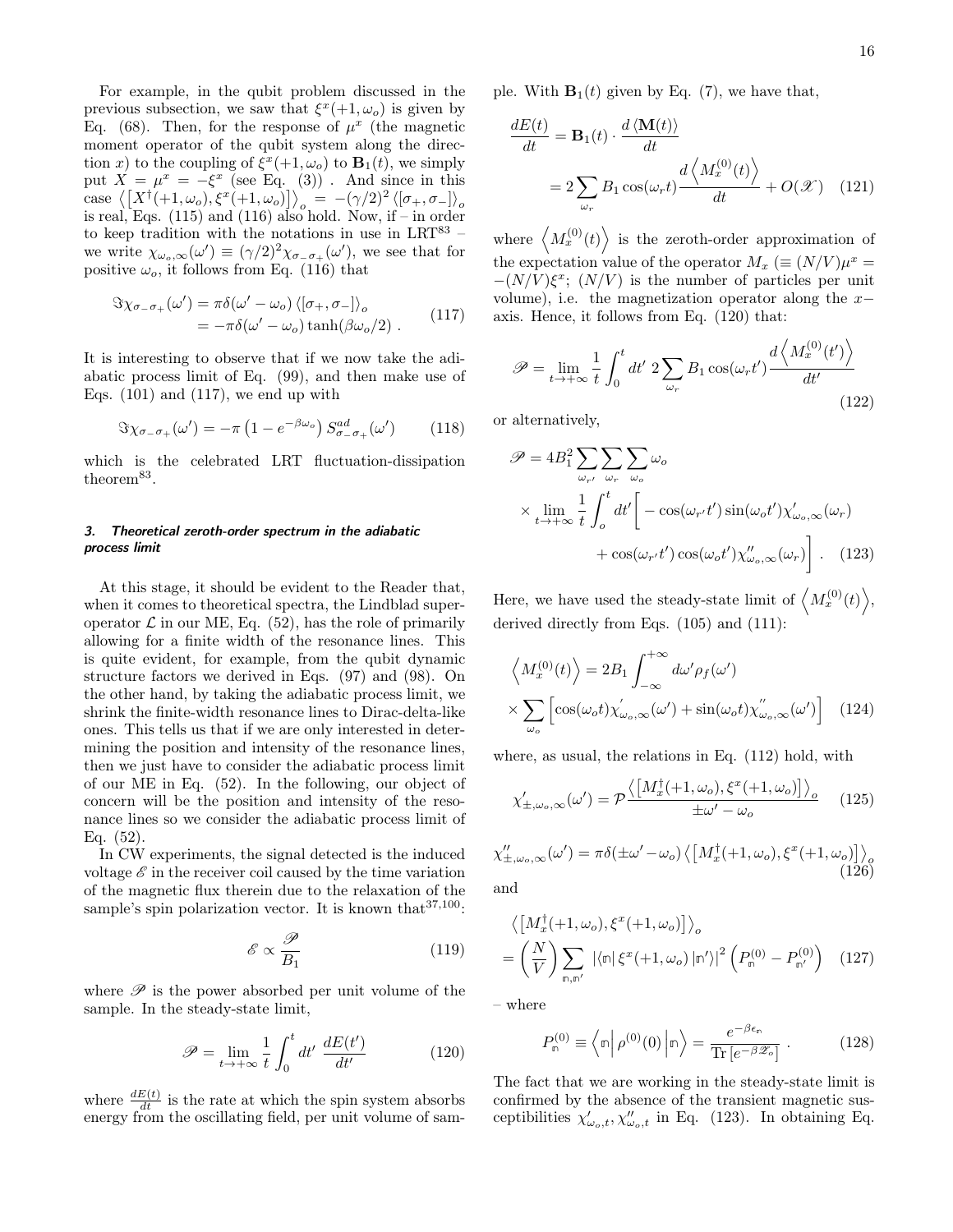(123), we have made use of Eq. (124) and the transformation  $\int_{-\infty}^{+\infty} d\omega' \rho_f(\omega') \mapsto \sum_{\omega_r}$ . Upon going through with the integration in Eq. (123), we see that the terms proportional to  $\chi'_{\omega_o,\infty}$  either vanish or may be neglected altogether for all practical purposes. Thus,

$$
\mathscr{P} = 2B_1^2 \sum_{\omega_{r'}} \sum_{\omega_r} \sum_{\omega_o} \omega_o \lim_{t \to +\infty} \left( \text{sinc} \left[ (\omega_o + \omega_{r'}) t \right] + \text{sinc} \left[ (\omega_o - \omega_{r'}) t \right] \right) \chi''_{\omega_o, \infty}(\omega_r) \quad . \quad (129)
$$

But the fact that  $\omega_{r'}$  is always positive, together with the presence of the Dirac delta function in the definition of  $\chi''_{\pm,\omega_o,\infty}$ , Eq. (126), also makes the term proportional to sinc  $[(\omega_o \pm \omega_{r'})t]$  negligible with respect to the sinc  $[(\omega_o \mp \omega_{r'})t]$  term for positive and negative  $\omega_o$ , respectively, reducing, therefore, Eq. (129) to:

$$
\frac{\mathscr{P}}{2B_1^2} = \sum_{\omega_r} \sum_{\omega_o} \omega_o \lim_{t \to +\infty} \left( \text{sinc} \left[ (\omega_o - \omega_r) t \right] \chi''_{+,\omega_o,\infty} (\omega_r) \right)
$$

$$
+ \text{sinc} \left[ (\omega_o + \omega_r) t \right] \chi''_{-,\omega_o,\infty} (\omega_r) \right)
$$

$$
= \sum_{\omega_o} \omega_o \int d\omega' \rho_f(\omega') \lim_{t \to +\infty} \left( \text{sinc} \left[ (\omega_o - \omega') t \right] \chi''_{+,\omega_o,\infty} (\omega') \right)
$$

$$
+ \text{sinc} \left[ (\omega_o + \omega') t \right] \chi''_{-,\omega_o,\infty} (\omega') \right)
$$

$$
= \frac{\mathscr{P}_+}{2B_1^2} + \frac{\mathscr{P}_-}{2B_1^2} \quad (130)
$$

where

$$
\mathscr{P}_{\pm} = 2\pi B_1^2 \sum_{\omega_o} \omega_o \rho_f(\pm \omega_o) \left\langle \left[ M_x^{\dagger}(+1,\omega_o), \xi^x(+1,\omega_o) \right] \right\rangle_o.
$$
\n(131)

Making use of the relation in Eq. (127), we may rewrite Eq. (130) as:

$$
\mathscr{P} = \left(\frac{N}{V}\right) \sum_{\omega_o} \omega_o \sum_{\mathbf{n}, \mathbf{n}'} \left(P_{\mathbf{n}}^{(0)} - P_{\mathbf{n}'}^{(0)}\right) \Gamma_{\mathbf{n}, \mathbf{n}'}(\omega_o) \quad (132)
$$

where

$$
\Gamma_{\mathbf{m},\mathbf{m}'}(\omega_o) = \Gamma_{\mathbf{m},\mathbf{m}'}^+(\omega_o) + \Gamma_{\mathbf{m},\mathbf{m}'}^-(\omega_o)
$$
\n(133a)  
\n
$$
\Gamma_{\mathbf{m},\mathbf{m}'}^{\pm}(\omega_o) := 2\pi B_1^2 \rho_f(\pm \omega_o) \left| \langle \mathbf{m} | \xi^x(+1,\omega_o) | \mathbf{m}' \rangle \right|^2.
$$
\n(133b)

 $\Gamma^{\pm}_{\mathsf{n},\mathsf{n}'}(\omega_o)$  is the transition rate between the states  $|\mathsf{n}\rangle$ and  $|\n\rangle$  at the frequency  $\pm \omega_o$ , respectively – with  $\omega_o =$  $\epsilon_{\mathbb{n}'} - \epsilon_{\mathbb{n}}$ . The expression for  $\Gamma_{\mathbb{n},\mathbb{n}'}(\omega_o)$  in Eq. (133a) can be easily derived from Eq. (52) if one expands  $\dot{\varrho}_{n,n}^{(0)}(t) \equiv$  $\langle \ln | d\rho^{(0)}(t)/dt | \ln \rangle$ , and compares the result with the general expression for the Pauli master equation<sup>5,54</sup>.

If the applied oscillating field has a frequency distribution  $\rho_f(\omega')$  sharply peaked at  $\omega$ , and  $\omega = \pm \omega_o'$ , where  $\omega'_{o}$  is one of the allowed transition frequencies of the spin system, we see that only the frequency  $\omega'_{o}$  in the summation  $\sum_{\omega_o}$ , Eq. (132), survives. In this case, one of  $\Gamma^{\pm}_{\mathsf{n},\mathsf{n}'}(\omega_o')$  dominates the other in the sum in Eq. (133a). For example,  $\Gamma^+_{\mathsf{n},\mathsf{n}'}(\omega_o') \gg \Gamma^-_{\mathsf{n},\mathsf{n}'}(\omega_o')$  if  $\omega_o'$  is positive.

If we apply the high temperature approximation<sup>76</sup>, i.e.  $\rho^{(0)}(0) \approx D_S^{-1} (1 - \beta \mathscr{Z}_o)$ , with  $\beta = \frac{1}{k_B T} (D_S$  is the dimension of the multispin Hilbert space) in Eq. (132), and introduce the obtained zeroth-order approximation for  $\mathscr{P}$  (i.e. Eq. (132)) into Eq. (119), we get:

$$
\mathscr{E} \propto \sum_{\omega_o} \Omega(\omega_o) \cdot \frac{1}{D_S} \sum_{\mathbf{m}, \mathbf{m'}} |\langle \mathbf{m} | \xi^x(+1, \omega_o) | \mathbf{m'} \rangle|^2 \qquad (134)
$$

$$
\Omega(\omega_o) := \left(\frac{N}{V}\right) 2\pi B_1 \omega_o^2 \beta \left[\rho_f(\omega_o) + \rho_f(-\omega_o)\right] \ . \tag{135}
$$

For fixed  $\Omega(\omega_o)$ , we note from Eq. (134) that the intensity of the resonance signal at  $\omega = \pm \omega_o$ , Int $(\omega_o)$ , is:

$$
\text{Int}(\omega_o) \propto \frac{1}{D_S} \sum_{\mathfrak{m}, \mathfrak{m}'} |\langle \mathfrak{m} | \xi^x(+1, \omega_o) | \mathfrak{m}' \rangle|^2 . \tag{136}
$$

This means at zeroth-order, all pair of states  $\{|\mathbb{n}\rangle, |\mathbb{n}'\rangle\}$ such that  $\epsilon_{\mathsf{n}'}-\epsilon_{\mathsf{n}}=\omega_o$  and  $M_{\mathsf{n}'}-M_{\mathsf{n}}=+1$ , contribute to  $Int(\omega_o)$ . The operator  $\xi^x$  being the sum of single spin operators, Eq. (3), we also note that another implication of the observation just made is the following: for a specific choice of  $|\mathbb{n}\rangle$ ,  $|\mathbb{n}'\rangle$ , the nonzero value of  $\langle \mathbb{n} | \xi^x(+1,\omega_o) | \mathbb{n}'\rangle$ can only be interpreted as a transition involving a single spin of the multiset  $A = \{j_1, j_2, \ldots, j_N\}$  – at a given time. Let's call this spin the "resonance spin". We therefore find from Eqs. (36) and (17) that:

$$
\epsilon_{\mathsf{n}'} - \epsilon_{\mathsf{n}} = -\gamma_i B_o + \sum_{k \neq i} T_{ik} m_{z,k} \tag{137}
$$

where the resonance spin is assumed to be the  $i$ -th element of the multiset  $A = \{j_1, j_2, \ldots, j_N\}$ , and  $m_{z,k} =$  $\langle \mathbb{n} | \, S_k^z \, | \mathbb{n} \rangle = \langle \mathbb{n}' | \, S_k^z \, | \mathbb{n}' \rangle$  is the magnetic quantum number of the k−th spin according to the multispin states |**n**i and  $|\mathbb{n}'\rangle$ .

To proceed with our discussion, it is much helpful to reconsider the multiset of spins  $A = \{j_1, j_2, \ldots, j_N\}$  in terms of equivalent spins. By "equivalent" spins we mean a submultiset  $A'$  of  $A$  whose elements cannot be distinguished from each other on the basis of their coupling tensors with other spins and external fields<sup>87</sup>. Say the resonance spin i belongs to the group of equivalent spins labeled  $\alpha$ . In terms of equivalent spins, we may rewrite Eq. (137) as:

$$
\epsilon_{\mathbf{n}'} - \epsilon_{\mathbf{n}} = -\gamma_{\alpha} B_o + \sum_{\alpha' \neq \alpha} T_{\alpha \alpha'} M_{z, \alpha'} . \qquad (138)
$$

 $M_{z,\alpha'}$  is the total spin magnetic quantum number of the  $\alpha'$  – th group of equivalent spins according to the multispin states  $|\n\rangle$  and  $|\n\rangle$ . In the HP representation, we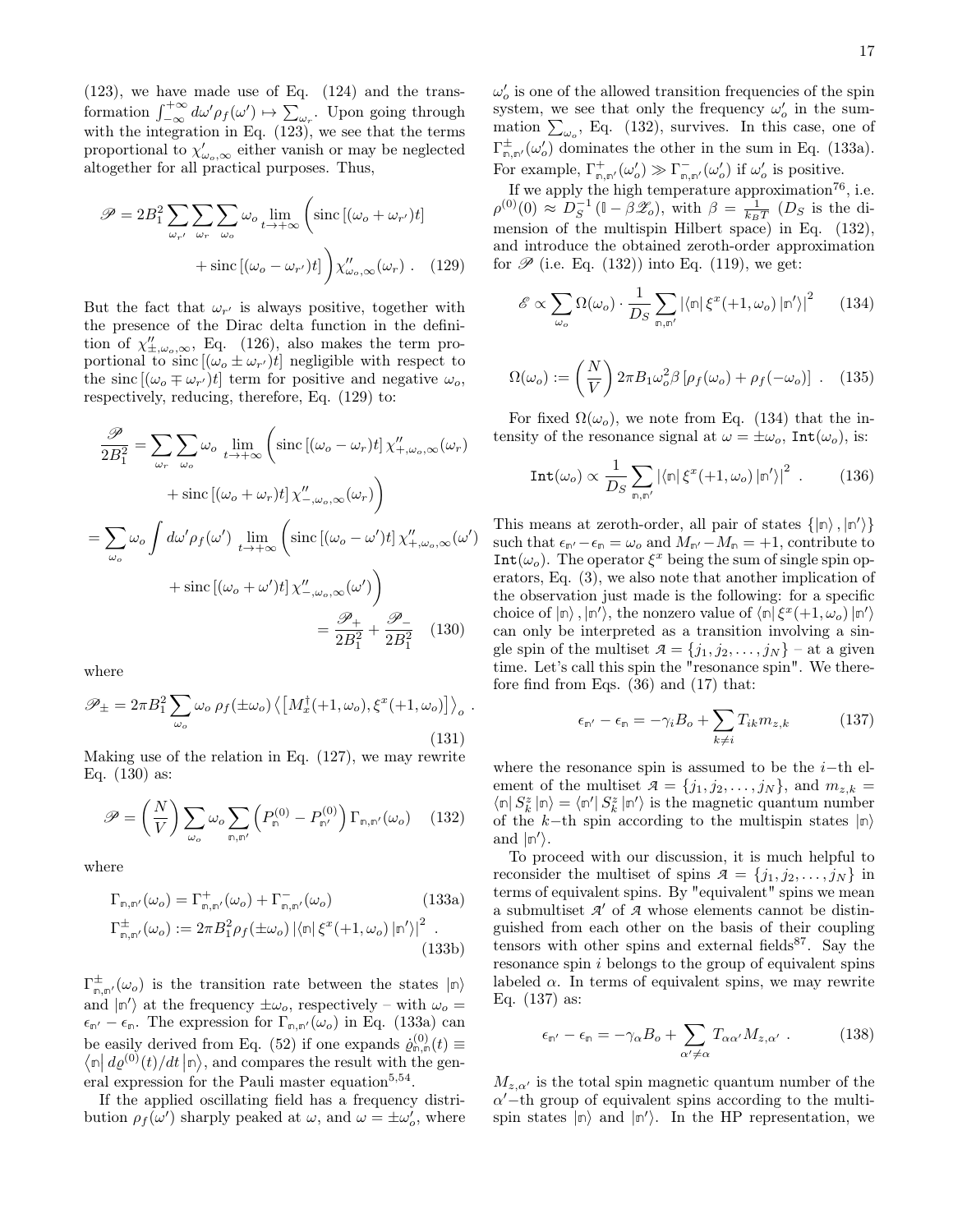may express  $M_{z,\alpha'}$  as<sup>87,101</sup>:

$$
M_{z,\alpha'} = J_{\alpha'} - n_{\alpha'}
$$
 (139)

where  $J_{\alpha'} = j_{\alpha'} N_{\alpha'}$  is the total spin of the  $\alpha'$ -th group of equivalent spins  $(N_{\alpha}$  is the cardinality of the group and  $j_{\alpha}$  is the spin quantum number of each member of the group, assumed to be identical for all). The integer  $n_{\alpha}$  is the total number of HP bosons distributed among the  $N_{\alpha}$  spins of the  $\alpha'$ -th group<sup>101</sup>.

Suppose in our CW experiment, the frequency  $\omega$  and the amplitude  $B_1$  of the rotating field are fixed, with  $\omega = \omega_o$ , while the steady magnetic field  $B_o$  is slowly tuned to resonance. If the frequency gap  $\epsilon_{\mathsf{n}'} - \epsilon_{\mathsf{n}}$  in Eq. (138) coincides with  $\omega_o$ , then we derive from the latter that the resonance condition in terms of the amplitude of the steady field is (see also [41]):

$$
B_o = B_{\alpha}(\omega_o) + \sum_{\alpha' \neq \alpha} \lambda_{\alpha \alpha'} n_{\alpha'} \tag{140}
$$

where,

$$
B_{\alpha}(\omega_o) := -\frac{\omega_o}{\gamma_{\alpha}} - \sum_{\alpha' \neq \alpha} \lambda_{\alpha \alpha'} J_{\alpha'} \tag{141a}
$$

$$
\lambda_{\alpha\alpha'} := -\frac{T_{\alpha\alpha'}}{\gamma_{\alpha}} . \tag{141b}
$$

The absolute values  $|\lambda_{\alpha,\alpha'}|$  are the so-called *splitting con*stants in magnetic resonance.  $B_{\alpha}(\omega_o)$  is the position of the resonance line originating from the transition event (involving obviously the resonance spin) whereby all the spins of the other groups are with their maximum spin projection along the quantization axis (i.e.  $n_{\alpha'} = 0 \ \forall \alpha'$ ). As we can see from Eq. (141a), for a fixed frequency  $\omega_o$ ,  $B_{\alpha}(\omega_o)$  is constant. Below, we shall use  $B_{\alpha}(\omega_o)$  as the reference for the other resonance lines, i.e. we shall be considering  $\Delta B \equiv [B_o - B_\alpha(\omega_o)].$ 

We readily infer from Eq. (140) that, in this weak coupling limit under consideration, the resonance position  $B<sub>o</sub>$  depends on the total HP bosons' occupation numbers  ${n_{\alpha'}}$ . The intensity of the detected magnetic resonance signal – in reference to the resonance spin group  $\alpha$  – is proportional to the degeneracy  $C_{\alpha,\{n_{\alpha'}\}}$  of the collection  ${n_{\alpha'}}$ . Indeed, if  $c_{n_{\alpha'}}$  is the degeneracy of HP boson's total occupation number  $n_{\alpha}$  for the  $\alpha'$ -th group of equivalent spins (i.e.  $c_{n_{\alpha'}}$  is the number of different distinct ways of distributing a total of  $n_{\alpha}$  HP bosons between the  $N_{\alpha}$  spins of the  $\alpha'$ -th group; or, in other words,  $c_{n_{\alpha'}}$  is the number of distinct ways of configuring the spins of the  $\alpha'$ -th group so as to obtain a total spin magnetic quantum number of  $M_{z,\alpha'} = (J_{\alpha'} - n_{\alpha'}),$  then it readily follows that:

$$
C_{\alpha,\{n_{\alpha'}\}} = \prod_{\alpha'} c_{n_{\alpha'}} \tag{142}
$$

since distinct groups of equivalent spins are independent of each other. It is easy to prove that the generating function for the integers  $C_{\alpha,\{n_{\alpha'}\}}$  is the polynomial  $P_\alpha(\bm{x})^{87,101}$ :

$$
P_{\alpha}(\boldsymbol{x}) := \prod_{\alpha' \neq \alpha} \left( 1 + x_{\alpha'} + \ldots + x_{\alpha'}^{2j_{\alpha'}} \right)^{N_{\alpha'}}
$$
  
= 
$$
\sum_{\{n_{\alpha'}\}} C_{\alpha, \{n_{\alpha'}\}} \prod_{\alpha'} x_{\alpha'}^{n_{\alpha'}} . \tag{143}
$$

Having determined  $C_{\alpha,\{n_{\alpha'}\}}$ , we may now go back to Eq. (134). It is now clear that for fixed  $\omega = \pm \omega_o$ , if the transition frequency for the  $\alpha$ −th group of equivalent spins happen to coincide with  $\omega_o$ , then the induced voltage in the receiver coil is:

$$
\mathscr{E} \propto \Omega(\omega_o) \frac{\gamma_\alpha^2 N_\alpha}{D_{\alpha,S}} \binom{2j_\alpha+2}{3} C_{\alpha,\{n_{\alpha'}\}} . \tag{144}
$$

Consequently,

$$
\text{Int}(B_o) \propto \frac{\gamma_\alpha^2 N_\alpha}{D_{\alpha,S}} \binom{2j_\alpha+2}{3} C_{\alpha,\{n_{\alpha'}\}} \tag{145}
$$

where  $D_{\alpha,S}$  is the dimension of the spin Hilbert subspace comprising the resonance group  $\alpha$  and all the other equivalent groups with which it effectively interacts with (i.e. those with  $T_{\alpha\alpha'} \neq 0$ ). In this case, the index  $\alpha'$ in Eq. (143) (and in Eqs. (138)-(142)) may then be re-interpreted as running over only those groups with  $T_{\alpha\alpha'} \neq 0$ . From the last two equations above, we note the dependence of the signal intensity on the quantum spin number  $j_{\alpha}$  of the resonance group through the  $2j_{\alpha}$ −th tetrahedral number, i.e.  $\binom{2j_{\alpha}+2}{3}$ . With all other parameters and conditions held constant, these equations inform us that the higher the spin quantum number of the resonance group, the higher the intensity of the signal. We also note that for a fixed resonance group  $\alpha$ , the integers  ${C_{\alpha,\lbrace n_{\alpha'}\rbrace}}$  are effectively the relative intensities of the resonance signals.

In our derivation of Eq. (144), we have assumed the resonance spin group  $\alpha$  is present in all the initial N chemical species of the ensemble. This is not always the case. Eqs. (144) and (145) may therefore be multiplied by the fraction  $f_\alpha$  of the initial N which contains the resonance group  $\alpha$ . In NMR, for example, if the resonance group in the sample has not undergone any alteration of its isotopic concentration  $f_{\alpha}$  becomes the natural abundance of the group.

Moreover, if there are more than one resonance spin groups who satisfy the resonance conditions, it is clear that Eqs. (144) and (145) must be summed over such groups since the operator  $\xi^x(n,\omega_o)$  is the sum of single spin operators, Eqs. (3) and (42).

Eqs. (140) and (145), together determine the resonance spectrum of the spin system at zeroth-order in  $\mathscr X$ according to ACP, in the adiabatic process limit. While the former gives the resonance steady field  $B<sub>o</sub>$  for a given configuration of the spins in terms of  $\{n_{\alpha'}\}$ , the latter equation gives the intensity of the resonance signal. And the properties of the spectrum – which one can easily conclude from these two equations – are in agreement with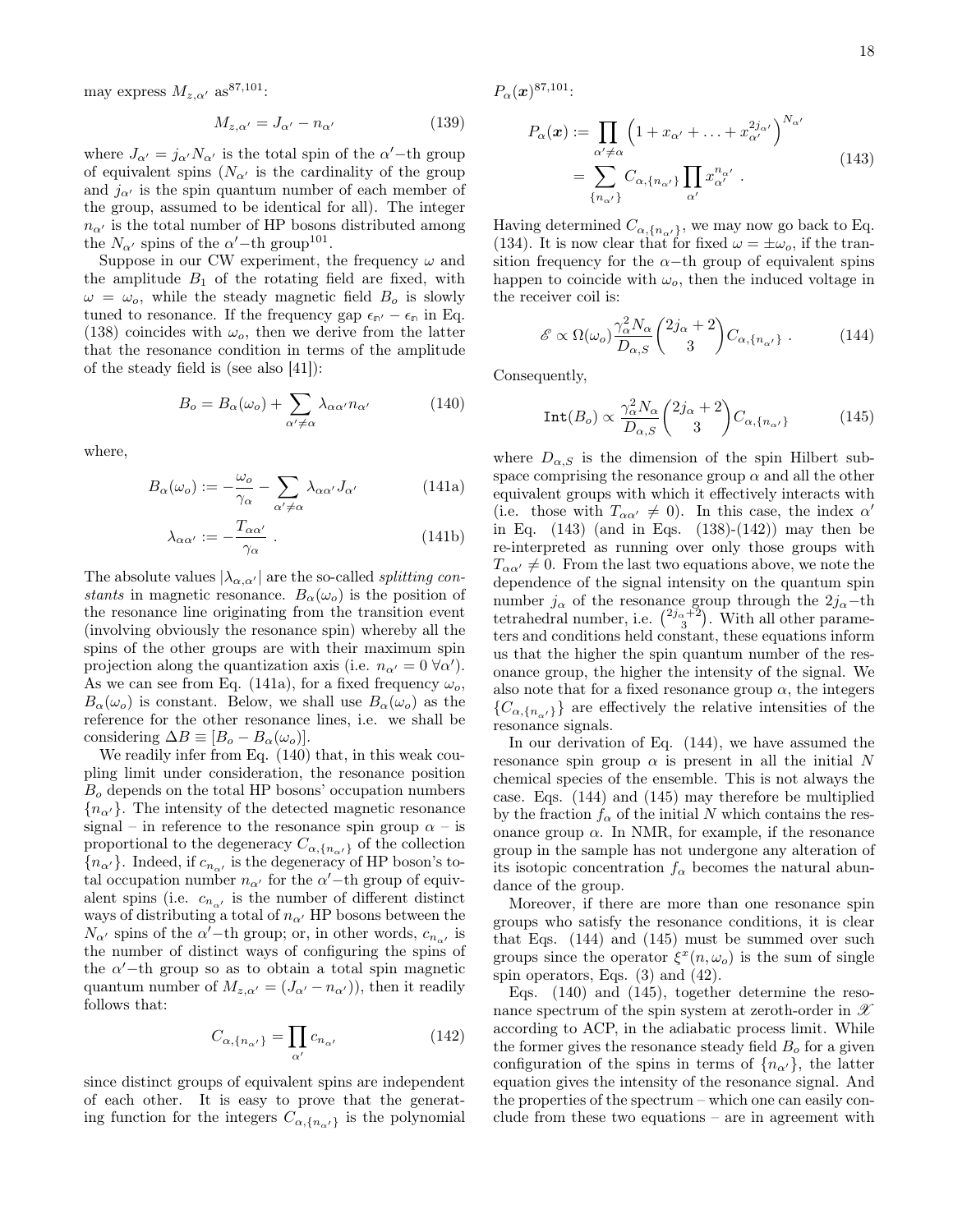those reported by Gutowsky, McCall and Slichter<sup>33,102</sup>. But more importantly, we must remark that the polynomial  $P_{\alpha}(\boldsymbol{x})$ , Eq. (143), is the *generating function* for the resonance spectrum. Once we construct  $P_{\alpha}(\boldsymbol{x})$  and are in possession of the value of parameters like the constants  $\lambda_{\alpha,\alpha'}$ ,  $\gamma_{\alpha}$  and  $\omega_o$ , we can easily generate the stick-plot spectrum. Each term of  $P_{\alpha}(\boldsymbol{x})$  represents a resonance line: for a given term, the coefficient indicates the relative intensity of the corresponding resonance line, while the exponents of the variables determine – by means of Eq.  $(140)$  – the position of the resonance line. The advancement in computer algebra makes the computational implementation of this protocol easy to achieve. We illustrate these points by considering specific examples from ESR, namely the absorption spectrum of naphthalene, anthracene and biphenyl anions. The parameters are taken from [41] and the plots were generated from a simple Python code which implemented Eqs. (140) and (143) (and an extensive use of the  $\text{SymPy}^{103}$  library was made).

a. Naphthalene anion The naphthalene anion, Fig. 1, has two groups of equivalent nuclei: the first group comprises the hydrogen nuclei in the positions 1, 4, 5, 8, and those in the positions 2, 3, 6, 7 form the second group. The splitting constants for the two groups are  $\lambda_{e,1}$  = 4.90 G and  $\lambda_{e,2} = 1.83$  G (counterion is K<sup>+</sup>)<sup>41</sup>. From



Figure 1: Naphthalene anion

Eq. (143), we conclude that the generating function for this anion's ESR spectra at zeroth-order is:

$$
P_e(\mathbf{x}) = (1+x_1)^4 (1+x_2)^4
$$
  
=  $x_2^4 x_1^4 + 4x_2^3 x_1^4 + 6x_2^2 x_1^4 + 4x_2 x_1^4 + x_1^4 + 4x_2^4 x_1^3$   
+  $16x_2^3 x_1^3 + 24x_2^2 x_1^3 + 16x_2 x_1^3 + 4x_1^3 + 6x_2^4 x_1^2$   
+  $24x_2^3 x_1^2 + 36x_2^2 x_1^2 + 24x_2 x_1^2 + 6x_1^2 + 4x_2^4 x_1$   
+  $16x_2^3 x_1 + 24x_2^2 x_1 + 16x_2 x_1 + 4x_1 + x_2^4 + 4x_2^3$   
+  $6x_2^2 + 4x_2 + 1$ . (146)

Let the exponents of  $x_1$  and  $x_2$  count the total number of HP bosons held by the first and second group of equivalent nuclei, respectively. As remarked above, every term in the polynomial  $P_e(x)$  represents a resonance line: The coefficient of a given term indicates the relative intensity of the corresponding resonance line and the exponents of the variables of the term determine the position of the resonance line by means of Eq. (140). If we take the term  $(24x_2^2x_1^3)$ , for example, the relative intensity of the resonance line it represents is 24, the number of HP bosons specifying the configuration of group 1  $(x_1)$ , and group

 $2(x_2)$  are 3 and 2, respectively. So, from Eq. (140), we determine that the corresponding resonance line falls at  $\Delta B = 3\lambda_{e,1} + 2\lambda_{e,2} = 18.36$  G from the reference position  $B_{\alpha}(\omega_o)$  (which may be set equal to zero for convenience). We show the stick-plot ESR spectrum of the naphthalene anion computed this way in Fig. 2. The experimental positions and relative intensities of the spectral lines are in very good agreement with the simple theoretical spectrum in Fig. 2.

b. Biphenyl anion The biphenyl anion, Fig. 3, has three groups of equivalent protons: two of which are of cardinality 4, and the last of cardinality 2. Let  $\lambda_{e,1}, \lambda_{e,2}$ be the splitting constants of the first and second groups of equivalent protons (of size 4), and  $\lambda_{e,3}$  the splitting constant of the set of equivalent protons of size 2. From the literature<sup>41</sup>, we have:  $\lambda_{e,1} = 2.675 \text{ G}, \lambda_{e,2} = 0.394 \text{ G}$ and  $\lambda_{e,3} = 5.387$  G. Once again, we see from Eq. (143) that the generating function for biphenyl anion's ESR spectrum is:

$$
P_e(\mathbf{x}) = (1+x_1)^4 (1+x_2)^4 (1+x_3)^2
$$
  
=  $x_2^4 x_1^4 + 4x_2^3 x_1^4 + 6x_2^2 x_1^4 + x_2^4 x_3^2 x_1^4 + 4x_2^3 x_3^2 x_1^4$   
+  $6x_2^2 x_3^2 x_1^4 + 4x_2 x_3^2 x_1^4 + x_3^2 x_1^4 + 4x_2 x_1^4 + 2x_2^4 x_3 x_1^4$   
+  $8x_2^3 x_3 x_1^4 + 12x_2^2 x_3 x_1^4 + 8x_2 x_3 x_1^4 + 2x_3 x_1^4 + x_1^4$   
+  $4x_2^4 x_1^3 + 16x_2^3 x_1^3 + 24x_2^2 x_1^3 + 4x_2^4 x_3^2 x_1^3 + 16x_2^3 x_3^2 x_1^3$   
+  $24x_2^2 x_3^2 x_1^3 + 16x_2 x_3^2 x_1^3 + 4x_3^2 x_1^3 + 16x_2 x_1^3$   
+  $8x_2^4 x_3 x_1^3 + 32x_2^3 x_3 x_1^3 + 48x_2^2 x_3 x_1^3 + [\dots] + 1$   
(147)

For each term, the exponent of  $x_i$  corresponds to the number of HP bosons held by the  $i$ -th group of equivalent protons. The ESR spectrum can be generated from this polynomial as explained above. For example, if we take the term  $(4x_2^3x_1^4)$ , the relative intensity of the corresponding spectral line is 4, and it falls at a distance of  $\Delta B = 4\lambda_{e,1} + 3\lambda_{e,2} = 11.882$  G from  $B_\alpha(\omega_o)$ , the reference position. The generating function in Eq. (147) has 75 terms, which is also the number of spectral lines to expect experimentally. We show in Fig. 4 the stickplot ESR spectrum for the biphenyl anion generated from  $P_e(x)$ , Eq. (147).

c. Anthracene anion Like the biphenyl anion, the anthracene anion – Fig. – has three groups of equivalent protons and of the same dimension as those of the biphenyl anion. Let  $\lambda_{e,1}$  and  $\lambda_{e,2}$  be the splitting constants of the first and second groups of equivalent spins of dimension 4, and  $\lambda_{e,3}$  the splitting constant of the group of dimension 2. Their values are taken from the literature<sup>41</sup> to be:  $\lambda_{e,1} = 2.73 \text{ G}, \lambda_{e,2} =$ 1.51 G and  $\lambda_{e,3} = 5.34$  G. Given that the biphenyl and anthracene anions present the same groups of equivalent spins (cardinality-wise), their high-field spectra also share the same generating function. As a matter of fact, using the generating function in (147), we can determine the stick-plot spectrum of the anthracene anion. The result is reported in Fig. 6. Both spectra in Figs. 2 and 6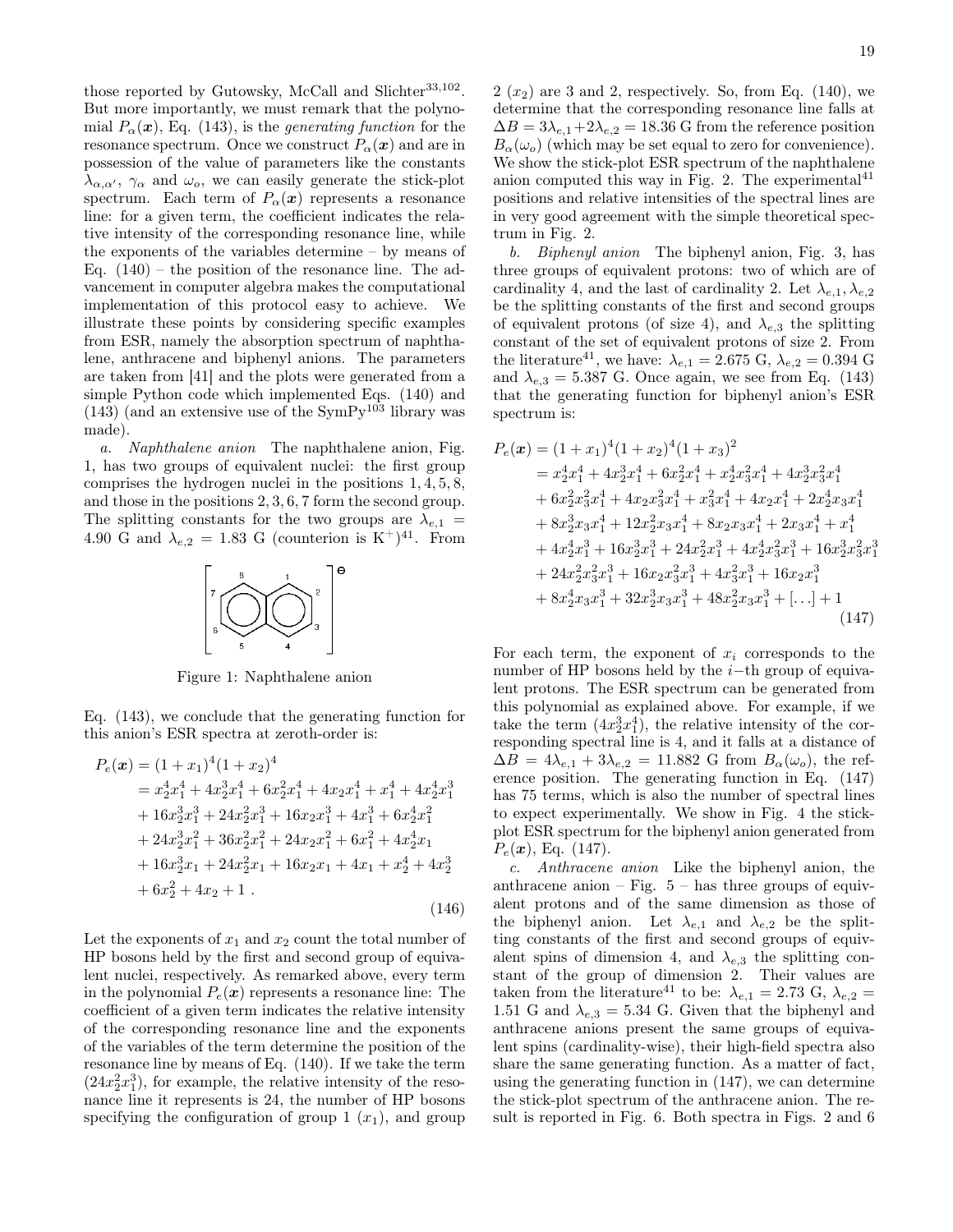

Figure 2: Theoretical ESR stick-plot spectrum of naphthalene anion (counterion:  $K^+$ ). Parameters used were taken from [41]. Each spectral line is labeled by its relative intensity.



Figure 3: Biphenyl anion

have the same number of resonance lines, and the distribution of the relative intensities of these lines is the same in both spectra. The only difference between the two is the position of the resonance lines.

#### E. Higher-order terms

We have concerned ourselves so far with the zerothorder term of the ACP scheme, Eq. (32). If, in deriving the master equation for the higher order terms (i.e.  $n \geq 1$ ) of  $\rho(t)$ , we apply the same techniques and reasoning which led to Eq.  $(52)^{48}$ , then, one can see that, in general:

$$
\frac{d}{dt}\rho^{(n)}(t) = \mathcal{L}\rho^{(n)}(t) + \mathcal{A}(t)\rho^{(n)}(0) + \mathcal{G}^{(n)}(t) \tag{148}
$$

where the initial condition,  $\varrho^{(n)}(0)$ , is given by Eq. (26), and where

$$
\mathcal{G}^{(n)}(t) := \sum_{l=1}^{n} \mathcal{A}^{(l)}(t) \varrho^{(n-l)}(0) + \sum_{l=1}^{n} \mathcal{L}^{(l)} \varrho^{(n-l)}(t) \tag{149}
$$

for  $n \ge 1$  (while for  $n = 0$ ,  $\mathcal{G}^{(n)}(t) = 0$ ). The superoperators  $\mathcal{A}(t)$  and  $\mathcal{L}$  in Eq. (148) are still given by Eqs. (53) and (55), respectively. We note that the master equation for the higher order term  $\varrho^{(n\geq 1)}(t)$ , Eq. (148), is just the same as that for  $\varrho^{(0)}(t)$ , Eq. (52), except for the presence of the time-dependent operator  $\mathcal{G}^{(n)}(t)$  in the former. Evidently,  $\mathcal{G}^{(n)}(t)$  depends on the lower order corrections to  $\varrho(0)$  and  $\varrho(t)$ , i.e.  $\varrho^{(n')}(0)$  and  $\varrho^{(n')}(t)$  with  $n' < n$ . We also remark that the superoperators  $\mathcal{A}^{(l)}(t)$  and  $\mathcal{L}^{(l)}$  in Eq. (149) differ from  $A(t)$  and  $\mathcal L$  in Eq. (148), and may be seen as some form of higher-order corrections to the latter two, respectively. In the Supplemental Material<sup>48</sup> we briefly discuss the first-order correction  $\varrho^{(1)}(t)$ .

The formal solution to Eq. (148) is:

$$
\varrho^{(n)}(t) = \left( e^{\mathcal{L}t} + \int_0^t dt' \ e^{\mathcal{L}(t-t')} \mathcal{A}(t') \right) \varrho^{(n)}(0) \n+ \int_0^t dt' \ e^{\mathcal{L}(t-t')} \mathcal{G}^{(n)}(t') . \quad (150)
$$

The quantum map involved here is also non-CP. In fact, we see again in Eq. (150) the same structure observed for non-CP maps<sup>61,62,66</sup>: the first term,  $e^{\mathcal{L}t} \varrho^{(n)}(0)$ , involves a CPT map, while  $\int_0^t dt' e^{\mathcal{L}(t-t')} \mathcal{A}(t') \varrho^{(n)}(0)$  +  $\int_0^t dt' e^{\mathcal{L}(t-t')} \mathcal{G}^{(n)}(t')$  constitute the traceless inhomogeneous term. It must be mentioned, however, that  $e^{\mathcal{L}t} \varrho^{(n)}(0)$  for  $n \geq 1$  is also traceless.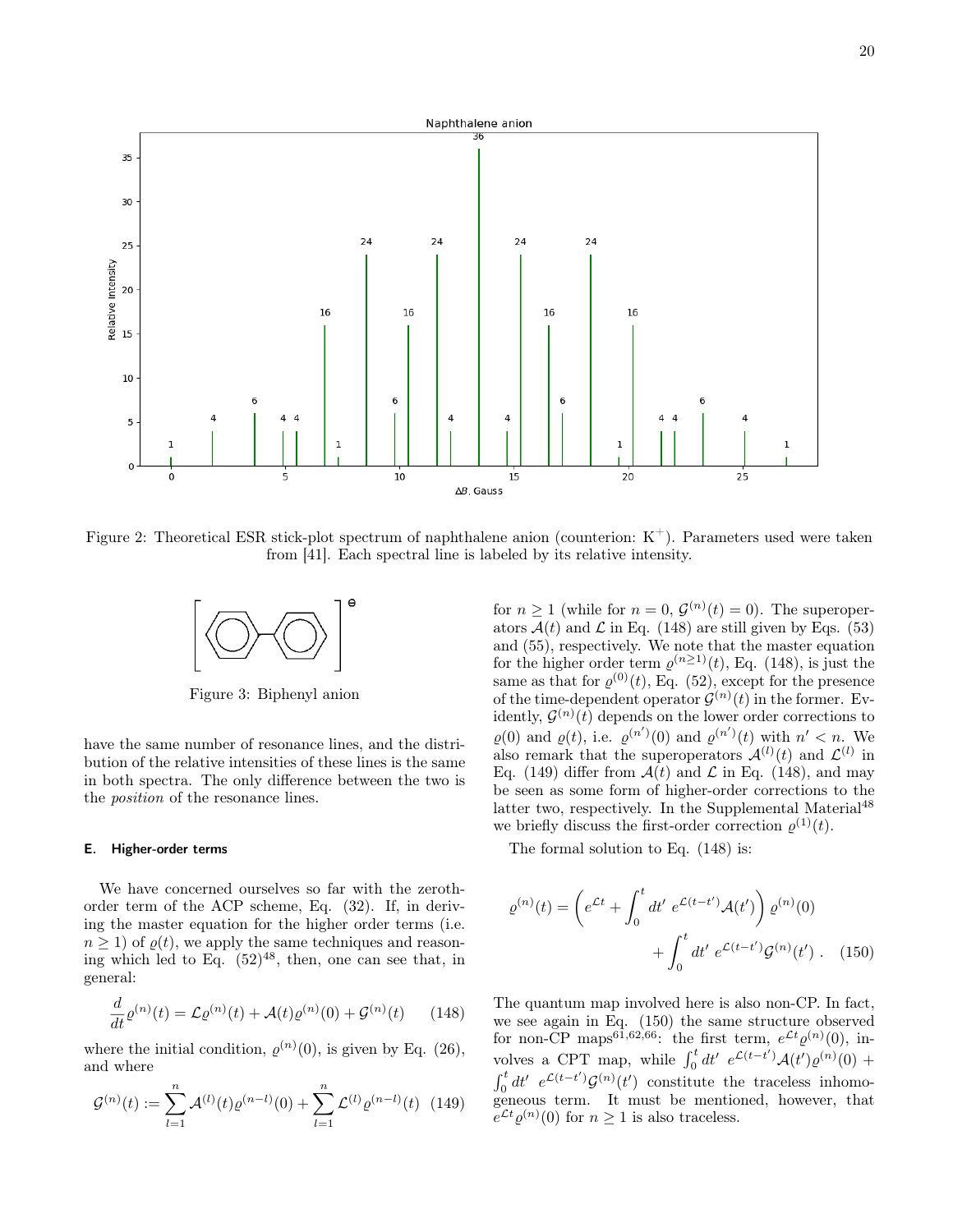

Figure 4: High-field theoretical ESR stick-plot absorption spectrum of biphenyl anion (counterion:  $K^+$ ). Parameters were taken from [41].



Figure 5: Anthracene anion

# IV. CONCLUDING REMARKS

We have shown that it is possible to extend the GKSL formalism to those problems where one wants to treat the environment at a classical level. A quantum theory for CW magnetic resonance was developed in this paper to illustrate the approach. And in the development of the theory, we introduced the affine commutation perturbation (ACP) scheme, which makes it possible to account for some effects of the perturbation even at the zerothorder approximation. Indeed, we were able to derive the CW magnetic spectra of multispin systems at the zerothorder of the ACP scheme and computed the ESR spectra for a number of radicals – which are in good agreement with the experimental spectra. It must be emphasized that the generating function method for computing theoretical spectra expounded in §III D 3 predicates on the weak-coupling assumption, and on the condition that  $\|\mathscr{Z}_{o}\| \gg \|\mathscr{X}\|$  (in the sense explained at the beginning of §III B). We also mention that quadrupolar effects can also be accounted for by adding the corresponding isotropic term to  $H_o$  in Eq. (2).

We have focused here on quantum Markovian master equations, but the approach can easily be extended to non-Markovian ones as well. More importantly, in discussing the dynamics at the zeroth-order, we have argued and illustrated the importance of the term linear in the system-environment interaction,  $\mathcal{A}(t)\varrho^{(0)}(0)$ , Eq. (52). We have shown that this term, which is usually discarded (when not identically zero) in standard microscopic derivations of quantum Markovian master equations, actually leads to a linear response theory (LRT) within the GKSL formalism  $(SIII D 2)$ . With it, we were able to derive some known results in standard  $LRT^{83}$  as limit cases. Despite its vital importance, we also observed that the presence of this linear term breaks the CPT property of the zeroth-order quantum map  $\Lambda(t)$ , Eq. (64), turning it into a non-CP map. These observations further exacerbate the debate on whether the CPT requirement is truly a fundamental requisite of all quantum maps. The maps associated with higher-order corrections, Eq. (150), are also non-CP, and present a similar structure like that observed in the literature for non-CP maps (whereby both the focus system and the environment are treated quantum mechanically). These standard (linear) non-CP maps treated in the literature<sup>59–63</sup> often arise when there are initial correlations between the focus system and its environment. In our case, there are no such initial correlations. Moreover, as it often happens with non-CP maps $57,62$ , the maps involved in our case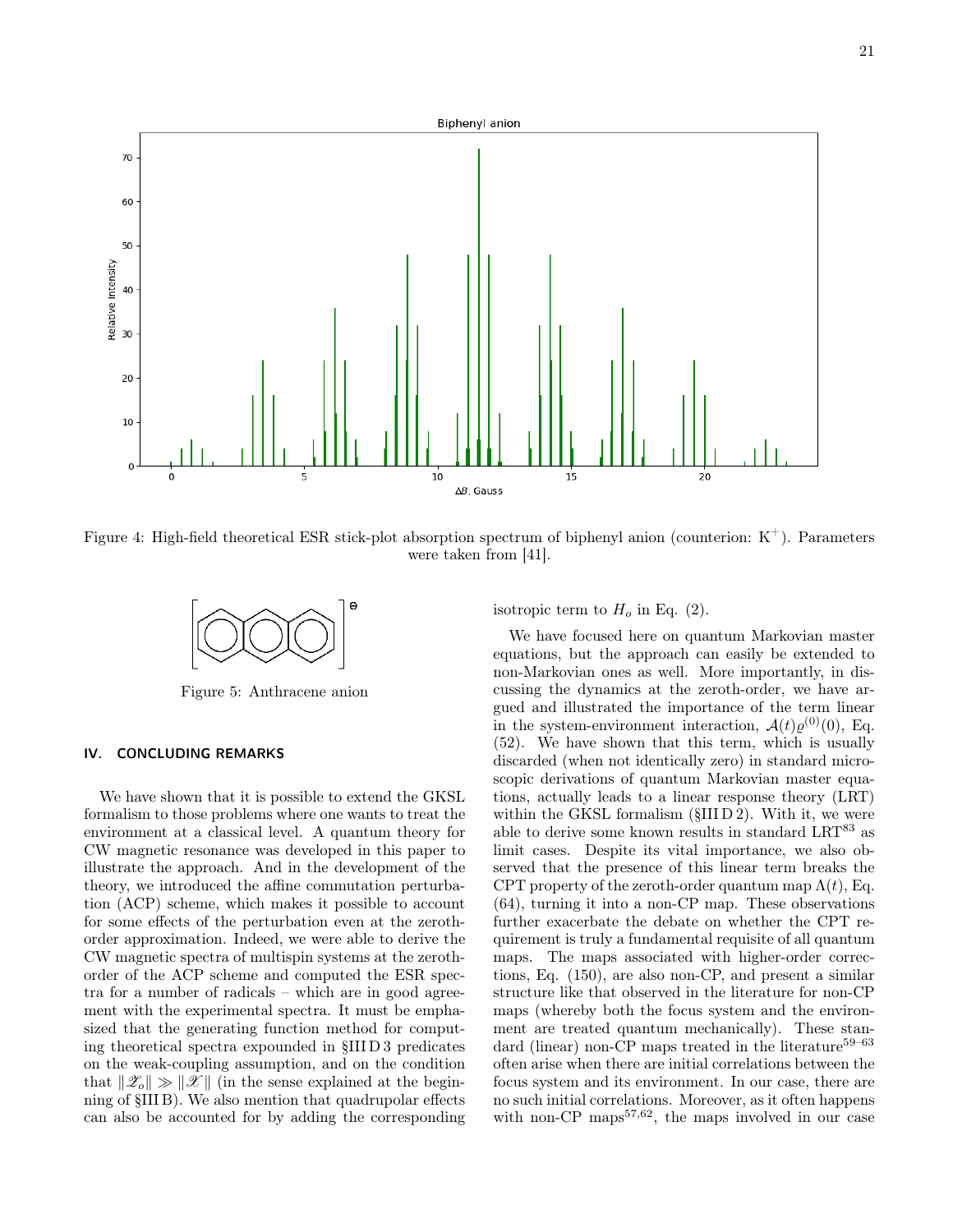

Figure 6: High-field theoretical ESR stick-plot absorption spectrum of anthracene anion (counterion:  $K^+$ ). Parameters were taken from [41].

cannot take any arbitrary initial density matrix as the input state, but have well-defined (positivity) domains set by the theory. For the zeroth-order map  $\Lambda(t)$ , Eq. (64), for example<sup>48</sup>, its domain is  $\varrho^{(0)}(0) = \frac{e^{-\beta \mathscr{Z}_o}}{\text{Tr}(-\beta \mathscr{Z})}$  $\frac{e^{-\beta x_o}}{\text{Tr}[e^{-\beta x_o}]},$ Eq. (27).

#### SUPPLEMENTAL MATERIAL

See Supplemental Material for a more detailed discussion on the limitations of the application of the wavefunction formalism in the quantum theory of magnetic resonance, the derivation of Eq. (52), a detailed analysis of the map  $\Lambda(t)$  and further discussion on the higherorder corrections to  $\varrho^{(0)}(t)$  under the ACP scheme.

#### ACKNOWLEDGMENTS

The author would like to express his profound gratitude to Prof. Vittorio Giovannetti and Prof. Davide Rossini for their guidance and for always taking the time to discuss and share ideas with him. The author would also like to thank Prof. Antonino Polimeno and the Theoretical Chemistry Group at the University of Padua for their warm invitation – an occasion on which part of the results elaborated here was presented to the group. Support from Prof. Henrik Koch is also acknowledged.

#### REFERENCES

- <sup>1</sup>U. Weiss, *Quantum Dissipative Systems* (World Scientific, 2008).
- $^{2} \rm V.$  Gorini, A. Kossakowski, and E. C. G. Sudarshan, Journal of Mathematical Physics 17, 821 (1976).
- <sup>3</sup>G. Lindblad, Comm. Math. Phys. 48, 119 (1976).
- <sup>4</sup>V. Gorini, A. Frigerio, M. Verri, A. Kossakowski, and E. Sudarshan, Reports on Mathematical Physics 13, 149 (1978).
- <sup>5</sup>H. Breuer and F. Petruccione, The Theory of Open Quantum Systems (OUP Oxford, 2007).
- <sup>6</sup>M. A. Nielsen and I. L. Chuang, Quantum Computation and Quantum Information: 10th Anniversary Edition, 10th ed. (Cambridge University Press, New York, NY, USA, 2011).
- <sup>7</sup>Á. Rivas and S. Huelga, Open Quantum Systems: An Introduction, SpringerBriefs in Physics (Springer Berlin Heidelberg, 2012).
- <sup>8</sup>M. M. Wilde, Quantum Information Theory (Cambridge University Press, 2013).
- <sup>9</sup>A. Kitaev, A. Shen, M. Vyalyi, and M. Vyalyi, Classical and Quantum Computation, Graduate studies in mathematics (American Mathematical Society, 2002).
- <sup>10</sup>D. Chruściński and S. Pascazio, Open Systems & Information Dynamics 24, 1740001 (2017).
- <sup>11</sup>R. Kapral and G. Ciccotti, The Journal of Chemical Physics 110, 8919 (1999).
- <sup>12</sup>Y. J. Yan and S. Mukamel, The Journal of Chemical Physics 88, 5735 (1988).
- <sup>13</sup>J. E. Runeson and J. O. Richardson, The Journal of Chemical Physics 152, 084110 (2020).
- <sup>14</sup>A. A. Neufeld, The Journal of Chemical Physics 119, 2488 (2003).
- <sup>15</sup>M. Toutounji, The Journal of Chemical Physics 123, 244102 (2005).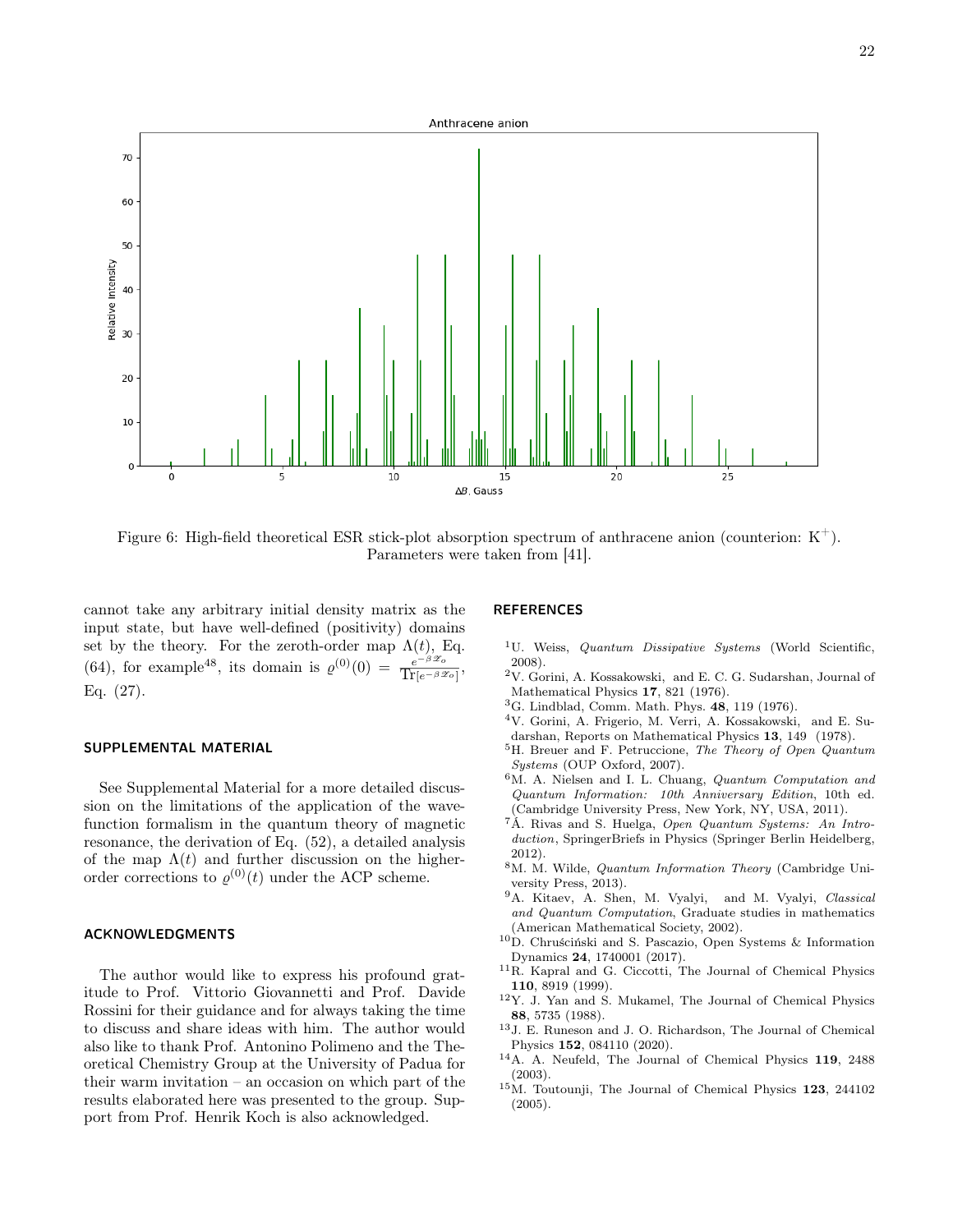- <sup>16</sup>P. S. Hubbard, Rev. Mod. Phys. 33, 249 (1961).
- <sup>17</sup>M. Zerbetto and A. Polimeno, International Journal of Quantum Chemistry 116, 1706 (2016).
- <sup>18</sup>D. G. Cory, A. F. Fahmy, and T. F. Havel, Proceedings of the National Academy of Sciences 94, 1634 (1997).
- $^{19}{\rm N.}$  A. Gershenfeld and I. L. Chuang, Science  ${\bf 275},$   $350$  (1997).
- $20$ W. S. Warren, Science 277, 1688 (1997).
- <sup>21</sup>J. A. Jones and M. Mosca, The Journal of Chemical Physics 109, 1648 (1998).
- <sup>22</sup>M. D. Price, S. S. Somaroo, A. E. Dunlop, T. F. Havel, and D. G. Cory, Phys. Rev. A 60, 2777 (1999).
- <sup>23</sup>J. A. Jones, V. Vedral, A. Ekert, and G. Castagnoli, Nature 403, 869 (2000).
- <sup>24</sup>T. Schulte-Herbrüggen, A. Spörl, R. Marx, N. Khaneja, J. M. Myers, A. F. Fahmy, and S. J. Glaser, "Quantum computing implemented via optimal control: Theory and application to spin and pseudo-spin systems," in Lectures on Quantum Information (John Wiley & Sons, Ltd, 2008) Chap. 25, pp. 481–501.
- <sup>25</sup>T. D. Ladd, F. Jelezko, R. Laflamme, Y. Nakamura, C. Monroe, and J. L. O'Brien, Nature 464, 45 (2010).
- <sup>26</sup>J. A. Jones, Progress in Nuclear Magnetic Resonance Spectroscopy 59, 91 (2011).
- <sup>27</sup>A. Blank, E. Dikarov, R. Shklyar, and Y. Twig, Physics Letters A 377, 1937 (2013).
- $^{28}{\rm T}.$  Takui, L. Berliner,  $% ^{26}{\rm T}.$  Takui, L. Berliner, and G. Hanson, eds.,  $Electron$   $Spin$   $Reso$ nance (ESR) Based Quantum Computing, Biological Magnetic Resonance (Springer New York, 2016).
- <sup>29</sup>M. Atzori and R. Sessoli, Journal of the American Chemical Society 141, 11339 (2019).
- <sup>30</sup>N. Bloembergen, E. M. Purcell, and R. V. Pound, Phys. Rev. 73, 679 (1948).
- $31$ N. F. Ramsey and E. M. Purcell, Phys. Rev. 85, 143 (1952).
- $32R$ . K. Wangsness and F. Bloch, Phys. Rev. 89, 728 (1953).
- <sup>33</sup>H. S. Gutowsky, D. W. McCall, and C. P. Slichter, The Journal of Chemical Physics 21, 279 (1953).
- <sup>34</sup>R. Kubo and K. Tomita, Journal of the Physical Society of Japan 9, 888 (1954).
- <sup>35</sup>P. W. Anderson, Journal of the Physical Society of Japan 9, 316 (1954).
- $36\text{ P}$ . L. Corio, Chemical Reviews 60, 363 (1960).
- <sup>37</sup>P. L. Corio, Structure of High-Resolution NMR Spectra (Academic Press, 1966).
- <sup>38</sup>E. Andrew, Nuclear Magnetic Resonance, Cambridge Monographs on Physics (Cambridge University Press, 1969).
- <sup>39</sup>G. Pake and T. Estle, The Physical Principles of Electron Paramagnetic Resonance, Advanced book program: Addison-Wesley (W. A. Benjamin, Advanced Book Program, 1973).
- <sup>40</sup>A. Abragam, The Principles of Nuclear Magnetism, International series of monographs on physics (Clarendon Press, 1983).
- <sup>41</sup>J. Wertz and J. Bolton, Electron Spin Resonance: Elementary Theory and Practical Aapplications (Chapman and Hall, 1986).
- $^{42}$ R. Ernst, G. Bodenhausen, and A. Wokaun, *Principles of Nu*clear Magnetic Resonance in One and Two Dimensions, International series of monographs on chemistry (Clarendon Press, 1990).
- <sup>43</sup>A. Schweiger and G. Jeschke, Principles of Pulse Electron Paramagnetic Resonance (Oxford University Press, 2001).
- <sup>44</sup>B. Cowan, Nuclear Magnetic Resonance and Relaxation (Cambridge University Press, 2005).
- $^{45}$ M. Newton, E. Breeds, and R. Morris, Electronics 6, 89 (2017).
- <sup>46</sup>K. Blum, Density Matrix Theory and Applications, Physics of atoms and molecules (Plenum Press, 1981).
- <sup>47</sup>I. Solomon, Phys. Rev. 99, 559 (1955).
- <sup>48</sup>See Supplemental Material.
- <sup>49</sup>P. A. M. Dirac, Proceedings of the Royal Society of London. Series A 112, 661 (1926).
- <sup>50</sup>A. G. Redfield, IBM Journal of Research and Development 1, 19 (1957).
- <sup>51</sup>R. Pathria, Statistical Mechanics, second edition ed. (Butterworth-Heinemann, 1996).
- <sup>52</sup>D. A. Lidar, "Lecture Notes on the Theory of Open Quantum Systems," (2019), arXiv:1902.00967.
- $^{53}$  M.-D. Choi, Linear Algebra and its Applications 10, 285 (1975). <sup>54</sup>R. Alicki and K. Lendi, Quantum Dynamical Semigroups and Applications, Lecture Notes in Physics (Springer Berlin Heidelberg, 2007).
- <sup>55</sup>R. Alicki, Phys. Rev. Lett. 75, 3020 (1995).
- <sup>56</sup>P. Pechukas, Phys. Rev. Lett. 73, 1060 (1994).
- <sup>57</sup>A. Shaji and E. Sudarshan, Physics Letters A 341, 48 (2005).
- <sup>58</sup>E. C. G. Sudarshan, P. M. Mathews, and J. Rau, Phys. Rev. 121, 920 (1961).
- <sup>59</sup>J. McCracken, Negative Quantum Channels: An Introduction to Quantum Maps that are Not Completely Positive, Synthesis Lectures on Quantum Computing (Morgan & Claypool Publishers, 2014).
- <sup>60</sup>S. Yu, Phys. Rev. A 62, 024302 (2000).
- $^{61}{\rm P}$ Štelmachovič and V. Bužek, Phys. Rev. A ${\bf 64},$  062106 (2001). <sup>62</sup>H. A. Carteret, D. R. Terno, and K. Życzkowski, Phys. Rev. A 77, 042113 (2008).
- <sup>63</sup>A. Shabani, M. Mohseni, S. Jang, A. Ishizaki, M. Plenio, P. Rebentrost, A. Aspuru-Guzik, J. Cao, S. Lloyd, R. Silbey, and et al., "Open Quantum System Approaches to Biological Systems," in Quantum Effects in Biology, edited by M. Mohseni, Y. Omar, G. S. Engel, and M. B. Plenio (Cambridge University Press, 2014) p. 14–52.
- <sup>64</sup>L. Mazzola, C. A. Rodríguez-Rosario, K. Modi, and M. Paternostro, Phys. Rev. A 86, 010102 (2012).
- <sup>65</sup>C. A. Rodríguez-Rosario, K. Modi, L. Mazzola, and A. Aspuru-Guzik, EPL (Europhysics Letters) 99, 20010 (2012).
- <sup>66</sup>N. Boulant, J. Emerson, T. F. Havel, D. G. Cory, and S. Furuta, The Journal of Chemical Physics 121, 2955 (2004).
- $^{67}{\rm H}$ -P. Breuer, Phys. Rev. A  ${\bf 75},$  022103 (2007).
- <sup>68</sup>F. Ciccarello, G. M. Palma, and V. Giovannetti, Phys. Rev. A 87, 040103 (2013).
- <sup>69</sup>L. Mazzola, E.-M. Laine, H.-P. Breuer, S. Maniscalco, and J. Piilo, Phys. Rev. A 81, 062120 (2010).
- <sup>70</sup>A. Pomyalov and D. J. Tannor, The Journal of Chemical Physics 123, 204111 (2005).
- <sup>71</sup>P. Rebentrost, R. Chakraborty, and A. Aspuru-Guzik, The Journal of Chemical Physics 131, 184102 (2009).
- <sup>72</sup>J. Jeener and F. Henin, The Journal of Chemical Physics 116, 8036 (2002).
- <sup>73</sup>F. Engelke, Concepts in Magnetic Resonance Part A 36A, 266 (2010).
- $^{74}$ Another alternative is to hold the frequency  $B_0$  constant and vary  $\omega$ , but this scheme is not the experimentally preferred way of doing business.
- <sup>75</sup>E. Majorana, Il Nuovo Cimento (1924-1942) 9, 43 (1932); L. D. Landau, Z. Sowjetunion 2, 46 (1932); C. Zener, Proceedings of the Royal Society of London. Series A, Containing Papers of a Mathematical and Physical Character 137, 696 (1932).
- <sup>76</sup>D. Gamliel and H. Levanon, Stochastic Processes in Magnetic Resonance (World Scientific, 1995).
- <sup>77</sup>M. Kaupp, M. Bühl, and V. Malkin, Calculation of NMR and EPR Parameters: Theory and Applications (Wiley, 2006).
- <sup>78</sup>H. Fukui, Progress in Nuclear Magnetic Resonance Spectroscopy 35, 267 (1999).
- <sup>79</sup>P. Laszlo, Progress in Nuclear Magnetic Resonance Spectroscopy 3, 231 (1967).
- <sup>80</sup>J. Neugebauer, M. J. Louwerse, P. Belanzoni, T. A. Wesolowski, and E. J. Baerends, The Journal of Chemical Physics 123, 114101 (2005).
- <sup>81</sup>M. Dračínský and P. Bouř, Journal of Chemical Theory and Computation 6, 288 (2010).
- <sup>82</sup>N. K. Bernardes, J. P. S. Peterson, R. S. Sarthour, A. M. Souza, C. H. Monken, I. Roditi, I. S. Oliveira, and M. F. Santos, Scientific Reports 6 (2016), 10.1038/srep33945.
- <sup>83</sup>G. Giuliani and G. Vignale, Quantum Theory of the Electron Liquid, Masters Series in Physics and Astronomy (Cambridge University Press, 2005).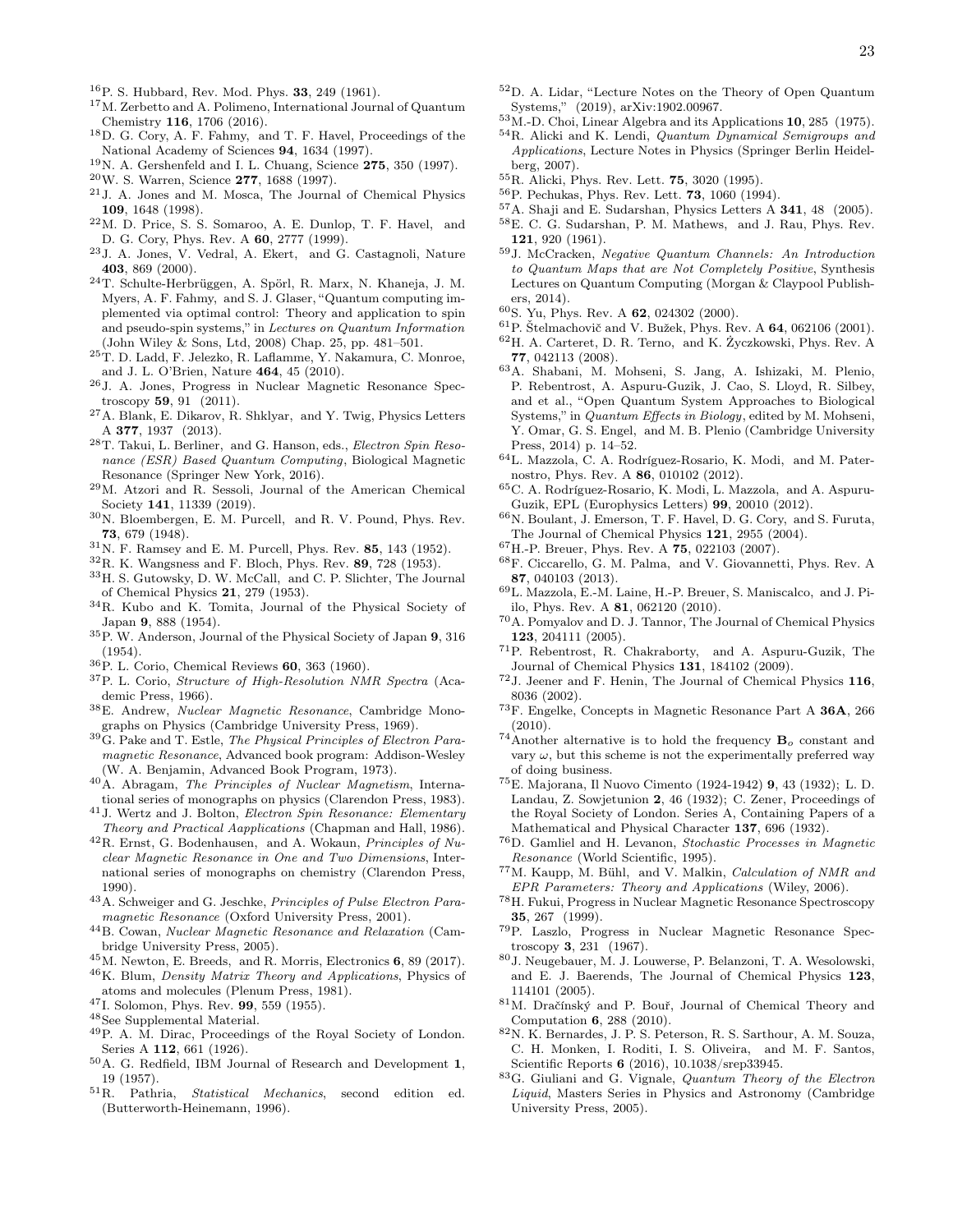<sup>84</sup>R. P. Feynman, Phys. Rev. 84, 108 (1951).

- <sup>85</sup>K. Ono, L. Rolen, and R. Schneider, "Explorations in the Theory of Partition Zeta functions," in Exploring the Riemann Zeta Function: 190 years from Riemann's Birth, edited by H. Montgomery, A. Nikeghbali, and M. T. Rassias (Springer International Publishing, 2017) pp. 223–264.
- <sup>86</sup>M. Janjić, Journal of Integer Sequences 13 (2010), article 10.7.8.
- $^{87}{\rm J}$  . A. Gyamfi, "An introduction to the Holstein-Primakoff transformation, with applications in magnetic resonance," (2019), arXiv:1907.07122.
- <sup>88</sup>J. A. Gyamfi and V. Barone, "Magnetic resonance, index compression maps and the Holstein - Primakoff bosons: Towards a polynomially scaling exact diagonalization of isotropic multispin hamiltonians," (2018), arXiv:1803.10461.
- <sup>89</sup>F. W. King, Hilbert Transforms, Encyclopedia of Mathematics and its Applications, Vol. 1 (Cambridge University Press, 2009).
- $90G.$  Pólya, in Proceedings of the First Berkeley Symposium on Mathematical Statistics and Probability. August 13-18 (1949) pp. 115–123.
- <sup>91</sup>R. Dann, A. Levy, and R. Kosloff, Phys. Rev. A 98, 052129 (2018).
- <sup>92</sup>E. B. Davies and H. Spohn, Journal of Statistical Physics 19, 511 (1978).
- <sup>93</sup>R. Chetrite and K. Mallick, Journal of Statistical Physics 148, 480 (2012).
- <sup>94</sup>T. Albash, S. Boixo, D. A. Lidar, and P. Zanardi, New Journal of Physics 14, 123016 (2012).
- $^{95}\mathrm{M}.$  Mehboudi, A. Sanpera, $\,$  and J. M. R. Parrondo, Quantum 2, 66 (2018).
- $^{96}\mathrm{M}.$  Toda, R. Kubo, N. Saito, and N. Hashitsume, Statistical Physics II: Nonequilibrium Statistical Mechanics, Springer Series in Solid-State Sciences (Springer Berlin Heidelberg, 2012).
- <sup>97</sup>G. Gumbs and D. Huang, "The Kubo–Greenwood Linear Response Theory," in Properties of Interacting Low-Dimensional Systems (John Wiley & Sons Ltd, 2011) Chap. 2, pp. 31–55.
- <sup>98</sup>C. Van Vliet, Equilibrium and Non-equilibrium Statistical Mechanics (World Scientific Pub., 2008).
- <sup>99</sup>U. M. B. Marconi, A. Puglisi, L. Rondoni, and A. Vulpiani, Physics Reports 461, 111 (2008).
- $^{100}\mathrm{G}$  .Eaton, S. Eaton, D. Barr, and R. Weber, Quantitative EPR (Springer Vienna, 2010).
- <sup>101</sup>J. A. Gyamfi and V. Barone, J. Phys. A: Mathematical and Theoretical 51, 105202 (2018).
- <sup>102</sup>H. S. Gutowsky, D. W. McCall, and C. P. Slichter, Phys. Rev. 84, 589 (1951).
- <sup>103</sup>A. Meurer, C. P. Smith, M. Paprocki, O. Čertík, S. B. Kirpichev, M. Rocklin, A. Kumar, S. Ivanov, J. K. Moore, S. Singh, T. Rathnayake, S. Vig, B. E. Granger, R. P. Muller, F. Bonazzi, H. Gupta, S. Vats, F. Johansson, F. Pedregosa, M. J. Curry, A. R. Terrel, v. Roučka, A. Saboo, I. Fernando, S. Kulal, R. Cimrman, and A. Scopatz, PeerJ Computer Science 3, e103 (2017).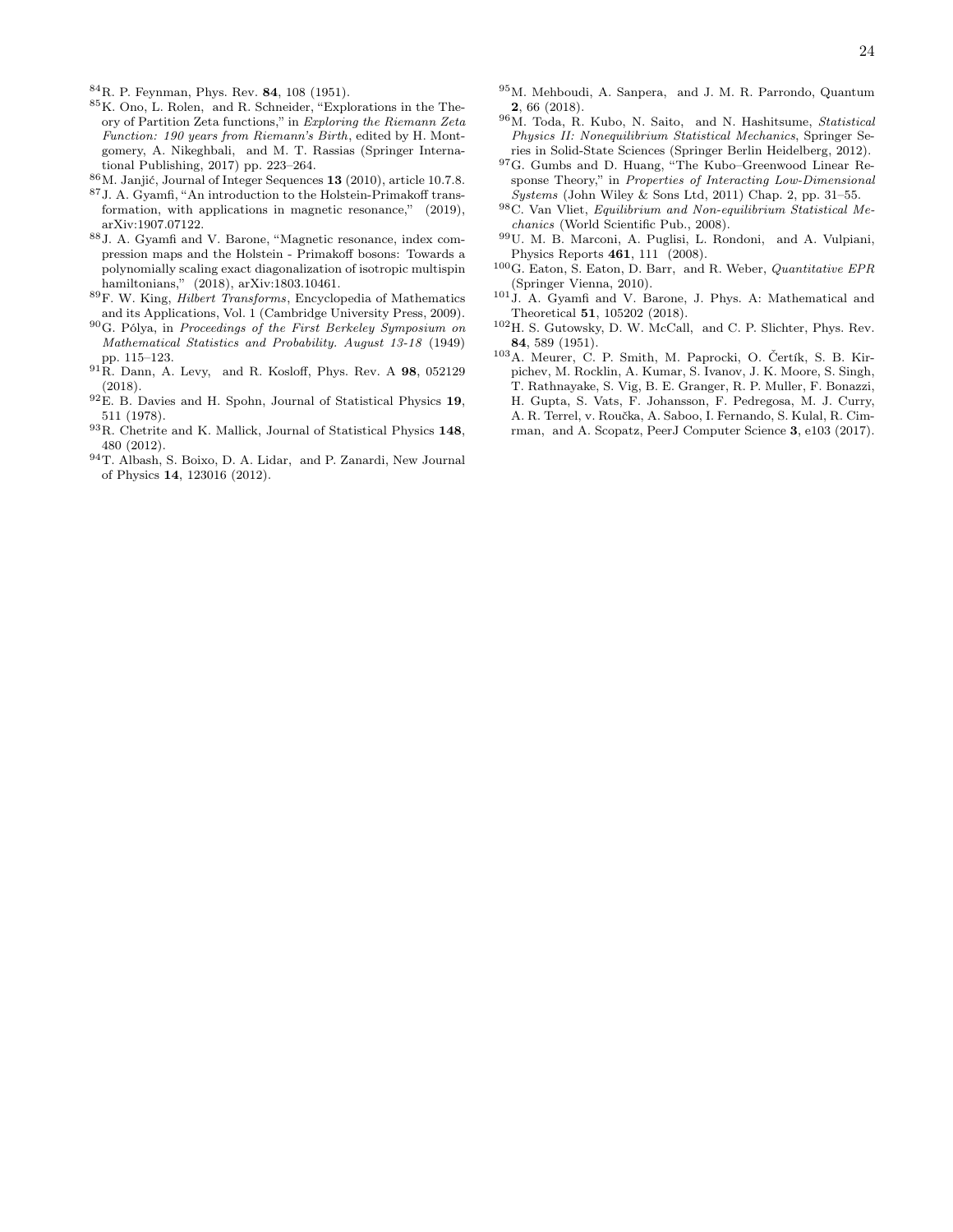# Supplemental Material for "Semiclassical Quantum Markovian Master Equations. Case study: Continuous Wave Magnetic Resonance of Multispin Systems"

J.A. Gyamfi $1, a)$ Scuola Normale Superiore di Pisa, Piazza dei Cavalieri 7, 56126 Pisa, Italy.

(Dated: September 10, 2021)

Some limitations of the application of the wavefunction formalism in the quantum theory of magnetic resonance are discussed in more details (§I A). Equation (52) of the text is derived in §II A. The expression for  $\Lambda(t)$ , Eq. (64), is derived in §IIB. This is followed by a detailed analysis of the same map and its properties in §II C, §II D, §II E. Finally, in §II F, the higher-order corrections to  $\varrho^{(0)}(t)$  under the ACP scheme are briefly discussed.

a)Electronic mail: jerryman.gyamfi@sns.it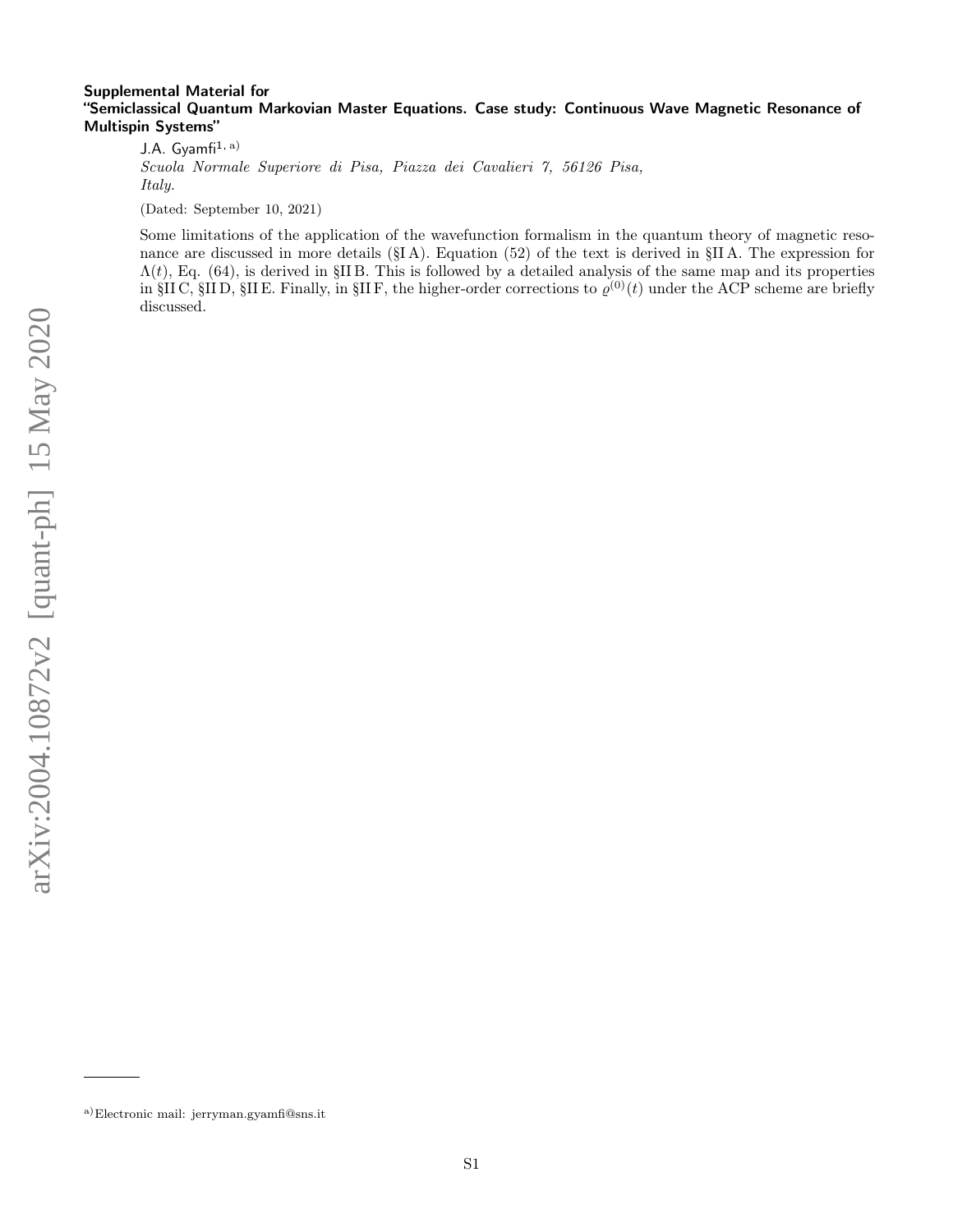# I. INTRODUCTION

# A. Some observations on the wavefunction formalism and Dirac's time-dependent perturbation theory, as commonly applied in traditional quantum magnetic resonance theory.

We discuss here, in more details, the limitations of the wavefunction formalism, especially in relation to magnetic resonance. We also point out the assumptions on which the often used transition rate equations derived from the formalism rest. (Unlike the rest of the material, the constant  $\hbar$  is not set equal to 1 in this section.)

Consider a spin system with its spin Hilbert space  $\mathcal{H}_S$ , and whose spin Hamiltonian  $\mathcal{H}(t)$  is given by the sum

$$
\mathcal{H}(t) = \mathcal{H}_o + \mathcal{H}'(t) \tag{S-1}
$$

 $\mathcal{H}_o$  in Eq. (S-1) is the time-independent component of  $\mathcal{H}(t)$ . We denote the eigenvectors of  $\mathcal{H}_o$  as  $\{|k\rangle\}$ , where

$$
\mathcal{H}_o |k\rangle = E_k |k\rangle \text{ , and } \langle k|k'\rangle = \delta_{k,k'} . \tag{S-2}
$$

 $\mathscr{H}'(t)$  in Eq. (S-1), on the other hand, is the time-dependent part of  $\mathscr{H}(t)$ .

According to the time-dependent Schrödinger equation, the equation of motion for a generic normalized spin ket  $|\psi(t)\rangle \in \mathcal{H}_S$  satisfies the first-order linear differential equation

$$
i\hbar \frac{d}{dt} |\psi(t)\rangle = \mathcal{H}(t) |\psi(t)\rangle . \tag{S-3}
$$

Let us assume that at the initial time  $t_o$ , the corresponding normalized spin ket is  $|\psi(t_o)\rangle$  (which is supposed to be known).

If  $\mathcal{H}'(t)$  can be considered as the perturbation term – meaning: for any pair of nondegenerate eigenkets  $|k\rangle$  and  $|k'\rangle$  of  $\mathscr{H}_o$ ,  $\frac{\langle k'|\mathcal{H}'(t)|k\rangle}{E_{k'}-E_k}$  $\leq 1$  – then, we may solve Eq. (S-3) for  $|\psi(t)\rangle$  through a perturbation expansion. To ensure convergence of this expansion, we may transit to the interaction picture by introducing the following transformation:

$$
|\psi(t)\rangle = \mathscr{U}_o(t, t_o) |\phi(t)\rangle
$$
 (S-4)

with,

$$
\mathcal{U}_o(t, t_o) := e^{-i(t - t_o)\mathcal{H}_o/\hbar}
$$
\n(S-5)

where  $|\phi(t)\rangle$  is the spin ket in the interaction picture. Then, in light of this transformation, it follows from Eqs. (S-1) and (S-3) that

$$
i\hbar \frac{d}{dt} |\phi(t)\rangle = \mathscr{V}_{t_o}(t) |\phi(t)\rangle \qquad \mathscr{V}_{t_o}(t) := \mathscr{U}_o^{\dagger}(t, t_o) \mathscr{H}'(t) \mathscr{U}_o(t, t_o)
$$
\n(S-6)

from which we derive that

$$
|\phi(t)\rangle = \mathscr{U}_I(t, t_o) |\phi(t_o)\rangle \tag{S-7}
$$

where,

$$
\mathscr{U}_{I}(t,t_{o}) := \mathbb{I} + \frac{1}{i\hbar} \int_{t_{o}}^{t} dt' \ \mathscr{V}_{t_{o}}(t') + \left(\frac{1}{i\hbar}\right)^{2} \int_{t_{o}}^{t} dt' \int_{t_{o}}^{t'} dt'' \ \mathscr{V}_{t_{o}}(t') \mathscr{V}_{t_{o}}(t'')
$$

$$
+ \left(\frac{1}{i\hbar}\right)^{3} \int_{t_{o}}^{t} dt' \int_{t_{o}}^{t'} dt'' \int_{t_{o}}^{t''} dt''' \ \mathscr{V}_{t_{o}}(t') \mathscr{V}_{t_{o}}(t'') \mathscr{V}_{t_{o}}(t''') + \dots \quad (S-8)
$$

where I is the identity operator on  $\mathcal{H}_S$ . Since the normalized eigenkets  $\{|k\rangle\}$  constitute an orthonormal basis for the Hilbert space  $\mathcal{H}_S$ , we may expand  $|\phi(t)\rangle$  in this basis,

$$
|\phi(t)\rangle = \sum_{k} |k\rangle \langle k| \phi(t)\rangle = \sum_{k} a_{k}(t) |k\rangle
$$
 (S-9)

where,

$$
a_k(t) := \langle k | \phi(t) \rangle \tag{S-10}
$$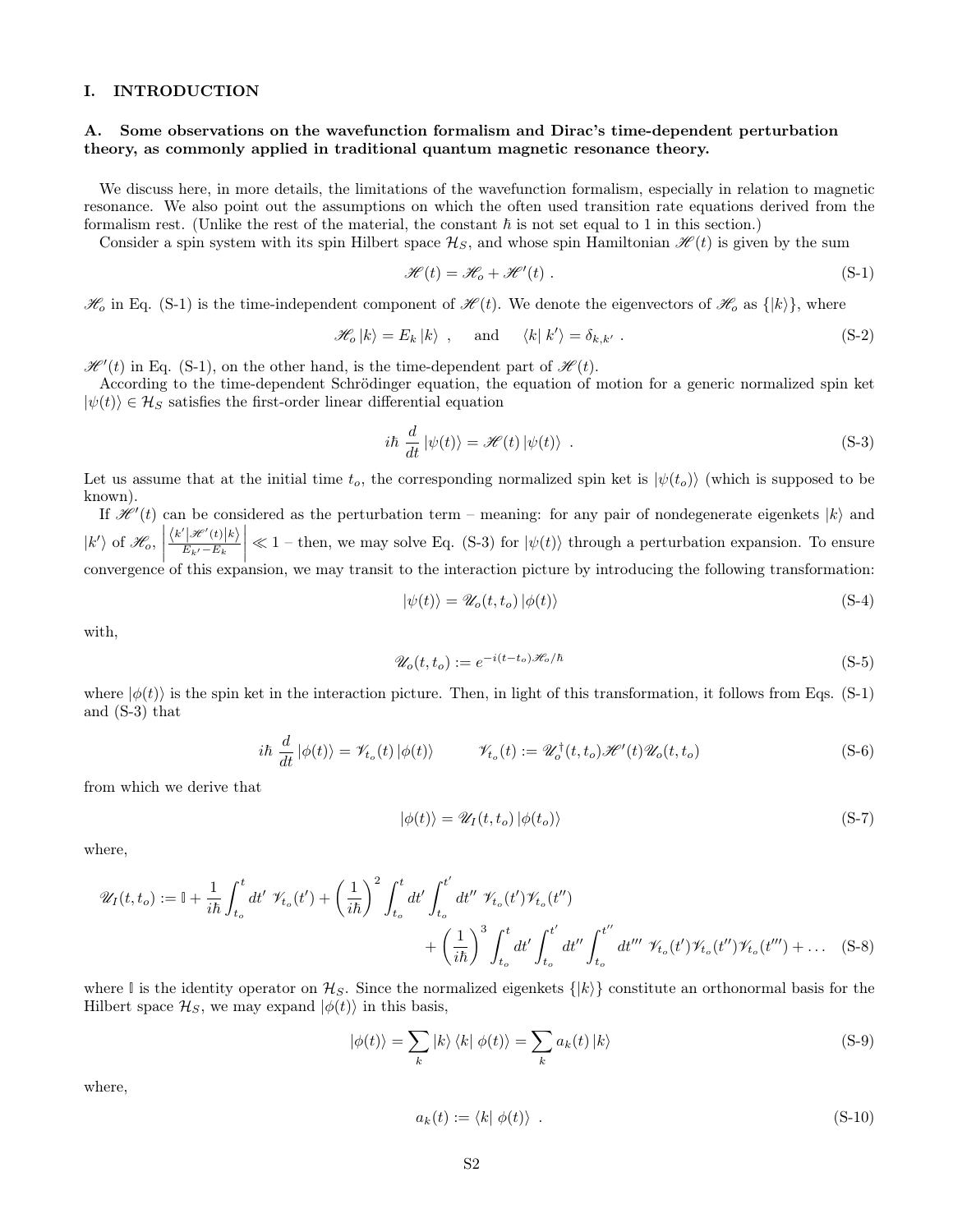It then definitely follows from Eqs. (S-7) and (S-10) that

$$
a_k(t) = \langle k | \mathscr{U}_I(t, t_o) | \phi(t_o) \rangle . \tag{S-11}
$$

Naturally,

$$
|\phi(t_o)\rangle = |\psi(t_o)\rangle = \sum_{k} a_k(t_o) |k\rangle . \qquad (S-12)
$$

Since the initial ket  $|\psi(t_o)\rangle$  is normalized, it follows that

$$
\sum_{k} |a_k(t)|^2 = 1 \qquad (t \ge t_o). \tag{S-13}
$$

Given that the initial ket  $|\psi(t_o)\rangle$  is supposed to be known, the coefficients  $\{a_k(t_o)\}\$  are also known. If we make use of Eq. (S-12), (S-11) becomes

$$
a_k(t) = \sum_{k'} \langle k| \mathscr{U}_I(t, t_o) | k' \rangle a_{k'}(t_o) .
$$
 (S-14)

From Eqs. (S-11) and (S-14), we see that we have succeeded in expressing the coefficients  $\{a_k(t)\}\$ in function of only known quantities. More importantly, these expressions for  $a_k$  are also exact. According to Eq. (S-11), we may interpret  $a_k(t)$  as the transition amplitude from the initial state  $|\phi(t_o)\rangle$  to the eigenstate  $|k\rangle$ , by means of the evolution operator  $\mathscr{U}_I(t, t_o)$ . In particular, we note from Eq. (S-14) that  $a_k(t)$  is a weighted sum of all the initial probability amplitudes  $\{a_{k'}(t_o)\}$ ; the weighting factor here is the transition amplitude from the generic eigenstate  $|k'\rangle$  to  $|k\rangle$  by means of  $\mathscr{U}_I(t,t_o)$ .

Going back to the Schrödinger picture, it follows from Eqs.  $(S-4)$  and  $(S-9)$  that

$$
|\psi(t)\rangle = \sum_{k} a_k(t) e^{-i(t-t_o)E_k/\hbar} |k\rangle . \tag{S-15}
$$

## 1. The first-order approximation and the zero-temperature limit

The derivation carried out above is exact. In general, however, it is hardly possible to exactly evaluate Eq. (S-14) for the coefficient  $a_k(t)$  without any approximations. In practical computations, the approximations are introduced at the level of the evolution operator  $\mathscr{U}_I(t,t_o)$ , Eq. (S-8). We consider in this subsection and the next expressions for the probabilities  $|a_k(t)|^2$ , since these are most often of practical interest.

If we choose to approximate  $a_k(t)a_l^*(t)$  up to first-order in  $\mathcal{H}'(t)$ , then from Eqs. (S-14) and (S-8) we have

$$
a_{k}(t)a_{l}^{*}(t) = a_{k}(t_{o})a_{l}^{*}(t_{o}) - \frac{1}{i\hbar} \sum_{k'} \int_{t_{o}}^{t} dt_{1} e^{-i(t_{1}-t_{o})\omega_{l,k'}} \langle k' | \mathcal{H}'(t_{1}) | l \rangle a_{k}(t_{o})a_{k'}^{*}(t_{o}) + \frac{1}{i\hbar} \sum_{k'} \int_{t_{o}}^{t} dt_{1} e^{-i(t_{1}-t_{o})\omega_{k',k}} \langle k | \mathcal{H}'(t_{1}) | k' \rangle a_{k'}(t_{o})a_{l}^{*}(t_{o}) \quad (S-16)
$$

 $(\omega_{m,m'} \equiv (E_m - E_{m'})/\hbar)$ , from which we derive that

$$
|a_k(t)|^2 = |a_k(t_o)|^2 + \frac{2}{\hbar} \Im \left[ \sum_{k'} \int_{t_o}^t dt_1 \ e^{-i(t_1 - t_o)\omega_{k',k}} \langle k| \mathcal{H}'(t_1) | k' \rangle a_{k'}(t_o) a_k^*(t_o) \right]. \tag{S-17}
$$

Note that these first-order approximation expressions are generally valid for any initial ket  $|\psi(t_o)\rangle$ . However, it is common practice in the literature to assume  $|\psi(t_o)\rangle$  is precisely one of the eigenkets  $\{|k\rangle\}$  of  $\mathcal{H}_o$ , say  $|k_o\rangle^{1-3}$ . Accordingly, the coefficients  ${a_k(t_o)}$  are such that

$$
a_k(t_o) = \delta_{k,k_o} , \qquad \forall k. \tag{S-18}
$$

Without loss of generality, we may refer to this assumption as the "zero-temperature limit"<sup>4</sup>. The zero-temperature limit assumption, Eq. (S-18), is obviously a great simplification even within the wavefunction formalism. In standard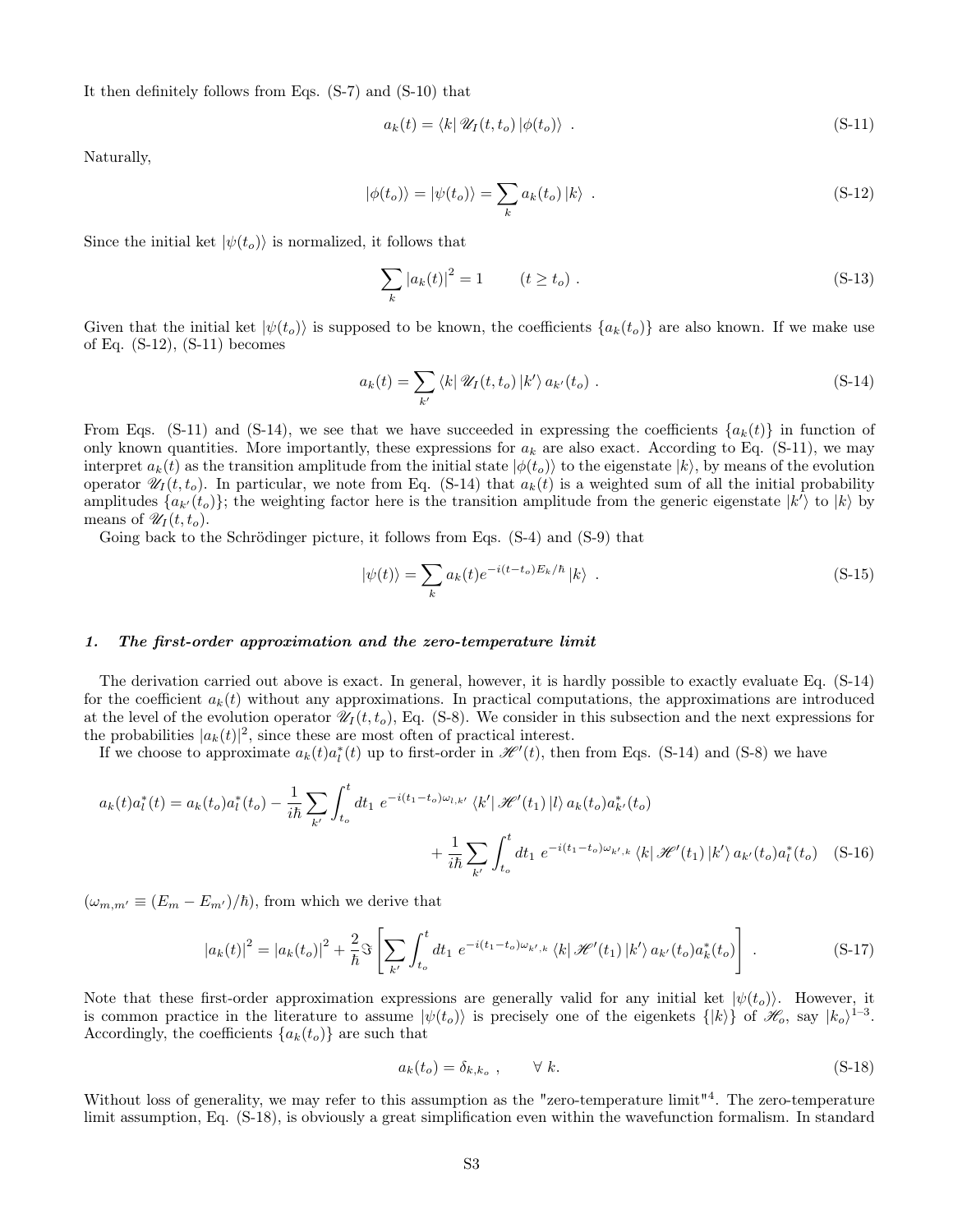magnetic resonance experiments conducted at  $T > 0K$ , the initial state of the probed spin system is hardly a pure state<sup>5</sup>, let alone one whose expansion coefficients in  $\{|k_o\rangle\}$  satisfy Eq. (S-18).

At any rate, in the zero-temperature limit, Eq. (S-17) simplifies to:

$$
|a_k(t)|^2 = \delta_{k,k_o} + \frac{2}{\hbar} \Im \left[ \int_{t_o}^t dt_1 e^{-i(t_1 - t_o)\omega_{k_o,k}} \langle k| \mathcal{H}'(t_1) | k_o \rangle \delta_{k_o,k} \right] = \delta_{k,k_o} . \tag{S-19}
$$

Thus, nothing interesting happens at the first-order approximation in the zero-temperature limit. Nevertheless, the normalization condition, Eq. (S-13), is satisfied.

### 2. The second-order approximation and the zero-temperature limit

From Eqs. (S-14) and (S-8), we see that the expression for  $|a_k(t)|^2$  approximated to second-order in  $\mathcal{H}'(t)$  yields

$$
|a_{k}(t)|^{2} = |a_{k}(t_{o})|^{2} + \frac{2}{\hbar} \Im \left[ \sum_{k'} \int_{t_{o}}^{t} dt_{1} \langle k | \mathcal{V}_{t_{o}}(t_{1}) | k' \rangle a_{k'}(t_{o}) a_{k}^{*}(t_{o}) \right] - 2 \left( \frac{1}{\hbar} \right)^{2} \Re \left[ \sum_{k'} \int_{t_{o}}^{t} dt_{1} \int_{t_{o}}^{t_{1}} dt_{2} \langle k | \mathcal{V}_{t_{o}}(t_{1}) \mathcal{V}_{t_{o}}(t_{2}) | k' \rangle a_{k'}(t_{o}) a_{k}^{*}(t_{o}) \right] + \left( \frac{1}{\hbar} \right)^{2} \left| \sum_{k'} \int_{t_{o}}^{t} dt_{1} \langle k | \mathcal{V}_{t_{o}}(t_{1}) | k' \rangle a_{k'}(t_{o}) \right|^{2} . \quad (S-20)
$$

In the zero-temperature limit, Eq. (S-20) simplifies to:

$$
|a_{k}(t)|^{2} = \delta_{k_{o},k} - 2\left(\frac{1}{\hbar}\right)^{2} \Re \left[ \int_{t_{o}}^{t} dt_{1} \int_{t_{o}}^{t_{1}} dt_{2} \langle k_{o} | \mathcal{V}_{t_{o}}(t_{1}) \mathcal{V}_{t_{o}}(t_{2}) | k_{o} \rangle \right] \delta_{k,k_{o}} + \left(\frac{1}{\hbar}\right)^{2} \left| \int_{t_{o}}^{t} dt_{1} e^{-i(t_{1}-t_{o})\omega_{k_{o},k}} \langle k | \mathcal{H}'(t_{1}) | k_{o} \rangle \right|^{2} (S-21)
$$

– from which follows that  $\sum_{k} |a_k(t)|^2 = 1$ . Thus, the normalization condition stated in Eq. (S-13) is also satisfied at this order of approximation. This is actually the case for all orders of approximation.

It is easily derived from Eq. (S-21) that for  $k \neq k_o$ ,

$$
|a_k(t)|^2 = \left(\frac{1}{\hbar}\right)^2 \left| \int_{t_o}^t dt_1 \ e^{-i(t_1 - t_o)\omega_{k_o,k}} \langle k| \mathcal{H}'(t_1) |k_o \rangle \right|^2 \,. \tag{S-22}
$$

This is the ubiquitous transition probability equation in the wavefunction formalism<sup>3</sup>, which is applied in many problems – including magnetic resonance<sup>1,2</sup>. In fact, theoretical derivations in quantum magnetic resonance studies based on the wavefunction formalism are usually carried out: 1) with the product  $a_k(t)a_l^*(t)$  approximated to secondorder in  $\mathcal{H}'(t)$ , and 2) assuming the zero-temperature limit condition. Together, these two have been extensively applied both in the theory of electron spin resonance  $(ESR)^1$  and nuclear magnetic resonance  $(NMR)^2$ . As limiting as the zero-temperature assumption is, its employment has played an invaluable role in our understanding of the magnetic resonance phenomenon in the framework of quantum mechanics. Certainly, the reduction in mathematical complexity one achieves with it has been a decisive factor in its widespread applications. For example, the starting point of Solomon's derivation of expressions for the transition rates between the states in a system of two spins in his 1955 seminal paper<sup>6</sup> – which has had an enormous impact on the field – is actually the expression in Eq. (S-22). Consequently, the expressions for the relaxation times  $T_1$  and  $T_2$  in [6] should be used bearing in mind the limitations of the zero-temperature limit and the wavefunction formalism<sup>5,7</sup>.

# II. QUANTUM MARKOVIAN MASTER EQUATION APPROACH TO CW MAGNETIC RESONANCE

# A. Derivation of Eq. (52)

The derivation follows, to some extent, the usual routine involved in such microscopic derivations<sup>8</sup>.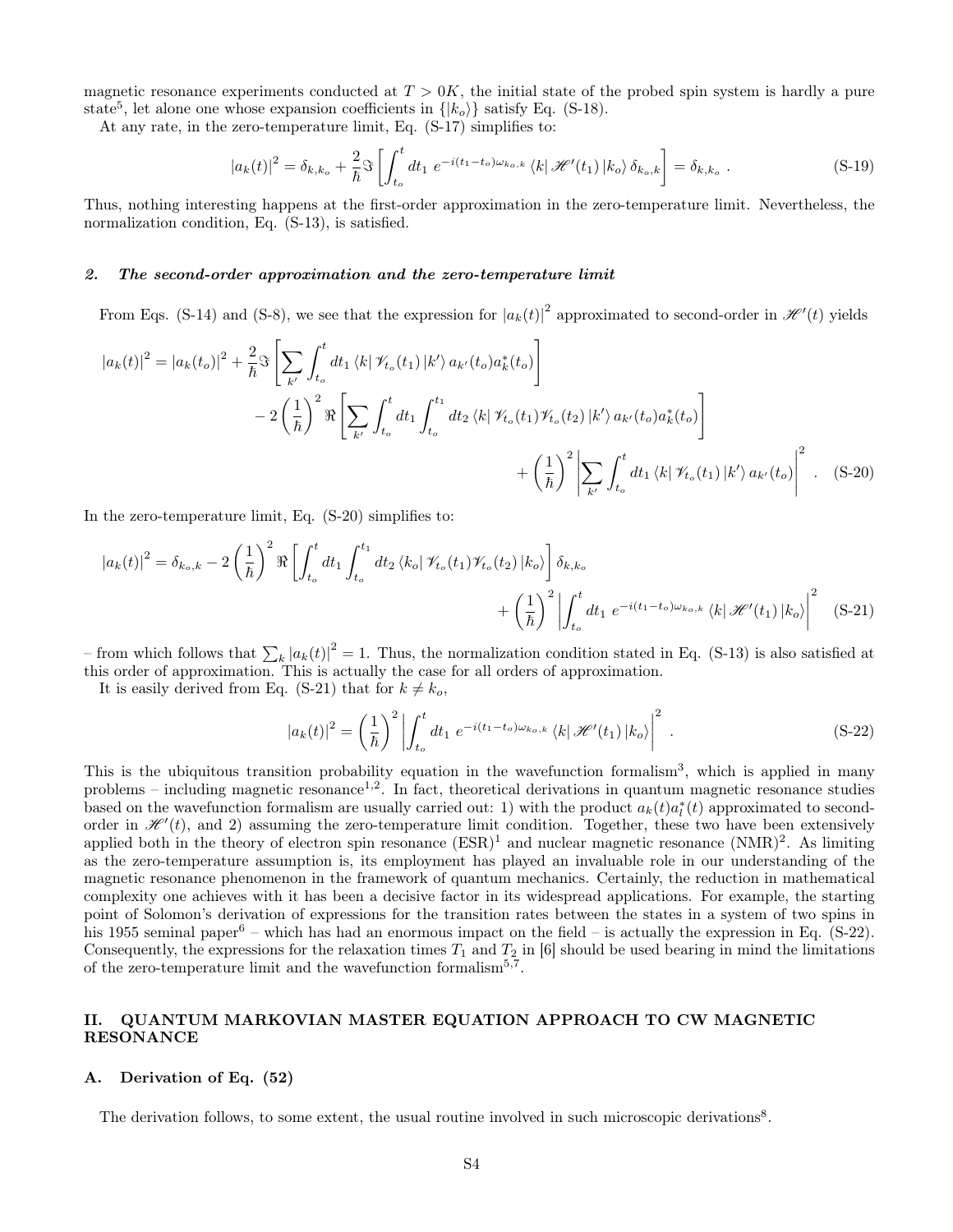Eq. (50) of the text reads:

$$
\frac{d}{dt}\varrho^{(0)}(t) = -iB_1 \sum_{r} \sum_{n,\omega_o} \left( e^{-it(\omega_o - \omega_r n)} + e^{-it(\omega_o + \omega_r n)} \right) \left[ \xi^x(n,\omega_o), \varrho^{(0)}(0) \right]
$$
\n
$$
- \left( \sum_{r,r'} \sum_{n,\omega_o} \sum_{n',\omega_o'} e^{it\left[ (\omega_o - \omega_o') - (\omega_r n - \omega_{r'} n') \right]} \Gamma(\omega_o' - n'\omega_{r'}) \left[ \xi^{xt}(n,\omega_o), \xi^x(n',\omega_o')\varrho^{(0)}(t) \right] + h.c. \right)
$$
\n
$$
- \left( \sum_{r,r'} \sum_{n,\omega_o} \sum_{n',\omega_o'} e^{it\left[ (\omega_o - \omega_o') + (\omega_r n - \omega_{r'} n') \right]} \Gamma(\omega_o' + n'\omega_{r'}) \left[ \xi^{xt}(n,\omega_o), \xi^x(n',\omega_o')\varrho^{(0)}(t) \right] + h.c. \right) \quad (S-23)
$$

with  $\Gamma(\omega'_o \pm n' \omega_{r'})$  defined in Eq. (51) as:

$$
\Gamma(\omega'_{o} \pm \omega_{r'} n') := B_1^2 \int_0^{+\infty} d\tau \ e^{i\tau(\omega'_{o} \pm \omega_{r'} n')} = B_1^2 \left[ \pi \delta(\omega'_{o} \pm n' \omega_{r'}) + i \ \mathcal{P}\left(\frac{1}{\omega'_{o} \pm n' \omega_{r'}}\right) \right] \ . \tag{S-24}
$$

If we impose the secular approximation on the last two terms of Eq. (S-23) by setting  $(\omega_o - \omega'_o) - (\omega_r n - \omega_{r'} n') = 0$ , we see that the easiest way to let this hold is as follows:

$$
\omega_o = \omega'_o \ , \quad n = n' \ , \quad \omega_r = \omega_{r'} \ . \tag{S-25}
$$

and it is also consistent with our initial assumption that the cross-terms involving  $\mathcal{V}_{+}^{(0)}(t)$  and  $\mathcal{V}_{-}^{(0)}(t)$  do not contribute to the equation of motion.

With Eq. (S-25), the sum of the last two terms of Eq. (S-23) reduces to:

$$
-\sum_{r} \sum_{n,\omega_o} \left( \Gamma(\omega_o - n\omega_r) + \Gamma(\omega_o + n\omega_r) \right) \left[ \xi^{x\dagger}(n,\omega_o), \xi^x(n,\omega_o) \varrho^{(0)}(t) \right] + h.c.
$$
 (S-26)

It is convenient at this point to decompose  $\Gamma(\omega_o \pm \omega_r n)$  into the sum:

$$
\Gamma(\omega_o \pm \omega_r n) = \frac{1}{2} \eta^{xx} (\omega_o \pm \omega_r n) + i \zeta^{xx} (\omega_o \pm \omega_r n)
$$
\n(S-27)

where,

$$
\eta^{xx}(\omega_o \pm \omega_r n) := 2\pi B_1^2 \delta(\omega_o \pm n\omega_r)
$$
\n(S-28a)

$$
\zeta^{xx}(\omega_o \pm \omega_r n) := B_1^2 \mathcal{P}\left(\frac{1}{\omega_o \pm n\omega_r}\right) . \tag{S-28b}
$$

If we now assume a continuous distribution of the frequencies in the applied radiation field, then  $\sum_r \mapsto \int d\omega' \rho_f(\omega')$ and  $\omega_r \mapsto \omega'$  – where  $\rho_f(\omega')$  is the probability density function for the radiation field's frequencies (still centered on  $\omega$ , as specified in text). And it can be verified, after some algebraic manipulations, that:

$$
-\int d\omega' \rho_f(\omega') \sum_{n,\omega_o} \left( \Gamma(\omega_o - n\omega') + \Gamma(\omega_o + n\omega') \right) \left[ \xi^{x\dagger}(n,\omega_o), \xi^x(n,\omega_o) \varrho^{(0)}(t) \right] + h.c.
$$
  

$$
= -i \left[ H_{LS+} + H_{LS-}, \varrho^{(0)}(t) \right] + \mathcal{D}_+ \left[ \varrho^{(0)}(t) \right] + \mathcal{D}_- \left[ \varrho^{(0)}(t) \right] \quad (S-29)
$$

where,

$$
H_{LS\pm} \equiv \sum_{n,\omega_o} \int_{-\infty}^{+\infty} d\omega' \rho_f(\omega') \zeta^{xx} (\omega_o \mp \omega' n) \xi^{x\dagger} (n, \omega_o) \xi^x (n, \omega_o)
$$
 (S-30)

$$
\mathcal{D}_{\pm}\left[\varrho^{(0)}(t)\right] \equiv \sum_{n,\omega_o} \int_{-\infty}^{+\infty} d\omega' \, \rho_f(\omega') \eta^{xx}(\omega_o \mp \omega' n) \left[\xi^x(n,\omega_o)\varrho^{(0)}(t)\xi^{x\dagger}(n,\omega_o) - \frac{1}{2}\left\{\xi^x(n,\omega_o)\xi^x(n,\omega_o),\varrho^{(0)}(t)\right\}\right] \,. \tag{S-31}
$$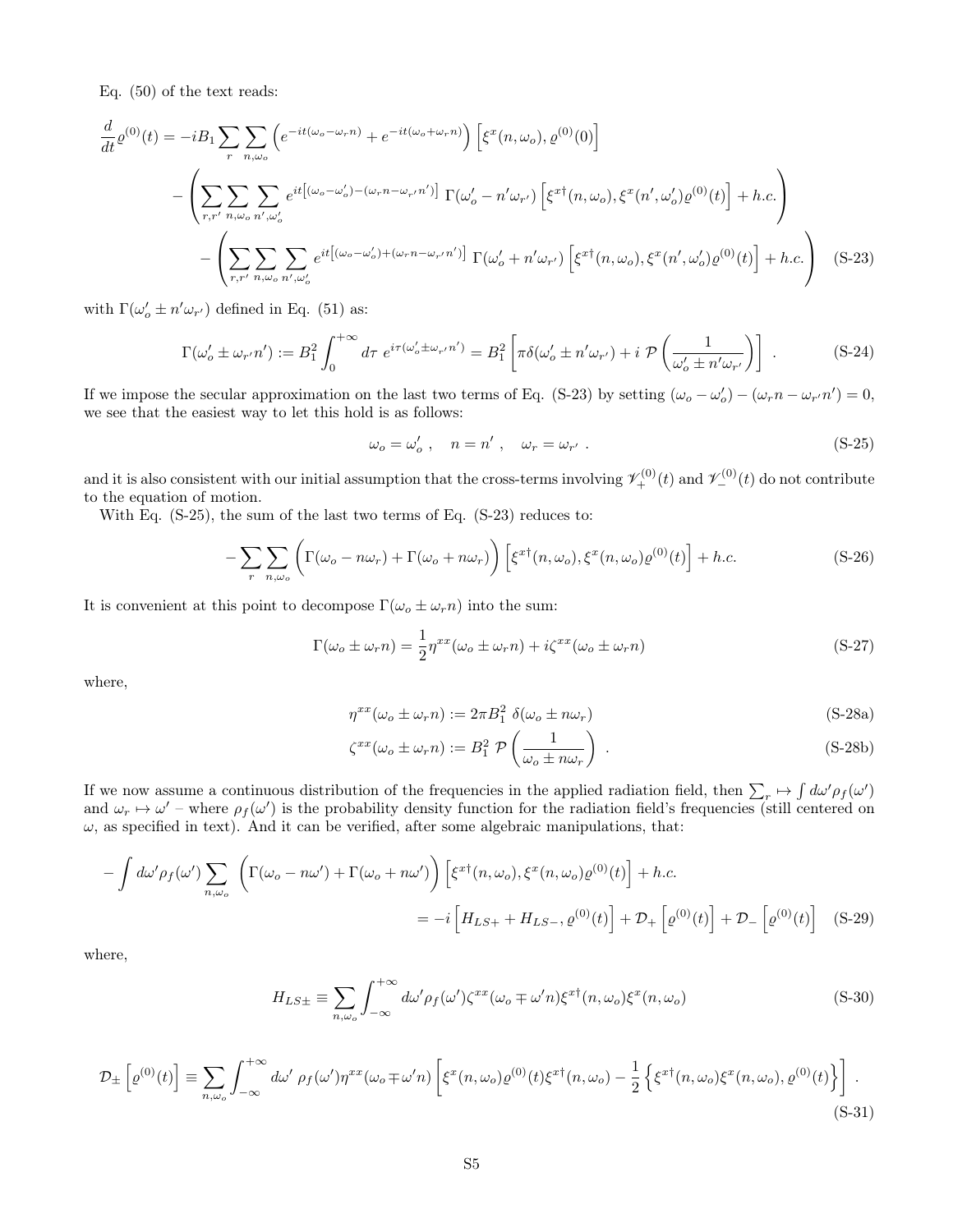The sign subscripts for  $H_{LS}$  and  $D$  are such chosen to indicate their origins: the subscript '+' means the object originates from the second term of Eq. (41), while '−' indicates its origin is the third term of Eq. (41). Furthermore, in Eqs. (S-30) and (S-31), we have extended the lower limit of the integral over  $\omega'$  from zero to ( $-\infty$ ). This causes no appreciable error in subsequent calculations since the frequency  $\omega$  at which  $\rho_f(\omega')$  is centered on is in the order of MHz, and is usually quite sharply peaked. Naturally, the normalization condition  $\int_{-\infty}^{+\infty} d\omega' \rho_f(\omega') = 1$  holds.

A closer look at the integrals in Eqs. (S-30) and (S-31) shows that:

$$
\int_{-\infty}^{+\infty} d\omega' \rho_f(\omega') \zeta^{xx}(\omega_o \mp \omega' n) = \begin{cases} \pm \frac{\pi B_1^2}{n} \rho_f^{\succ}(\pm \omega_o/n), & (n \neq 0) \\ B_1^2 \mathcal{P}\left(\frac{1}{\omega_o}\right), & (n = 0) \end{cases}
$$
(S-32)

$$
\int_{-\infty}^{+\infty} d\omega' \ \rho_f(\omega') \eta^{xx}(\omega_o \mp \omega' n) = \begin{cases} \frac{2\pi B_1^2}{|n|} \rho_f(\pm \omega_o/n), & (n \neq 0) \\ 2\pi B_1^2 \ \delta(\omega_o), & (n = 0) \end{cases}
$$
 (S-33)

where  $\rho_f^{\succ}(\pm \omega_o/n)$  is the Hilbert transform<sup>9</sup> of  $\rho_f$  centered on  $\pm \omega_o/n$ :

$$
\rho_f^{\succ}(\pm \omega_o/n) := \frac{1}{\pi} \int_{-\infty}^{+\infty} d\omega' \ \mathcal{P}\left(\frac{\rho_f(\omega')}{\pm \omega_o/n - \omega'}\right) \ . \tag{S-34}
$$

Note that given a specific  $\xi^x(n, \omega_o)$ , it follows from Eq. (45) of the text that if we make the transformation  $n \mapsto -n$ , then  $\omega_o \mapsto -\omega_o$  also follows. Making use of this property and the fact that  $\xi^x(0,0) = 0$ , we may conveniently rewrite the dissipator terms  $\mathcal{D}_\pm$  as:

$$
\mathcal{D}_{\pm} \left[ \varrho^{(0)}(t) \right] = \sum_{n>0,\omega_o} \frac{2\pi B_1^2}{n} \rho_f(\pm \omega_o/n) \left[ \xi^x(n,\omega_o) \varrho^{(0)}(t) \xi^{x\dagger}(n,\omega_o) - \frac{1}{2} \left\{ \xi^{x\dagger}(n,\omega_o) \xi^x(n,\omega_o), \varrho^{(0)}(t) \right\} \right] \n+ \sum_{n>0,\omega_o} \frac{2\pi B_1^2}{n} \rho_f(\pm \omega_o/n) \left[ \xi^{x\dagger}(n,\omega_o) \varrho^{(0)}(t) \xi^x(n,\omega_o) - \frac{1}{2} \left\{ \xi^x(n,\omega_o) \xi^{x\dagger}(n,\omega_o), \varrho^{(0)}(t) \right\} \right] \tag{S-35}
$$

and for the Lamb shift Hamiltonians,  $H_{LS\pm}$ , Eq. (S-30), we may write:

$$
H_{LS\pm} = \pm \sum_{n>0,\omega_o} \frac{\pi B_1^2}{n} \rho_f^{\succ}(\pm \omega_o/n) \left[ \xi^{x\dagger}(n,\omega_o), \xi^x(n,\omega_o) \right] . \tag{S-36}
$$

Drawing on the fact that the operator  $\xi^x$  is the  $q = \pm 1$  component of a rank  $k = 1$  spherical tensor, we see that  $n = +1$  in Eqs. (S-35) and (S-36). Thus, Eqs. (S-35) and (S-36) reduce to Eqs. (60) and (57), respectively.

Let us now turn to the first term on the r.h.s. of Eq. (S-23) and split it into two:

$$
-iB_1\sum_r\sum_{n,\omega_o}e^{-it(\omega_o-\omega_r n)}\left[\xi^x(n,\omega_o),\varrho^{(0)}(0)\right]-iB_1\sum_r\sum_{n,\omega_o}e^{-it(\omega_o+\omega_r n)}\left[\xi^x(n,\omega_o),\varrho^{(0)}(0)\right].
$$
 (S-37)

We focus now on the first term. Assuming here a continuous distribution of the frequencies of the applied radiation field, we get:

$$
-iB_1\sum_r\sum_{n,\omega_o}e^{-it(\omega_o-\omega_r n)}\left[\xi^x(n,\omega_o),\varrho^{(0)}(0)\right]\n\mapsto -iB_1\sum_{n,\omega_o}\int_{-\infty}^{+\infty}d\omega'\,\rho_f(\omega')\,e^{it(\omega'n-\omega_o)}\left[\xi^x(n,\omega_o),\varrho^{(0)}(0)\right]\ .\tag{S-38}
$$

But,

$$
-iB_1 \sum_{n,\omega_o} \int_{-\infty}^{+\infty} d\omega' \rho_f(\omega') e^{it(\omega' n - \omega_o)} \left[ \xi^x(n,\omega_o), \varrho^{(0)}(0) \right]
$$
  

$$
= -iB_1 \sum_{\omega_o} e^{-it\omega_o} \int_{-\infty}^{+\infty} d\omega' \rho_f(\omega') e^{it\omega'} \left[ \xi^x(+1,\omega_o), \varrho^{(0)}(0) \right] + h.c.
$$
  

$$
= -iB_1 \sum_{\omega_o} e^{-it\omega_o} \varphi_f(t) \left[ \xi^x(+1,\omega_o), \varrho^{(0)}(0) \right] + h.c.
$$
  

$$
= -i \left[ H_{LR+}(t), \varrho^{(0)}(0) \right]
$$
 (S-39)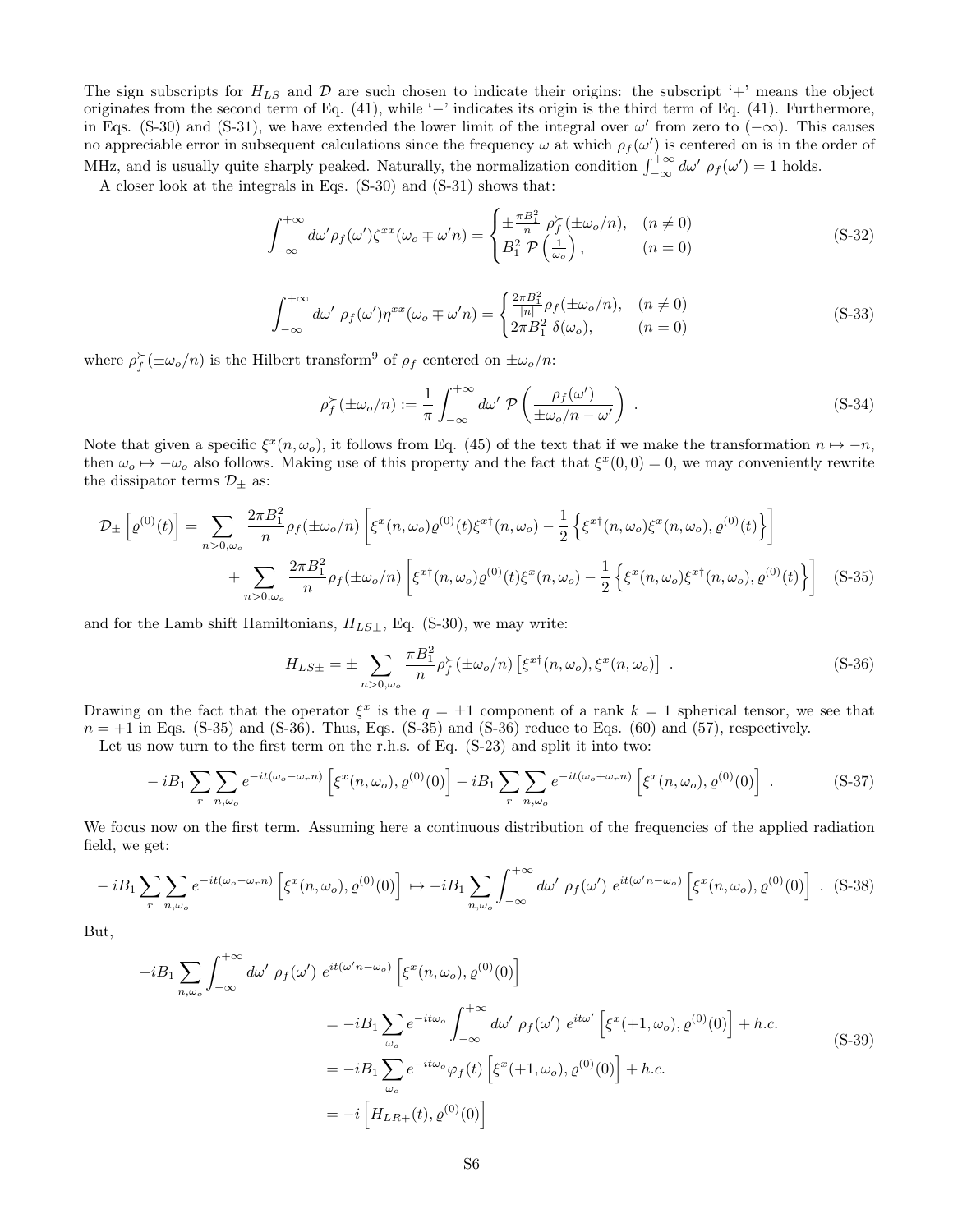where we can easily recognize  $\varphi_f(t)$  in the above expression as the characteristic function of  $\rho_f(\omega')$ :

$$
\varphi_f(t) \equiv \int_{-\infty}^{+\infty} d\omega' \ \rho_f(\omega') \ e^{it\omega'}.
$$
\n(S-40)

and

$$
H_{LR+}(t) \equiv B_1 \varphi_f(t) \sum_{\omega_o} e^{-it\omega_o} \xi^x(+1,\omega_o) + h.c. \tag{S-41}
$$

Analogously, for the second term of Eq. (S-37), we have

$$
-iB_1 \sum_{r} \sum_{n,\omega_o} e^{-it(\omega_o + \omega_r n)} \left[ \xi^x(n,\omega_o), \varrho^{(0)}(0) \right] = -i \left[ H_{LR-}(t), \varrho^{(0)}(0) \right]
$$
(S-42)

where

$$
H_{LR-}(t) \equiv B_1 \varphi_f^*(t) \sum_{\omega_o} e^{-it\omega_o} \xi^x(+1,\omega_o) + h.c.
$$
 (S-43)

 $(\varphi_f^*(t))$  is the complex conjugate of  $\varphi_f(t)$ .) Putting the two results together, we get Eqs. (53) and (54).

# B. Derivation of the equation for  $\Lambda(t)$ , Eq. (64)

We want to find the map  $\Lambda(t)$  associated with the zeroth-order master equation in Eq. (52) of the paper, which reads

$$
\frac{d}{dt}\varrho^{(0)}(t) = \mathcal{A}(t)\varrho^{(0)}(0) + \mathcal{L}\varrho^{(0)}(t) .
$$
\n(S-44)

Following [10], let

$$
\varrho^{(0)}(t) = \Lambda(t)\varrho^{(0)}(0) \tag{S-45}
$$

Then, from Eq. (S-44) we have

$$
\frac{d}{dt}\Lambda(t) = \mathcal{A}(t) + \mathcal{L}\ \Lambda(t) \tag{S-46}
$$

which after performing the Laplace transform (indicated by the operational symbol L) becomes

$$
s\widetilde{\Lambda}(s) - \mathbb{I} = \widetilde{\mathcal{A}}(s) + \mathcal{L} \widetilde{\Lambda}(s)
$$
 (S-47)

where  $\mathsf{L}\left[\Lambda(t)\right] = \widetilde{\Lambda}(s)$  and  $\mathsf{L}\left[\mathcal{A}(t)\right] = \widetilde{\mathcal{A}}(s)$ . Upon a rearrangement of the terms in Eq. (S-47), we end up with

$$
(s\mathbb{I} - \mathcal{L})\Lambda(s) = \mathcal{A}(s) + \mathbb{I} \tag{S-48}
$$

That is,

$$
\widetilde{\Lambda}(s) = (s\mathbb{I} - \mathcal{L})^{-1} \left( \widetilde{\mathcal{A}}(s) + \mathbb{I} \right) . \tag{S-49}
$$

If we now expand the resolvent  $(s\mathbb{I} - \mathcal{L})^{-1}$  in powers of the generator  $\mathcal{L}$ , we get

$$
\left(s\mathbb{I} - \mathcal{L}\right)^{-1} = \sum_{n=0}^{\infty} \frac{\mathcal{L}^n}{s^{n+1}}\tag{S-50}
$$

with  $\mathcal{L}^n = \mathbb{I}$  for  $n = 0$ . Thus, Eq. (S-49) becomes

$$
\widetilde{\Lambda}(s) = \sum_{n=0}^{\infty} \mathcal{L}^n \left( \widetilde{\mathcal{A}}(s) \frac{1}{s^{n+1}} + \mathbb{I} \frac{1}{s^{n+1}} \right) \,. \tag{S-51}
$$

The inverse Laplace transform of this last equation is

$$
\Lambda(t) = \sum_{n=0}^{\infty} \mathcal{L}^n \left( L^{-1} \left[ \tilde{\mathcal{A}}(s) \frac{1}{s^{n+1}} \right] + \mathbb{I} \cdot L^{-1} \left[ \frac{1}{s^{n+1}} \right] \right) = \int_0^t d\tau \left( \sum_{n=0}^{\infty} \mathcal{L}^n \frac{\tau^n}{n!} \right) \mathcal{A}(t-\tau) + \mathbb{I} \cdot \left( \sum_{n=0}^{\infty} \mathcal{L}^n \frac{t^n}{n!} \right)
$$
  
= 
$$
\int_0^t d\tau \ e^{\mathcal{L}\tau} \mathcal{A}(t-\tau) + e^{\mathcal{L}t} = \int_0^t d\tau \ e^{\mathcal{L}(t-\tau)} \mathcal{A}(\tau) + e^{\mathcal{L}t} .
$$
 (S-52)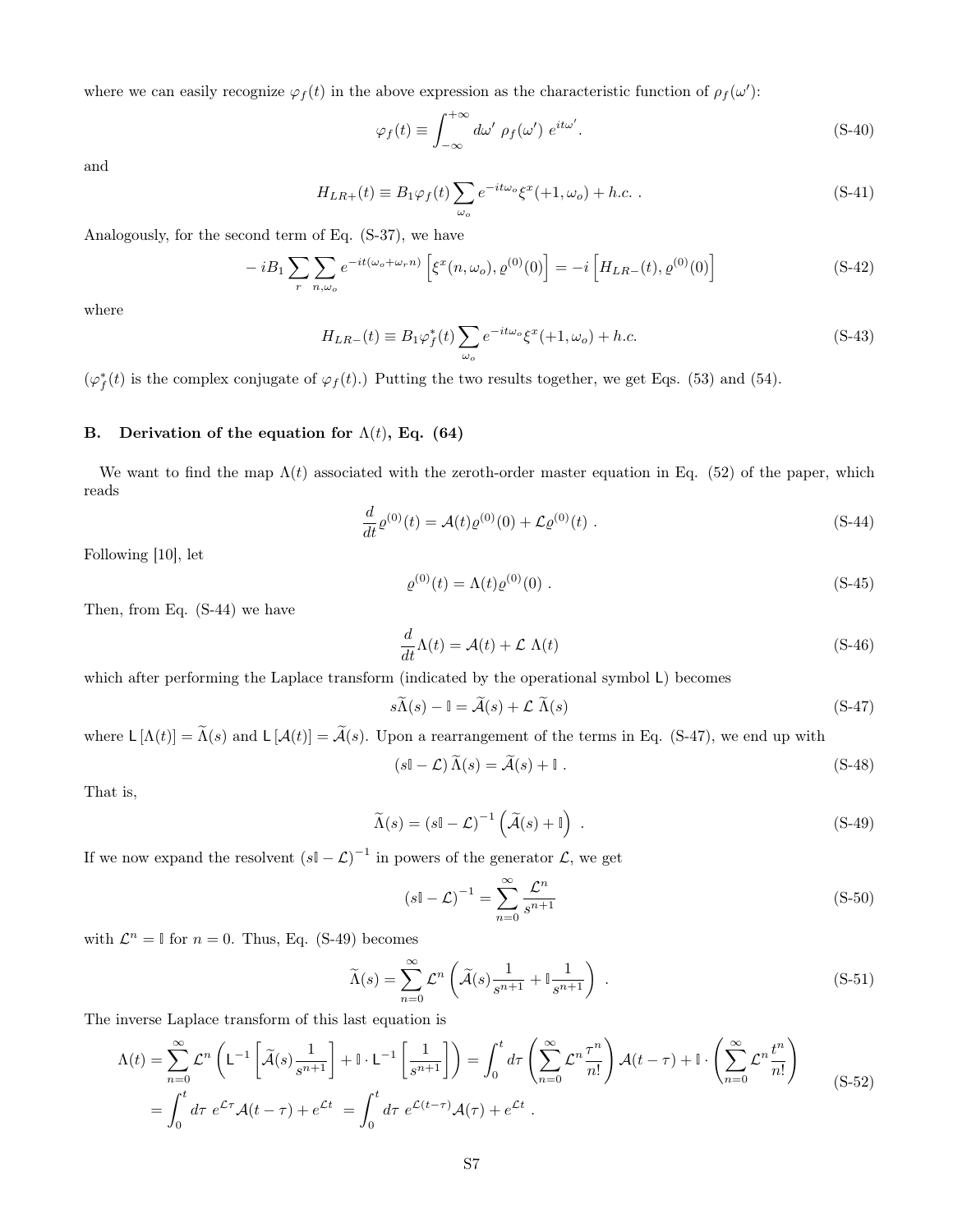# C.  $\Lambda(t)$  is not CP (Completely Positive)

Certainly,  $\Lambda(t)$  preserves trace for any input state  $\varrho^{(0)}(0)$ . For  $\Lambda(t)$  to qualify as a CP map, its output state must always be positive definite, irrespective of the input  $\varrho^{(0)}(0) \neq 0$ . It can be easily shown that this is not the case for  $\Lambda(t)$ . Again, it has to do with the presence of the superoperator  $\mathcal{A}(t)$  in the expression for  $\Lambda(t)$  Eq. (64). If we take a look at Eq. (63),

$$
\varrho^{(0)}(t) = e^{\mathcal{L}t} \varrho^{(0)}(0) + \int_0^t dt' \ e^{\mathcal{L}(t-t')} \mathcal{A}(t') \varrho^{(0)}(0) \tag{S-53}
$$

we see that while the first term on the right clearly is certainly thus CP, the second term involves the composition of two superoperators acting on  $\varrho^{(0)}(0)$ . In the Kraus operator sum representation, Eq. (S-53) may be rewritten as

$$
\varrho^{(0)}(t) = \sum_{\alpha} \mathcal{K}_{\alpha}(t) \varrho^{(0)}(0) \mathcal{K}_{\alpha}^{\dagger}(t) + \sum_{\alpha} \int_{0}^{t} d\tau \; \mathcal{K}_{\alpha}(t-\tau) \left[ \mathcal{A}(\tau) \varrho^{(0)}(0) \right] \mathcal{K}_{\alpha}^{\dagger}(t-\tau) \; . \tag{S-54}
$$

where the Kraus operators  $\{\mathscr{K}_{\alpha}(t)\}\)$  obey the usual completeness relation  $\sum_{\alpha}\mathscr{K}_{\alpha}^{\dagger}(t)\mathscr{K}_{\alpha}(t)=\mathbb{I}$ . Or, more explicitly,

$$
\varrho^{(0)}(t) = \sum_{\alpha} \mathcal{K}_{\alpha}(t) \varrho^{(0)}(0) \mathcal{K}_{\alpha}^{\dagger}(t) + \sum_{\alpha} \int_{0}^{t} d\tau \; \mathcal{K}_{\alpha}(t-\tau) \mathcal{M}(\tau) \varrho^{(0)}(0) \mathcal{M}^{\dagger}(\tau) \mathcal{K}_{\alpha}^{\dagger}(t-\tau) - \sum_{\alpha} \int_{0}^{t} d\tau \; \mathcal{K}_{\alpha}(t-\tau) \mathcal{M}^{\dagger}(\tau) \varrho^{(0)}(0) \mathcal{M}(\tau) \mathcal{K}_{\alpha}^{\dagger}(t-\tau) \quad (S-55)
$$

with $11,12$ 

$$
\mathcal{M}(t) \equiv \frac{1}{\sqrt{2}} \left[ \mathbb{I} - i H_{LR}(t) \right] . \tag{S-56}
$$

where  $H_{LR}(t)$  is the linear response Hamiltonian, Eq. (54). Furthermore, we note that

$$
\mathbb{I} = \sum_{\alpha} \mathcal{K}_{\alpha}^{\dagger}(t) \mathcal{K}_{\alpha}(t) + \sum_{\alpha} \int_{0}^{t} d\tau \, \mathcal{M}^{\dagger}(\tau) \mathcal{K}_{\alpha}^{\dagger}(t-\tau) \mathcal{K}_{\alpha}(t-\tau) \mathcal{M}(\tau) - \sum_{\alpha} \int_{0}^{t} d\tau \, \mathcal{M}(\tau) \mathcal{K}_{\alpha}^{\dagger}(t-\tau) \mathcal{K}_{\alpha}(t-\tau) \mathcal{M}^{\dagger}(\tau) \quad (S-57)
$$

– which confirms again that  $\Lambda(t)$  is trace-preserving. However, from Eq. (S-55), we see that  $\varrho^{(0)}(t)$  cannot be guaranteed to be always positive for an arbitrary  $\varrho^{(0)}(0)$  – given that it is the difference between two positive operators. In fact,  $\Lambda(t)$  can be seen as the difference between two CP maps:

$$
\Lambda(t) = \Phi_{1,t} - \Phi_{2,t} \tag{S-58}
$$

$$
\Phi_{1,t}[\varrho^{(0)}(0)] \equiv \sum_{\alpha} \mathcal{K}_{\alpha}(t)\varrho^{(0)}(0)\mathcal{K}_{\alpha}^{\dagger}(t) + \sum_{\alpha} \int_{0}^{t} d\tau \; \mathcal{K}_{\alpha}(t-\tau)\mathcal{M}(\tau)\varrho^{(0)}(0)\mathcal{M}^{\dagger}(\tau)\mathcal{K}_{\alpha}^{\dagger}(t-\tau) \tag{S-59a}
$$

$$
\Phi_{2,t}[\varrho^{(0)}(0)] \equiv \sum_{\alpha} \int_0^t d\tau \, \mathcal{K}_{\alpha}(t-\tau) \mathcal{M}^{\dagger}(\tau) \varrho^{(0)}(0) \mathcal{M}(\tau) \mathcal{K}_{\alpha}^{\dagger}(t-\tau) \,.
$$
\n(S-59b)

Thus, the map  $\Lambda(t)$  is not  $\mathbb{CP}^{13-15}$ .

#### D. Positivity of  $\Lambda(t)$  on its specified domain, some indications

Even though  $\Lambda(t)$  is not CP, there are strong indications it is positive on its domain. These indications stem from the parameters involved in the theory and assumptions like  $\frac{B_1}{B_o} \ll 1$ . The positivity of  $\Lambda(t)$  on its domain, if that be the case, may therefore be attributed to these parameters and the assumptions of the theory (which are to some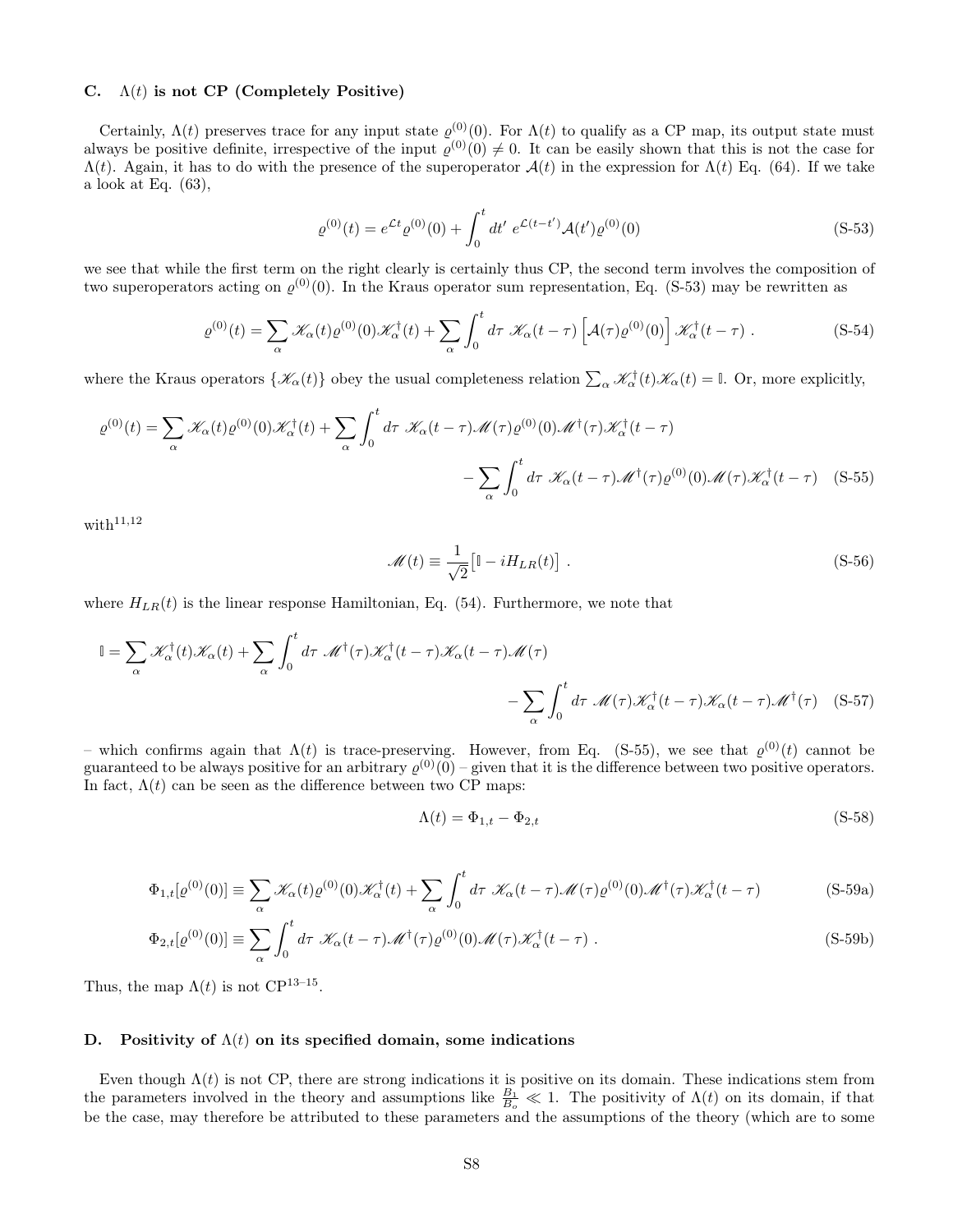extent, experimental constraints in many cases), rather than an elegant theorem like Choi's<sup>16</sup>. We present these arguments in the following. A better analysis may, perhaps, be necessary in the future.

Let  $|v\rangle$  be a generic vector of the spin system's Hilbert space  $\mathcal{H}_S$ . We show below that there are indications that

$$
\sum_{\alpha} \left\langle \nu \left| \mathcal{K}_{\alpha}(t) \varrho^{(0)}(0) \mathcal{K}_{\alpha}^{\dagger}(t) \right| \nu \right\rangle > \left| \sum_{\alpha} \int_{0}^{t} d\tau \left\langle \nu \right| \mathcal{K}_{\alpha}(t-\tau) \left[ \mathcal{A}(\tau) \varrho^{(0)}(0) \right] \mathcal{K}_{\alpha}^{\dagger}(t-\tau) \left| \nu \right\rangle \right| \tag{S-60}
$$

for the Boltzmann input state  $\varrho^{(0)}(0) = \frac{e^{-\beta \mathscr{Z}_0}}{\text{Tr}(-\beta \mathscr{Z})}$  $\frac{e^{-\beta \omega} \sigma}{\text{Tr}[e^{-\beta \mathscr{L}_o}]}$  – making, therefore, the map  $\Lambda(t)$  positive for this particular input state.

To begin with, from the expressions for  $\mathcal{A}(t)$  and  $\varrho^{(0)}(0)$ , we have that

$$
\mathcal{A}(t)\varrho^{(0)}(0) = i2B_1\Re[\varphi_f(t)]\sum_{\omega_o} \sum_{\mathbf{n},\mathbf{n}'} \delta_{\omega_o,\epsilon_{\mathbf{n}'}-\epsilon_{\mathbf{n}}} \delta_{+1,M_{\mathbf{n}'}-M_{\mathbf{n}}} \left(P_{\mathbf{n}'}^{(0)} - P_{\mathbf{n}}^{(0)}\right) \left(e^{i\omega_o t} \left|\mathbf{n}'\right\rangle\left\langle\mathbf{n}'\right|\xi^x \left|\mathbf{n}\right\rangle\left\langle\mathbf{n}\right| - h.c.\right) \tag{S-61}
$$

 $-\text{ where } P_{\mathbb{p}}^{(0)} = \frac{e^{-\beta \epsilon_{\mathbb{p}}}}{\text{Tr}[\epsilon - \beta \epsilon]}$  $\frac{e^{-\beta \epsilon_0 t}}{\text{Tr}[e^{-\beta \mathscr{Z}_o}]}, \text{ Eq. (128)} -$ , which means

$$
\begin{split}\n&\left|\sum_{\alpha}\int_{0}^{t}d\tau\,\left\langle\nu\right|\mathscr{K}_{\alpha}(t-\tau)\left[\mathcal{A}(\tau)\varrho^{(0)}(0)\right]\mathscr{K}_{\alpha}^{\dagger}(t-\tau)\left|\nu\right\rangle\right| \\
&=\left|4B_{1}\sum_{\omega_{o}}\sum_{\mathbf{n},\mathbf{n}'}\delta_{\omega_{o},\epsilon_{\mathbf{n}'}-\epsilon_{\mathbf{n}}}\delta_{+1,M_{\mathbf{n}'}-M_{\mathbf{n}}}\left(P_{\mathbf{n}'}^{(0)}-P_{\mathbf{n}}^{(0)}\right)\langle\mathbf{n}'|\xi^{x}\left|\mathbf{n}\right\rangle\Im\left(\int_{0}^{t}d\tau\,e^{i\omega_{o}\tau}\Re[\varphi_{f}(\tau)]\sum_{\alpha}\langle\nu|\mathscr{K}_{\alpha}(t-\tau)\left|\mathbf{n}'\right\rangle\langle\mathbf{n}\right|\mathscr{K}_{\alpha}^{\dagger}(t-\tau)\left|\nu\right\rangle\right)\right| \\
&\leq 4B_{1}\sum_{\omega_{o}}\sum_{\mathbf{n},\mathbf{n}'}\delta_{\omega_{o},\epsilon_{\mathbf{n}'}-\epsilon_{\mathbf{n}}}\delta_{+1,M_{\mathbf{n}'}-M_{\mathbf{n}}}\left|P_{\mathbf{n}'}^{(0)}-P_{\mathbf{n}}^{(0)}\right|\left|\langle\mathbf{n}'|\xi^{x}\left|\mathbf{n}\right\rangle\right|\times\left|\Im\left(\int_{0}^{t}d\tau\,e^{i\omega_{o}\tau}\Re[\varphi_{f}(\tau)]\sum_{\alpha}\langle\nu|\mathscr{K}_{\alpha}(t-\tau)\left|\mathbf{n}'\right\rangle\langle\mathbf{n}\right|\mathscr{K}_{\alpha}^{\dagger}(t-\tau)\left|\nu\right\rangle\right)\right| \\
&\leq 4B_{1}\sum_{\omega_{o}}\sum_{\mathbf{n},\mathbf{n}'}\delta_{\omega_{o},\epsilon_{\mathbf{n}'}-\epsilon_{\mathbf{n}}}\delta_{+1,M_{\mathbf{n}'}-M_{\mathbf{n}}}\left|P_{\mathbf{n}'}^{(0)}-P_{\mathbf{n}}^{(0)}\right|\left|\langle\mathbf{n}'|\xi^{x}\left|\mathbf{n}\right\rangle\right|\times\left|\Im\left(\int_{0}^{t}d\tau\,e^{i\omega_{o}\tau}\Re[\varphi_{f}(\tau)]\right)\right|\times\max_{\left|\mathbf{n}
$$

 $\mathsf{I}$  $\overline{\phantom{a}}$  $\mathsf{I}$ 

Furthermore, since  $\varphi_f(t)$  is the characteristic function of a symmetric distribution function, we know from Pòlya's theorem<sup>17</sup> that  $|\Re[\varphi_f(\tau)]| \leq 1$ , so

$$
\left| \sum_{\alpha} \int_{0}^{t} d\tau \left\langle \nu \right| \mathcal{K}_{\alpha}(t-\tau) \left[ \mathcal{A}(\tau) \varrho^{(0)}(0) \right] \mathcal{K}_{\alpha}^{\dagger}(t-\tau) \left| \nu \right\rangle \right|
$$
  
\n
$$
\leq 4B_{1} \sum_{\omega_{o}} \sum_{\mathbf{n},\mathbf{n}'} \delta_{\omega_{o},\epsilon_{\mathbf{n}'}-\epsilon_{\mathbf{n}}} \delta_{+1,M_{\mathbf{n}'}-M_{\mathbf{n}}} \left| P_{\mathbf{n}'}^{(0)} - P_{\mathbf{n}}^{(0)} \right| \left| \langle \mathbf{n}' | \xi^{x} | \mathbf{n} \rangle \right| \times \left| \Im \left( \int_{0}^{t} d\tau \ e^{i\omega_{o}\tau} \right) \right| \times \max_{|\mathbf{n}'\rangle,t} \left( \sum_{\alpha} |\langle \nu | \mathcal{K}_{\alpha}(t) | \mathbf{n}'' \rangle|^{2} \right)
$$
  
\n
$$
= 4B_{1} \sum_{\omega_{o}} \sum_{\mathbf{n},\mathbf{n}'} \delta_{\omega_{o},\epsilon_{\mathbf{n}'}-\epsilon_{\mathbf{n}}} \delta_{+1,M_{\mathbf{n}'}-M_{\mathbf{n}}} \left| P_{\mathbf{n}'}^{(0)} - P_{\mathbf{n}}^{(0)} \right| \left| \langle \mathbf{n}' | \xi^{x} | \mathbf{n} \rangle \right| \times \left| \frac{\cos(\omega_{o}t)-1}{\omega_{o}} \right| \times \max_{|\mathbf{n}''\rangle,t} \left( \sum_{\alpha} |\langle \nu | \mathcal{K}_{\alpha}(t) | \mathbf{n}'' \rangle|^{2} \right). \tag{S-63}
$$

Given that  $\xi^x = -\sum_i \gamma_i S_i^x$ , Eq. (3), we thus have

$$
\left| \sum_{\alpha} \int_{0}^{t} d\tau \left\langle \nu \right| \mathcal{K}_{\alpha}(t-\tau) \left[ \mathcal{A}(\tau) \varrho^{(0)}(0) \right] \mathcal{K}_{\alpha}^{\dagger}(t-\tau) \left| \nu \right\rangle \right|
$$
  
\n
$$
\leq 4 \sum_{\omega_{o}} \sum_{\mathbf{m}, \mathbf{n}'} \delta_{\omega_{o}, \epsilon_{\mathbf{n}'} - \epsilon_{\mathbf{n}}} \delta_{+1, M_{\mathbf{n}'}-M_{\mathbf{n}}} \left| P_{\mathbf{n}'}^{(0)} - P_{\mathbf{n}}^{(0)} \right| \left( \sum_{i} \frac{|\omega_{1}(i)|}{|\omega_{o}|} \left| \langle \mathbf{n}' | S_{i}^{x} | \mathbf{n} \rangle \right| \right) \times \left| \cos(\omega_{o} t) - 1 \right| \times \max_{|\mathbf{n}'\rangle, t} \left( \sum_{\alpha} \left| \langle \nu | \mathcal{K}_{\alpha}(t) | \mathbf{n}'' \rangle \right|^{2} \right) \tag{S-64}
$$

where  $|\omega_1(i)| \equiv |\gamma_i| B_1$ . If the spin configurations in the states  $|\mathsf{n}\rangle$  and  $|\mathsf{n}'\rangle$  are such the *i*-th spin is the only spin which alters its spin state so that: 1)  $\langle n' | S_i^x | n \rangle \neq 0, 2$   $\omega_o = \epsilon_{n'} - \epsilon_n$  and 3)  $1 = M_{n'} - M_n$ , then it follows from Eq. (137) that  $|\omega_o| \approx |\gamma_i| B_o$ . This implies that for all the nonzero terms on the r.h.s. of Eq. (S-64),  $\omega_1(i)$  $\omega_o$  $\approx \frac{B_1}{B_o} \ll 1.$  In high-resolution NMR<sup>2</sup>, for example, the ratio  $\frac{B_1}{B_o}$  is in the order of 10<sup>-6</sup>. Note also that all the factors multiplying the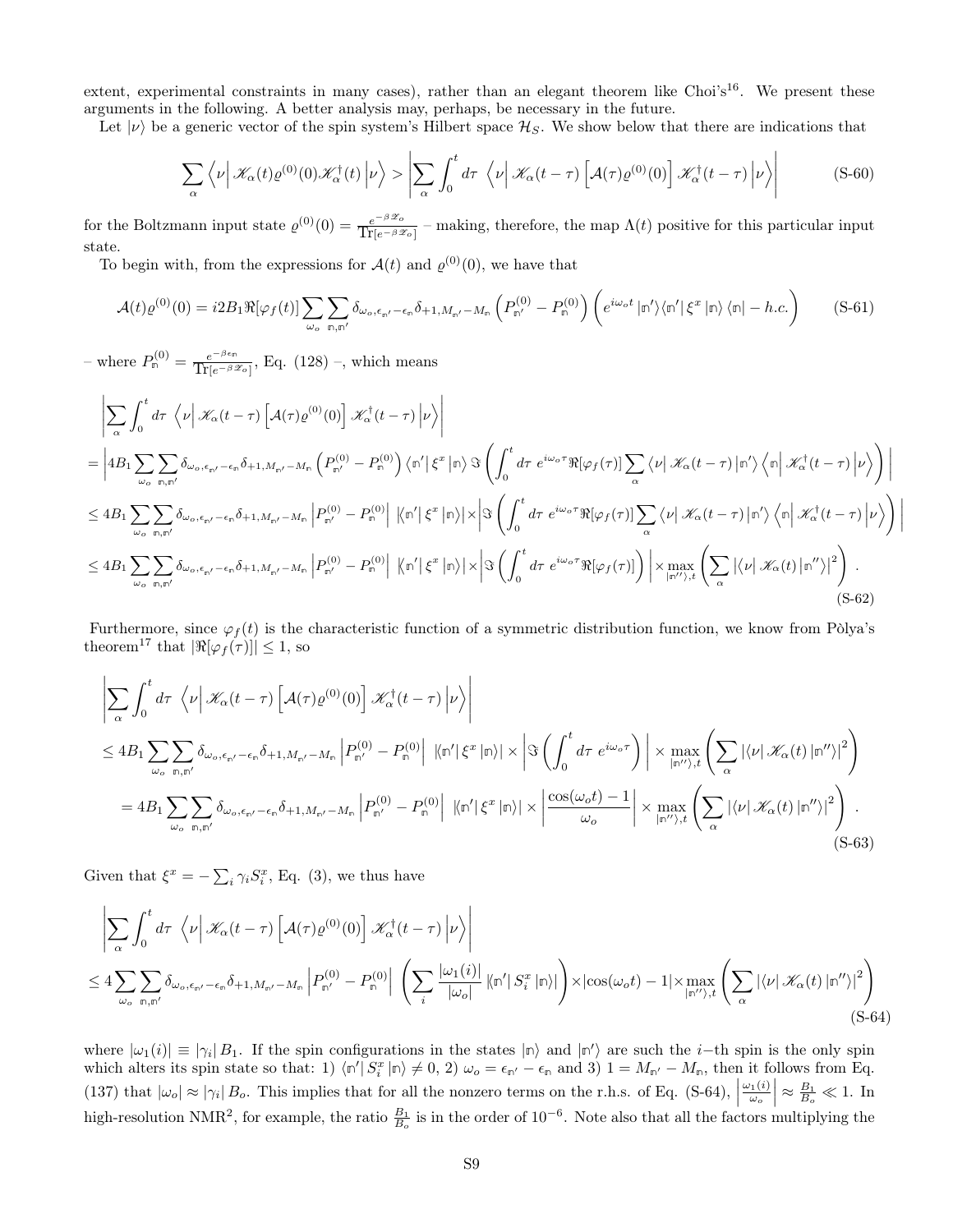sum  $\left(4\sum_i\frac{|\omega_1(i)|}{|\omega_o|}\right)$  $\frac{\partial u_1(i)}{|\omega_o|} |\langle \mathbf{n}'| S_i^x | \mathbf{n} \rangle|$  are all positive numbers which are at most equal to unity, and almost all of them can be compared to a counterpart on the l.h.s. of Eq. (S-60). Indeed, it may be argued that the validity of the inequality in Eq. (S-60) pivots on the ratio  $\frac{B_1}{B_o}$ . In fact,

$$
\sum_{\alpha} \left\langle \nu \left| \mathcal{K}_{\alpha}(t) \varrho^{(0)}(0) \mathcal{K}_{\alpha}^{\dagger}(t) \right| \nu \right\rangle = \sum_{\mathfrak{m}} P_{\mathfrak{m}}^{(0)} \left( \sum_{\alpha} \left| \langle \nu \right| \mathcal{K}_{\alpha}(t) \left| \mathfrak{m} \right\rangle \right|^{2} \right)
$$
(S-65)

so,

$$
\sum_{\mathbf{m}} P_{\mathbf{m}}^{(0)} \left( \sum_{\alpha} |\langle \nu | \mathcal{K}_{\alpha}(t) | \mathbf{m} \rangle|^2 \right) \gg 4 \sum_{\mathbf{m}, \mathbf{m'}} \sum_{\omega_o} \delta_{\omega_o, \epsilon_{\mathbf{n'}} - \epsilon_{\mathbf{m}}} \delta_{+1, M_{\mathbf{m'}} - M_{\mathbf{m}}} \left| P_{\mathbf{m'}}^{(0)} - P_{\mathbf{m}}^{(0)} \right| \left( \sum_{i} \frac{|\omega_1(i)|}{|\omega_o|} \left| \langle \mathbf{m'} | S_i^x | \mathbf{m} \rangle \right| \right) \times \left| \cos(\omega_o t) - 1 \right| \times \max_{|\mathbf{m'} \rangle, t} \left( \sum_{\alpha} |\langle \nu | \mathcal{K}_{\alpha}(t) | \mathbf{m'} \rangle|^2 \right) \tag{S-66}
$$

for the non-null Boltzmann state  $\varrho^{(0)}(0)$ , due to the fact that  $\frac{|\omega_1(i)|}{|\omega_0|} \ll 1$  (recall  $\omega_0 \neq 0$ ). This confirms the inequality stated in Eq. (S-60).

#### E. On restricting  $\Lambda(t)$  to its specified domain

As discussed in the paper, without the term  $\mathcal{A}(t)\varrho^{(0)}(0)$  in Eq. (52) (or Eq. (S-44)),  $\Lambda(t)$  is obviously CP. We have seen in the last subsection an argument suggesting why  $\Lambda(t)$  is non-CP for input states

$$
\varrho^{(0)}(0) = \frac{e^{-\beta \mathcal{Z}_o}}{\text{Tr}[e^{-\beta \mathcal{Z}_o}]}
$$
\n(S-67)

with  $\mathscr{Z}_o$  given by Eq. (17a), i.e.

$$
\mathscr{Z}_o \equiv -\sum_i \gamma_i B_o S_i^z + \sum_{i>j} T_{ij} S_i^z S_j^z . \tag{S-68}
$$

It is vital the input states are restricted to Eq. (S-67), else one risks obtaining unphysical results. We can see this by studying, for example,  $\Lambda(t)$  in the limit  $\mathcal{L} \to 0$  (this is close to taking the adiabatic process limit). Then,  $\Lambda(t)$ reduces to

$$
\Lambda(t) = \mathbb{I} + \int_0^t d\tau \ \mathcal{A}(\tau) = \mathbb{I} + \mathcal{F}(t)
$$
\n(S-69)

where, for an operator  $X$ ,

$$
\mathcal{F}(t)X = -i\left[K(t), X\right], \qquad K(t) \equiv \int_0^t d\tau \ H_{LR}(\tau) \tag{S-70}
$$

where  $H_{LR}(t)$  is the linear response Hamiltonian, Eq. (54). Consequently, with  $\mathcal{L} = 0$ ,

$$
\varrho^{(0)}(t) = \Lambda(t)\varrho^{(0)}(0) \tag{S-71a}
$$

$$
= \varrho^{(0)}(0) - i \left[ K(t), \varrho^{(0)}(0) \right] \tag{S-71b}
$$

$$
= \left[\mathbb{I} - iK(t)\right] \varrho^{(0)}(0) \left[\mathbb{I} + iK(t)\right] - K(t)\varrho^{(0)}(0)K(t) .
$$
 (S-71c)

(This equation can also be derived from Eq. (S-55) by noting that  $\sum_{\alpha} \mathcal{K}_{\alpha}(t) X \mathcal{K}_{\alpha}^{\dagger}(t) \rightarrow X$  as  $\mathcal{L} \rightarrow 0$ .) The resulting  $\varrho^{(0)}(t)$  in Eq. (S-71c) is still the difference between two positive operators, so it cannot be positive for an arbitrary input state – unless extra information or assumptions are provided. Nonetheless, it has the Kraus operator sum representation for Hermitian non-CP maps<sup>15</sup>, and satisfies the related trace preserving condition<sup>15</sup> – namely,

$$
\left[\mathbb{I} - iK(t)\right]^{\dagger} \left[\mathbb{I} - iK(t)\right] - K^{\dagger}(t)K(t) = \mathbb{I} \tag{S-72}
$$

These last two observations notwithstanding, the action of the map  $\Lambda(t)$  needs to be restricted to its specified domain, i.e. Eq. (S-67). As mentioned above, failing to do so may lead to unphysical results. To illustrate this very important point, we shall analyze Eq. (S-71c) under two scenarios: 1) without considering Eq. (S-67), and 2) taking into account Eq. (S-67).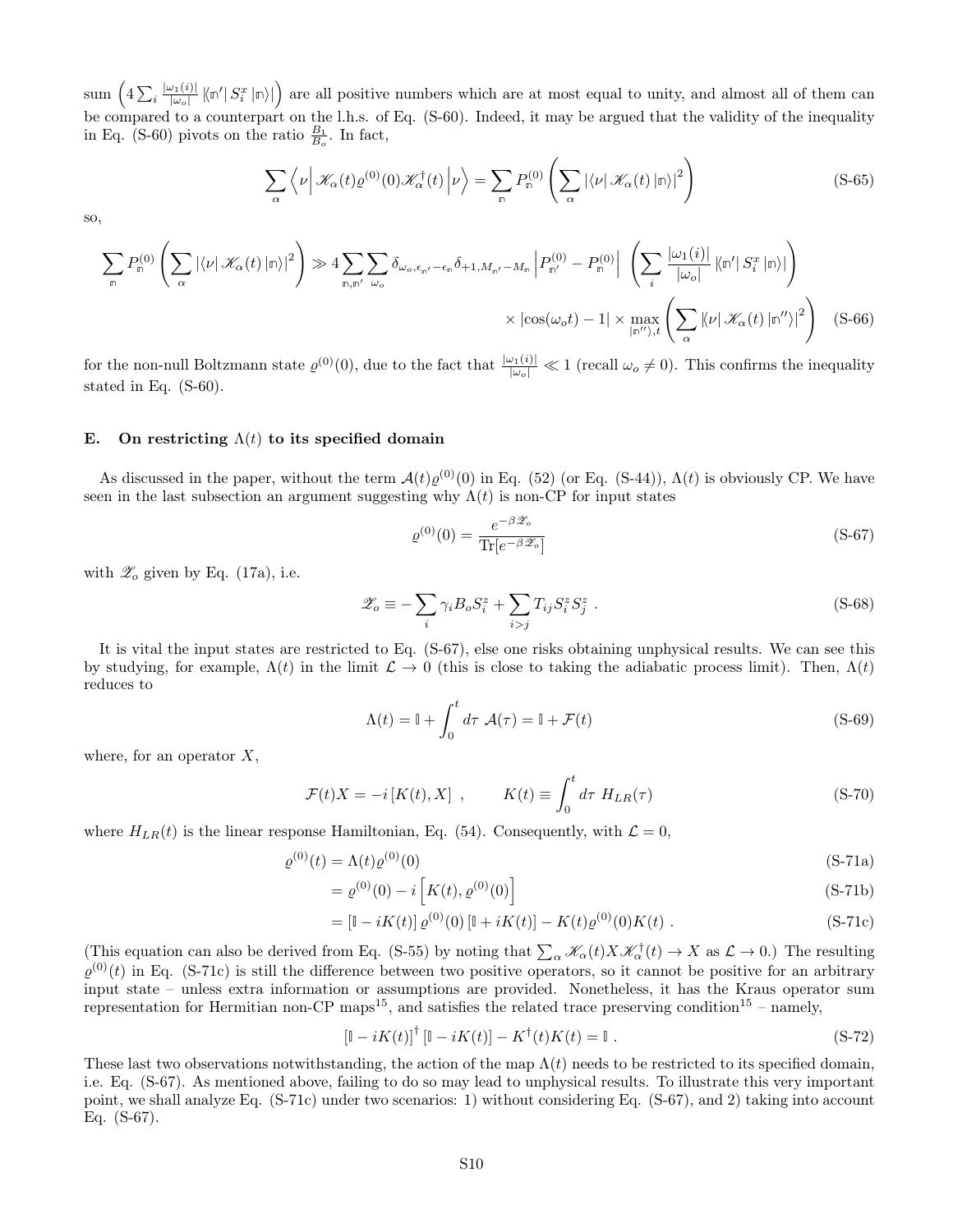# 1. Analyzing Eq. (S-71c) without taking into account Eq.  $(S-67)^{18}$

For example, if  $\varrho^{(0)}(0)$  is taken to be a pure state, *i.e.*  $\varrho^{(0)}(0) = |0\rangle\langle 0|$ , and we do not take into account Eq. (S-67), it can be shown that  $\varrho^{(0)}(t)$  in Eq. (S-71c) would appear in this case to be nonpositive for  $K(t) \neq 0$ . Thus,  $\Lambda(t)$ would describe an unphysical process.

To prove the proposition, we first observe that with  $\varrho^{(0)}(0) = |0\rangle\langle 0|$ , Eq. (S-71c) may be rewritten as

$$
\varrho^{(0)}(t) = |v_1\rangle\langle v_1| - |v_o\rangle\langle v_o| \tag{S-73}
$$

where

$$
|v_o\rangle \equiv K(t) |0\rangle \quad , \qquad |v_1\rangle \equiv [1 - iK(t)] |0\rangle = |0\rangle - i |v_o\rangle \tag{S-74}
$$

whose norms are

$$
\| |v_o\rangle \| = \sqrt{\langle 0| K(t)^2 |0 \rangle} , \qquad \| |v_1\rangle \| = \sqrt{1 + \langle 0| K(t)^2 |0 \rangle}
$$
 (S-75)

– where we have exploited the fact that  $K(t)$ , Eq. (S-70), is Hermitian. For non-null  $K(t)$  (which is the case if  $H_{LR}(t)$ ) is nonzero),  $||v_o\rangle||$  is strictly positive, *i.e.*  $||v_o\rangle|| > 0$ .

Let  $x = \sqrt{\langle 0| K(t)^2 |0 \rangle}$  and  $K(t) \neq 0$ . Furthermore, let  $|\tilde{v}_0\rangle$  and  $|\tilde{v}_1\rangle$  be the normalized kets corresponding to  $|v_o\rangle$ and  $|v_1\rangle$ , respectively – that is,  $|\tilde{v}_o\rangle \equiv \frac{|v_o\rangle}{|||v_o\rangle||}$  and  $|\tilde{v}_1\rangle \equiv \frac{|v_1\rangle}{|||v_1\rangle||}$ . Then, Eq. (S-73) may be rewritten as

$$
\varrho^{(0)}(t) = (1+x^2) \left[ \left| \tilde{v_1} \right\rangle \left\langle \tilde{v_1} \right| - \frac{x^2}{1+x^2} \left| \tilde{v_0} \right\rangle \left\langle \tilde{v_0} \right| \right] \tag{S-76}
$$

We may expand  $|\tilde{v_1}\rangle$  as

$$
|\widetilde{v_1}\rangle = \alpha |\widetilde{v_0}\rangle + \beta |\widetilde{v_{o\perp}}\rangle
$$
 (S-77)

where  $|\tilde{v}_{\alpha}\rangle$  is the normalized ket perpendicular to  $|\tilde{v}_{\alpha}\rangle$ , while  $\alpha$  and  $\beta$  are complex scalars which also satisfy the condition  $|\alpha|^2 + |\beta|^2 = 1$ . Substituting Eq. (S-77) into Eq. (S-76) yields

$$
\varrho^{(0)}(t) = (1+x^2) \left[ \left( |\alpha|^2 - \frac{x^2}{1+x^2} \right) |\widetilde{v}_o\rangle \langle \widetilde{v}_o| + \alpha \beta^* |\widetilde{v}_o\rangle \langle \widetilde{v}_{o\perp}| + \alpha^* \beta |\widetilde{v}_{o\perp}\rangle \langle \widetilde{v}_o| + |\beta|^2 |\widetilde{v}_{o\perp}\rangle \langle \widetilde{v}_{o\perp}| \right] \tag{S-78}
$$

– which in matrix form simply becomes

$$
\varrho^{(0)}(t) = (1+x^2) \begin{bmatrix} \left( |\alpha|^2 - \frac{x^2}{1+x^2} \right) & \alpha \beta^* \\ \alpha^* \beta & |\beta|^2 \end{bmatrix} . \tag{S-79}
$$

From this last equation, it follows that the determinant of  $\varrho^{(0)}(t)$  is

$$
\det[\varrho^{(0)}(t)] = -x^2(1+x^2)|\beta|^2.
$$
 (S-80)

Thus,  $det[\varrho^{(0)}(t)] < 0$  since  $x > 0$  for non-null  $K(t)$ . So, for  $\mathcal{L} = 0$  and  $\mathcal{A}(t) \neq 0$ , the map  $\Lambda(t)$  would blatantly describe an unphysical process for a pure input state.

Note, however, that – according to Eq. (S-69) – for  $K(t) = 0$ , while  $\mathcal{L} = 0$ ,  $\Lambda(t)$  simply becomes the identity operator I. As we shall see in the next subsection, it turns out that this is actually the case if  $\varrho^{(0)}(0)$  is pure and we take into account Eq. (S-67).

# 2. Analyzing Eq.  $(S-71c)$  taking into account Eq.  $(S-67)$

On a closer examination, if we restrict the input states to  $\Lambda(t)$ 's domain, i.e. Eq. (S-67), we realize that  $\varrho^{(0)}(0)$ cannot be a pure state unless all the particles composing the chemical species have zero spin quantum number (examples are <sup>16</sup>O and <sup>12</sup>C nuclei). For such a system, it can be shown that  $K(t)$  becomes identically zero, therefore, making  $A(t) = 0$  and  $\Lambda(t) = \mathbb{I}$ .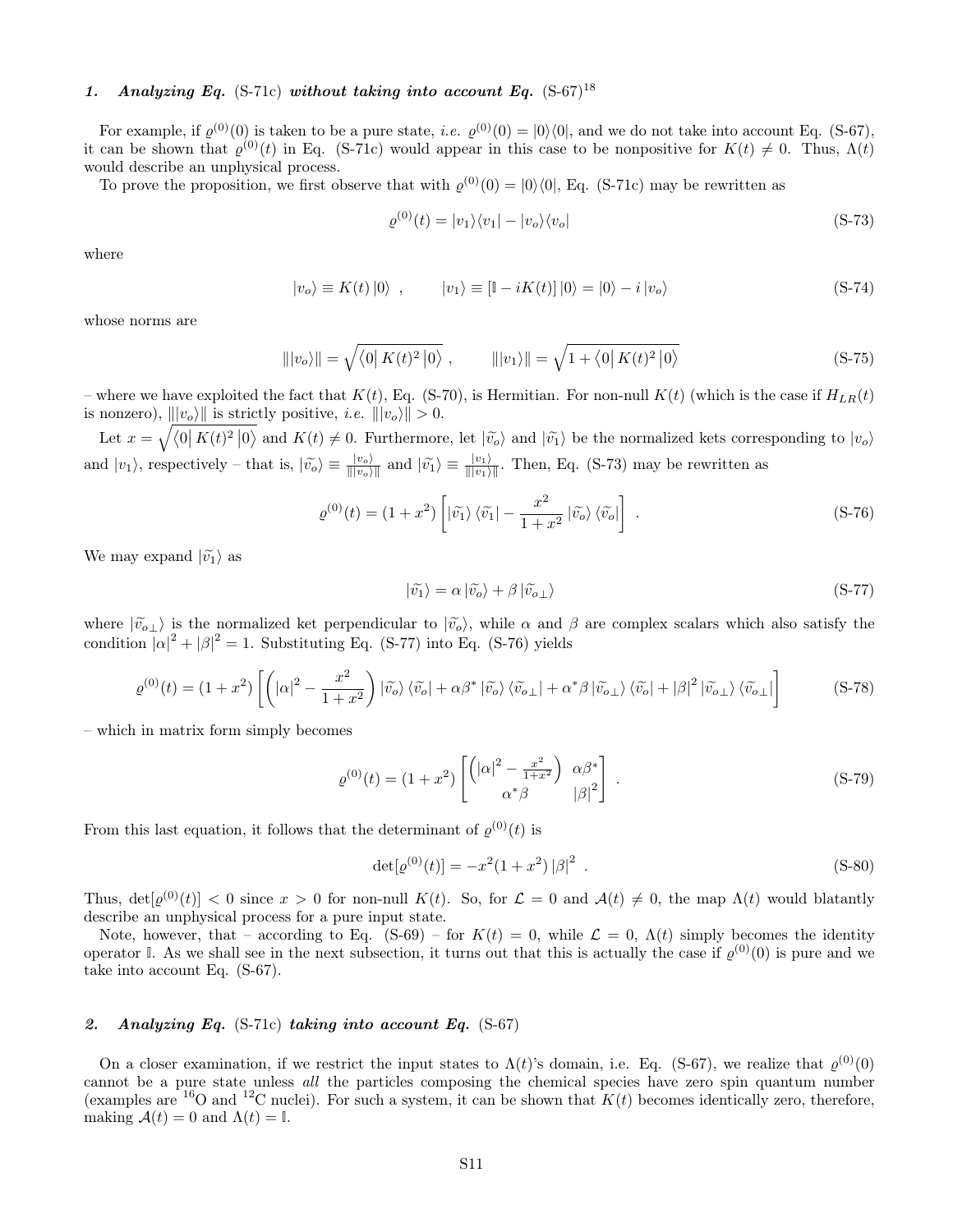To prove the last proposition, let us recall that  $H_{LR}(t)$ , Eq. (56), is defined as

$$
H_{LR}(t) = 2B_1 \Re[\varphi_f(t)] \sum_{\omega_o} e^{-i\omega_o t} \xi^x(+1, \omega_o) + h.c.
$$
 (S-81)

where, according to Eq. (45),

$$
\xi^{x}(+1,\omega_{o}) = \sum_{\mathbf{m},\mathbf{n}'} |\mathbf{n}\rangle \langle \mathbf{n}|\xi^{x}|\mathbf{n}'\rangle \langle \mathbf{n}'|\delta_{\omega_{o},\epsilon_{\mathbf{n}'}-\epsilon_{\mathbf{n}}}\delta_{+1,M_{\mathbf{n}'}-M_{\mathbf{n}}}.
$$
\n(S-82)

In addition, we know from Eq. (3) that

$$
\xi^x = -\sum_i \gamma_i S_i^x \tag{S-83}
$$

The operator  $\xi^x$  is therefore a zero-trace operator.

Now, if we set  $\rho(0) = |0\rangle\langle 0|$ , then we are somehow admitting that the spin system in question is a collection of spin zero particles, and  $|0\rangle$  is the (spin) state vector of the collection (up to a phase-factor). In this case, we easily deduce from Eq. (S-82) that

$$
\xi^{x}(+1,\omega_{o}) = \delta_{\omega_{o},0}\delta_{+1,0}\text{Tr}[\xi^{x}]|0\rangle\langle0|
$$
\n(S-84)

which is identically zero. Consequently,  $H_{LR}(t)$  and  $K(t)$  also become identically zero. And as a result,  $\Lambda(t) \to \mathbb{I}$ .

We may also note that for a non-entirely-spin-zero system,  $\varrho^{(0)}(0)$  approaches a pure spin state when  $T(\text{temperature}) \to$ 0 and/or  $B_o \to \infty$ . In any case, even under these extreme conditions, it is mathematically impossible for  $\varrho^{(0)}(0)$  of a non-entirely-zero-spin system – as defined in Eq.  $(S-67)$  – to be of rank 1 (thus, a pure spin state).

# F. On higher-order terms

The equation of motion for higher-order corrections to  $\varrho^{(0)}(t)$  easily follows from Eq. (32), which states that

$$
\frac{d}{dt}\varrho^{(n)}(t) = -i\sum_{k=0}^{n} \left[ \mathcal{V}^{(n)}(t), \varrho^{(n-k)}(0) \right] - \sum_{k=0}^{n} \sum_{k'=0}^{k} \int_{0}^{+\infty} d\tau \left[ \mathcal{V}^{(n-k)}(t), \left[ \mathcal{V}^{(k-k')}(t-\tau), \varrho^{(k')}(t) \right] \right] \tag{S-85}
$$

For any given order n in Eq.  $(S-85)$ , the approximations and arguments (see §IIA for details) we laid out for the zeroth-order must be replicated. This leads to an equation of motion of the form given in Eq. (148). Specifically, the secular approximation must be applied to the second term in Eq. (S-85). But before that, if one had assumed at the zeroth-order that the cross-terms involving  $\mathscr{V}_{\pm}^{(n)}(t)$  may be neglected (as we did), then the same assumption must be applied to the second term in Eq. (S-85). Finally, one must also assume a continuous distributi in the oscillating field for both terms in Eq. (S-85).

If we consider the first-order correction to  $\varrho(t)$ ,  $\varrho^{(1)}(t)$ , for example, it follows from Eq. (S-85) that

$$
\frac{d}{dt} \varrho^{(1)}(t) = -i \left[ \mathcal{V}^{(0)}(t), \varrho^{(1)}(0) \right] - i \left[ \mathcal{V}^{(1)}(t), \varrho^{(0)}(0) \right] \n- \int_0^{+\infty} d\tau \left[ \mathcal{V}^{(1)}(t), \left[ \mathcal{V}^{(0)}(t-\tau), \varrho^{(0)}(t) \right] \right] \n- \int_0^{+\infty} d\tau \left[ \mathcal{V}^{(0)}(t), \left[ \mathcal{V}^{(1)}(t-\tau), \varrho^{(0)}(t) \right] \right] \n- \int_0^{+\infty} d\tau \left[ \mathcal{V}^{(0)}(t), \left[ \mathcal{V}^{(0)}(t-\tau), \varrho^{(1)}(t) \right] \right] . \quad (S-86)
$$

We note that the first and last terms in Eq. (S-86) are actually copies of the r.h.s. of Eq. (38), except that  $\varrho^{(0)}(0)$  and  $\varrho^{(0)}(t)$  are now substituted with  $\varrho^{(1)}(0)$  and  $\varrho^{(1)}(t)$ , respectively. So, after applying the above mentioned approximations and assumptions, these two terms transform as follows:

$$
-i\left[\mathcal{V}^{(0)}(t),\varrho^{(1)}(0)\right] \mapsto \mathcal{A}(t)\varrho^{(1)}(0) \tag{S-87a}
$$

$$
-\int_0^{+\infty} d\tau \left[ \mathcal{V}^{(0)}(t), \left[ \mathcal{V}^{(0)}(t-\tau), \varrho^{(1)}(t) \right] \right] \mapsto \mathcal{L}\varrho^{(1)}(t) \tag{S-87b}
$$